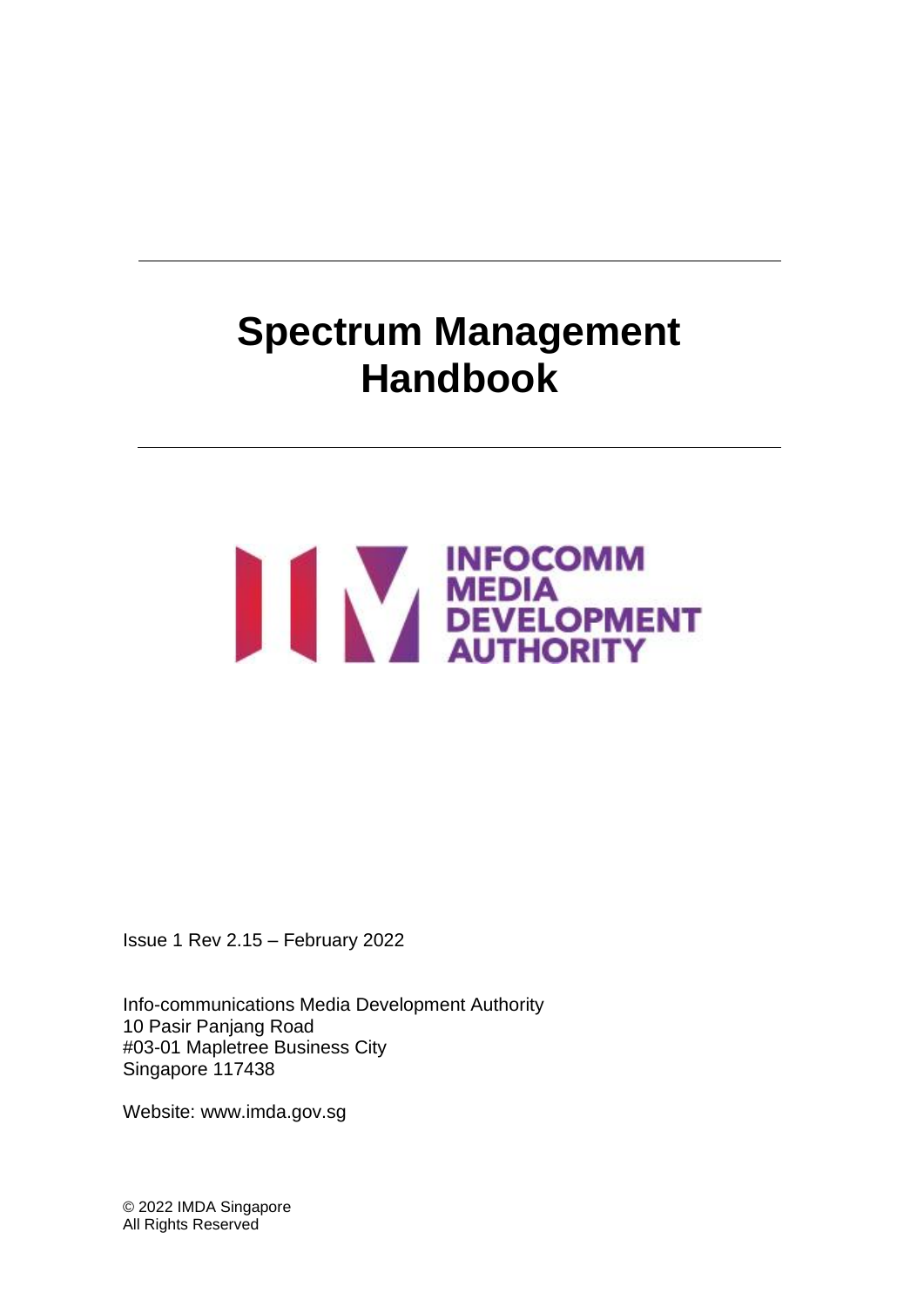# **FOREWORD**

The wireless communication technology has been evolving rapidly bringing about an emergence of a wide range of new wireless services and applications. At the corporate level, innovative wireless solutions can greatly enhance the efficiency of a company's operations and lower the operating cost. For the individual, radio devices such as mobile phones and wireless LANs have brought convenience to our daily life. In this information age, the demand for such services will continue to grow as staying connected and having ready access to information anytime, anywhere now becomes a part of our life.

In view of the increasing demand for wireless services and applications, IMDA recognises the need to inform and update the industry of existing frequency assignment policies and procedures. The aim is to facilitate the application process and help to foster the understanding of applicants on the approach and policy adopted by IMDA.

This handbook serves to provide information on Spectrum Management activities, assignment policies and the application procedures for the various radiocommunication services including mobile, fixed, satellite, short-range devices and broadcasting services.

Aileen Chia (Ms) Director General (DG) Telecoms & Post Info-communications Media Development Authority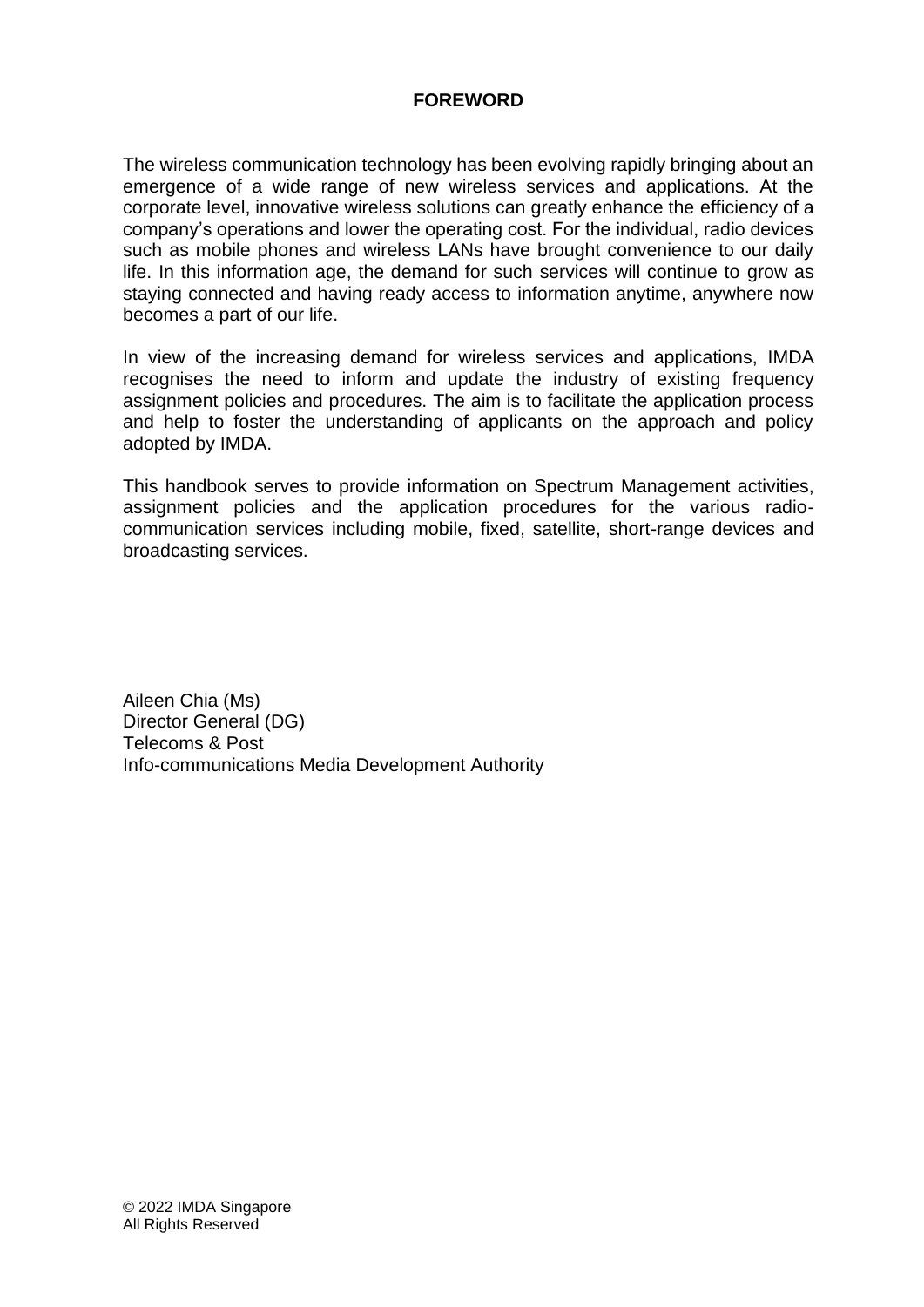# **EXECUTIVE SUMMARY**

The Radio Frequency (RF) spectrum is a natural resource that can be used to increase the efficiency and productivity of a nation's work force as well as to enhance the quality of life of its people. It is used to provide a wide variety of radiocommunication services including personal and corporate communications, radio navigation, aeronautical and maritime radio, broadcasting, public safety and distress operations, radio location and amateur radio.

IMDA is responsible for the management of the RF spectrum. The management tasks include the planning and coordinating frequency usage at international, regional and sub-regional levels; allocating and assigning the spectrum nationally; and monitoring and resolving radio frequency interference.

This Spectrum Management Handbook describes in detail the various spectrum management activities carried out by IMDA in its effort to achieving efficient and effective spectrum allocation and utilisation.

These activities cover the spectrum allocations, assignment criteria and application procedures for various services including public mobile, private land mobile, terrestrial fixed and broadcasting services. The conditions for the use of Short Range Devices, the application procedures for temporary radio frequencies and information on the spectrum fees are also included in this Handbook. Parties interested to apply for the use of frequency can refer to this Handbook for guidance.

#### *(1) Public Mobile*

Public mobile services include the operation of mobile communications systems (e.g. base stations, radio network controllers, mobile switching centres) required to offer public cellular telephony, trunked radio or mobile data services. IMDA's policy is to assign the spectrum allocated for public mobile services to eligible Facilities-Based Operators (FBOs) only.

#### *(2) Private Land Mobile*

The private land mobile network is to provide two-way communications between a fixed control point (i.e. base station) and a number of mobile transceiver units (e.g. vehicular or hand-held portable stations). The coverage area of a private land mobile service is either localised (confined area) or island-wide.

The applicant must be a company incorporated in Singapore and hold a Network Licence issued by IMDA. To ensure that the use of the radio spectrum is optimum, the licence may impose conditions requiring the network to be operated on a nonprotection, non-interference basis and limiting the operation to specific geographical locations.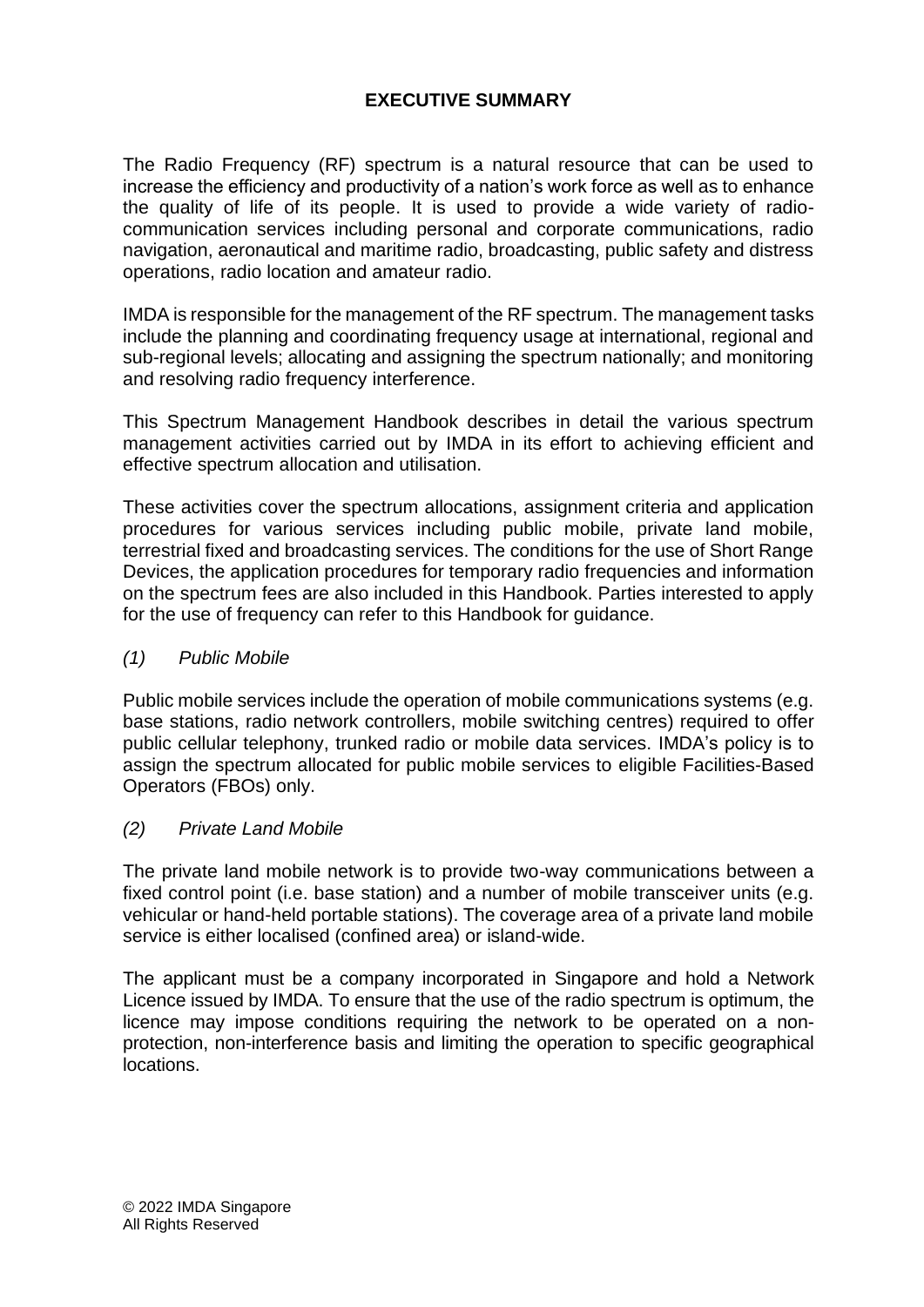# *(3) Terrestrial Fixed*

Fixed service is defined in the International Telecommunication Union (ITU) Radio Regulations as a radio-communication service between specified fixed points that includes point-to-point and point-to-multipoint radio systems used for the transmission of voice, video and data information. Fixed service radio systems generally operate in the microwave region of the spectrum of about 1 to 60 GHz. There are four categories of application that can qualify for the use of microwave frequencies for fixed service links.

Application that does not fall within any of the above categories may be considered and approved by IMDA on a case-by-case basis.

#### *(4) Broadcasting*

Broadcasting service is a radio-communication service in which the transmissions are intended for direct reception by the general public. This service may include sound transmissions, television transmissions or other type of transmissions.

To provide broadcasting services in Singapore, the applicant must obtain a broadcast service licence (e.g. free-to-air licence) and to also apply for a telecommunication infrastructure licence for broadcasting system from IMDA.

#### *(5) Short Range Devices*

Short Range Devices cover radio transmitters that have low output power (i.e. generally 100 mW or less). These include radio-communication equipment such as radio microphones, cordless phones, remote control devices, etc.

Short Range Devices could be used virtually everywhere and they operate on a wide range of frequencies. Such devices are, however, permitted to operate on a noninterference and non-protection basis. That is, they must share-use the frequencies with other radio applications and they must not cause interference to other radiocommunication networks duly authorised by IMDA.

Generally, Short Range Devices are exempted from licensing if the transmitter output power is kept below the maximum approved field strength or power as indicated in Chapter 7 of the Handbook.

#### *(6) Temporary Use of Radio Frequencies*

IMDA permits the temporary use of radio frequencies for purposes such as exhibitions, demonstration and testing of equipment.

Dealers holding valid Telecommunication Dealer's Licence may apply to IMDA for the temporary use of frequencies for occasional needs such as the demonstration of equipment to potential customers at their business premises.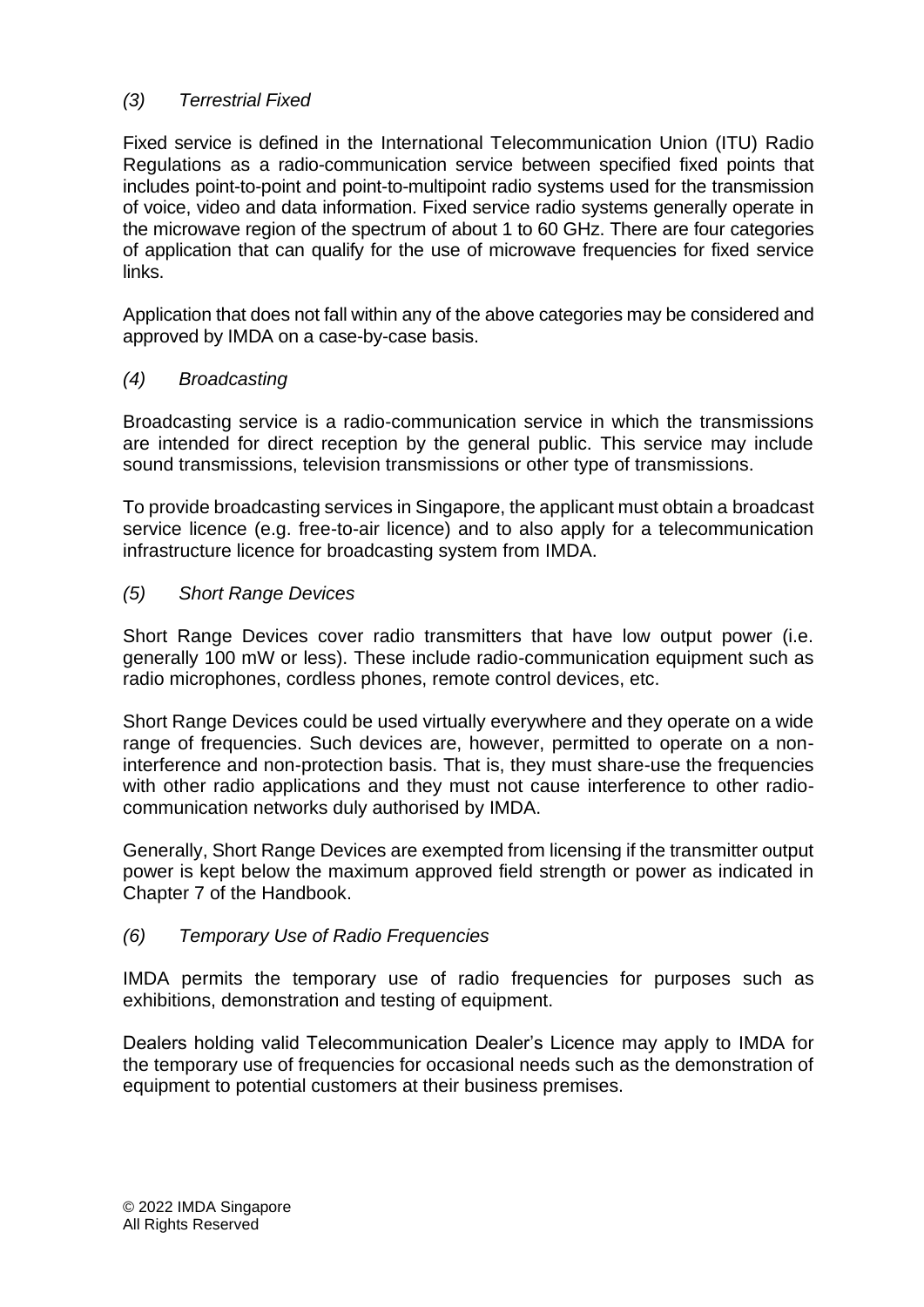# *(7) Spectrum Fees*

Presently, under the administrative allocation approach, IMDA has two charging schemes for the usage of radio spectrum, namely Long Term (annual renewable) and Temporary Use of Frequencies. The computation of fees can be based on the charging scheme provided in the handbook.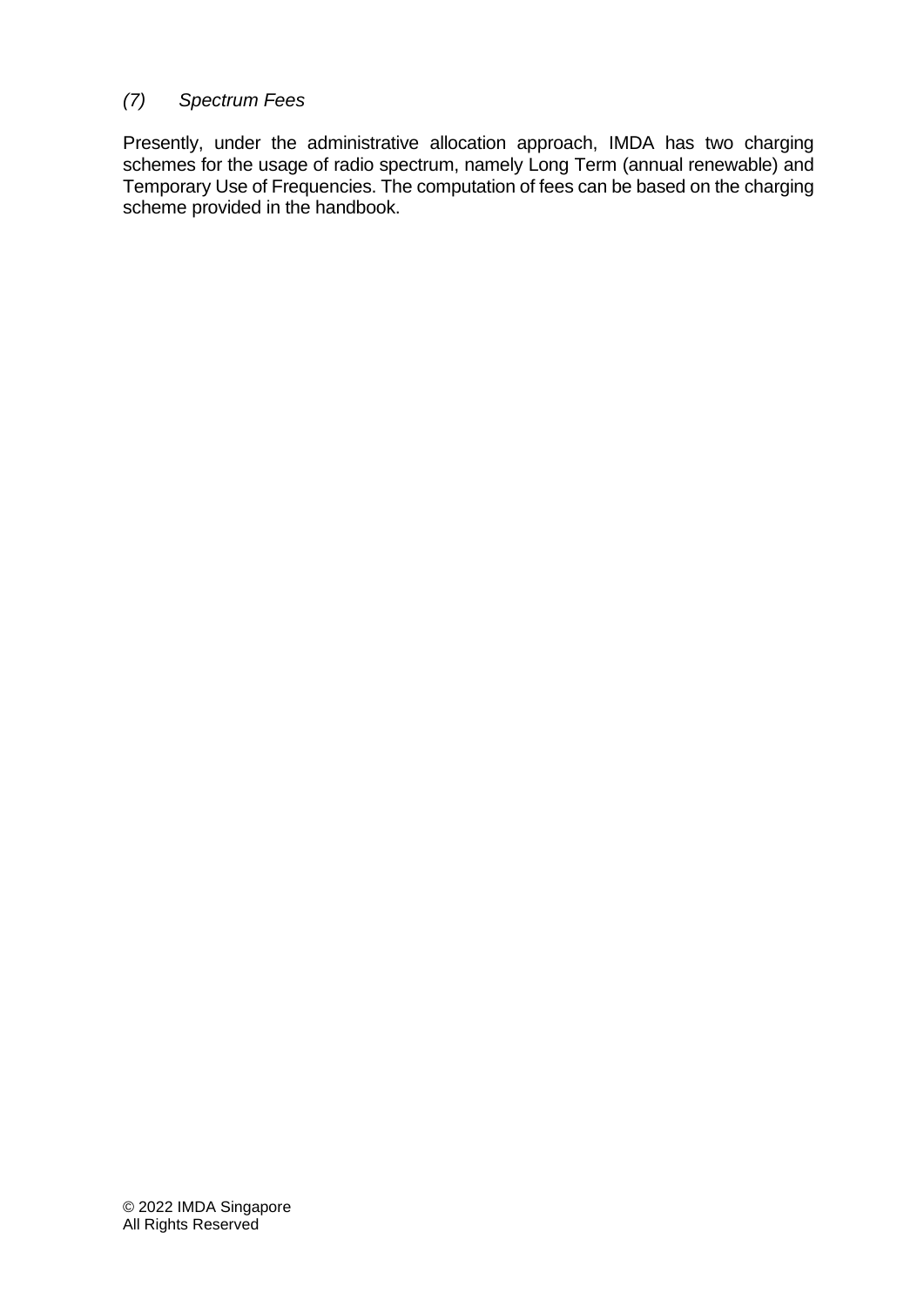# **CONTENTS**

|                  | <b>CHAPTER 2 - SPECTRUM MANAGEMENT IN SINGAPORE  3</b>                                             |
|------------------|----------------------------------------------------------------------------------------------------|
| 1.<br>2.<br>3.   | National Spectrum Allocation and Assignment 5<br>Spectrum Monitoring and Interference Management 6 |
|                  |                                                                                                    |
| 1.               |                                                                                                    |
| 2.               |                                                                                                    |
| 3.               |                                                                                                    |
| $\overline{4}$ . |                                                                                                    |
|                  |                                                                                                    |
|                  | CHAPTER 4 - PRIVATE LAND MOBILE SERVICES 11                                                        |
| 1.               |                                                                                                    |
| 2.               |                                                                                                    |
| 3.               |                                                                                                    |
| 4.               |                                                                                                    |
| 5.               |                                                                                                    |
| 6.<br>7.         |                                                                                                    |
|                  |                                                                                                    |
|                  | CHAPTER 5 - TERRESTRIAL FIXED SERVICES 16                                                          |
| 1.               |                                                                                                    |
| 2.               |                                                                                                    |
| 3.               |                                                                                                    |
| 4.               |                                                                                                    |
| 5.               |                                                                                                    |
| 6.               | Installation of Rooftop Antenna and the Microwave Path                                             |
|                  |                                                                                                    |
| 7.               |                                                                                                    |
|                  |                                                                                                    |
| 1.               |                                                                                                    |
| 2.               |                                                                                                    |
| 3.               |                                                                                                    |
| $\overline{4}$ . |                                                                                                    |
|                  |                                                                                                    |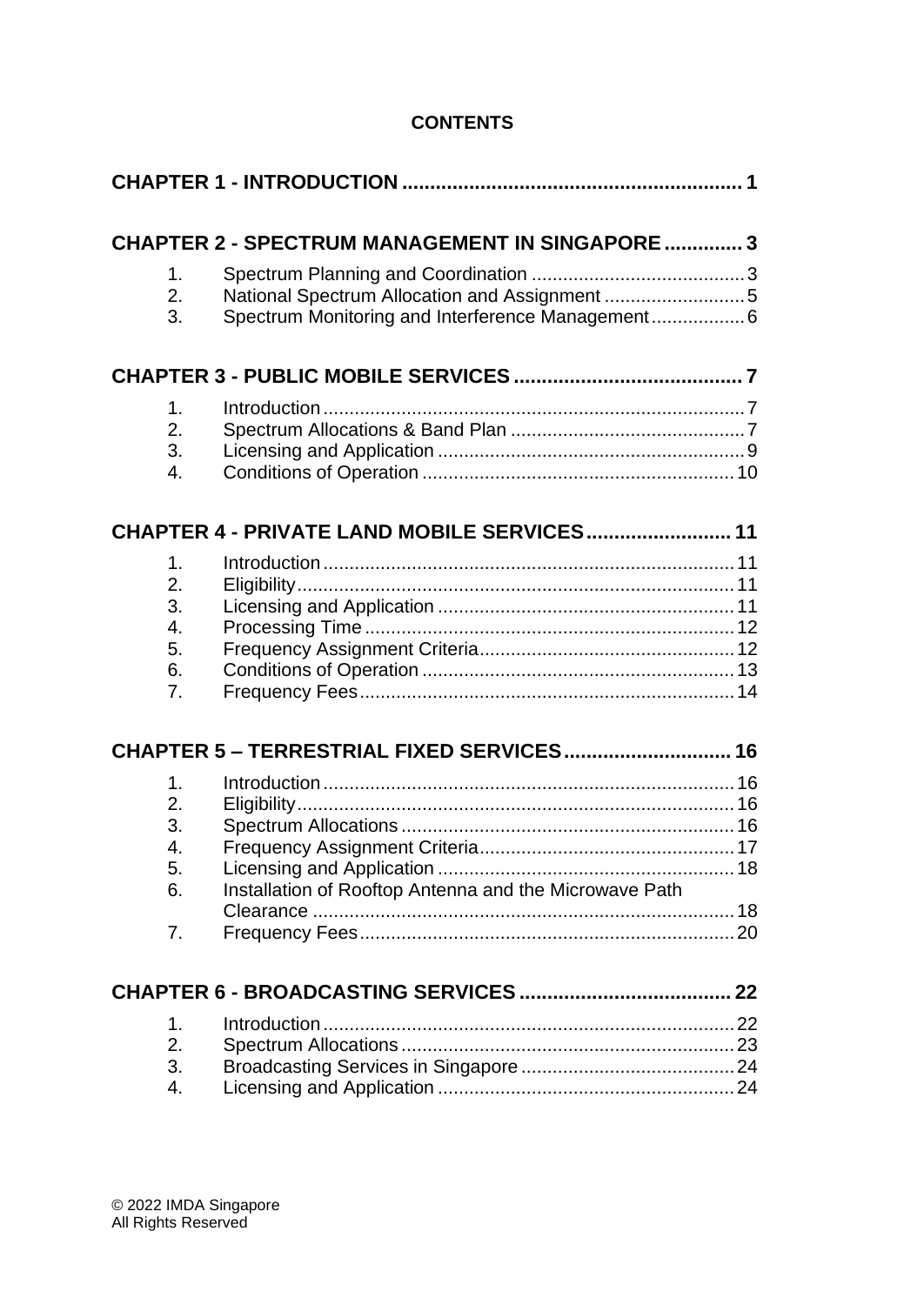| 1.<br>2.<br>3.                                     | Conditions for use and sale of Short Range Devices30                                               |  |
|----------------------------------------------------|----------------------------------------------------------------------------------------------------|--|
|                                                    | <b>CHAPTER 8 - TEMPORARY USE OF RADIO FREQUENCIES 31</b>                                           |  |
| 1.<br>2.<br>3.<br>4.<br>5.<br>6.<br>7.<br>8.<br>9. | Frequencies for Equipment Demonstration or Testing 31                                              |  |
|                                                    |                                                                                                    |  |
| 1 <sub>1</sub><br>2.<br>3.                         | Fees for Long Term Usage of Radio Frequencies35<br>Fees for Temporary Usage of Radio Frequencies38 |  |

- **[ANNEX 1](#page-48-0)** Terminology
- **[ANNEX](#page-55-0) 2** Frequency Channelling Plans or Terrestrial Fixed Services
- **[ANNEX 3](#page-63-0)** Explanatory Notes for Application of Terrestrial Microwave Station Licence
- **ANNEX 4** Document Change History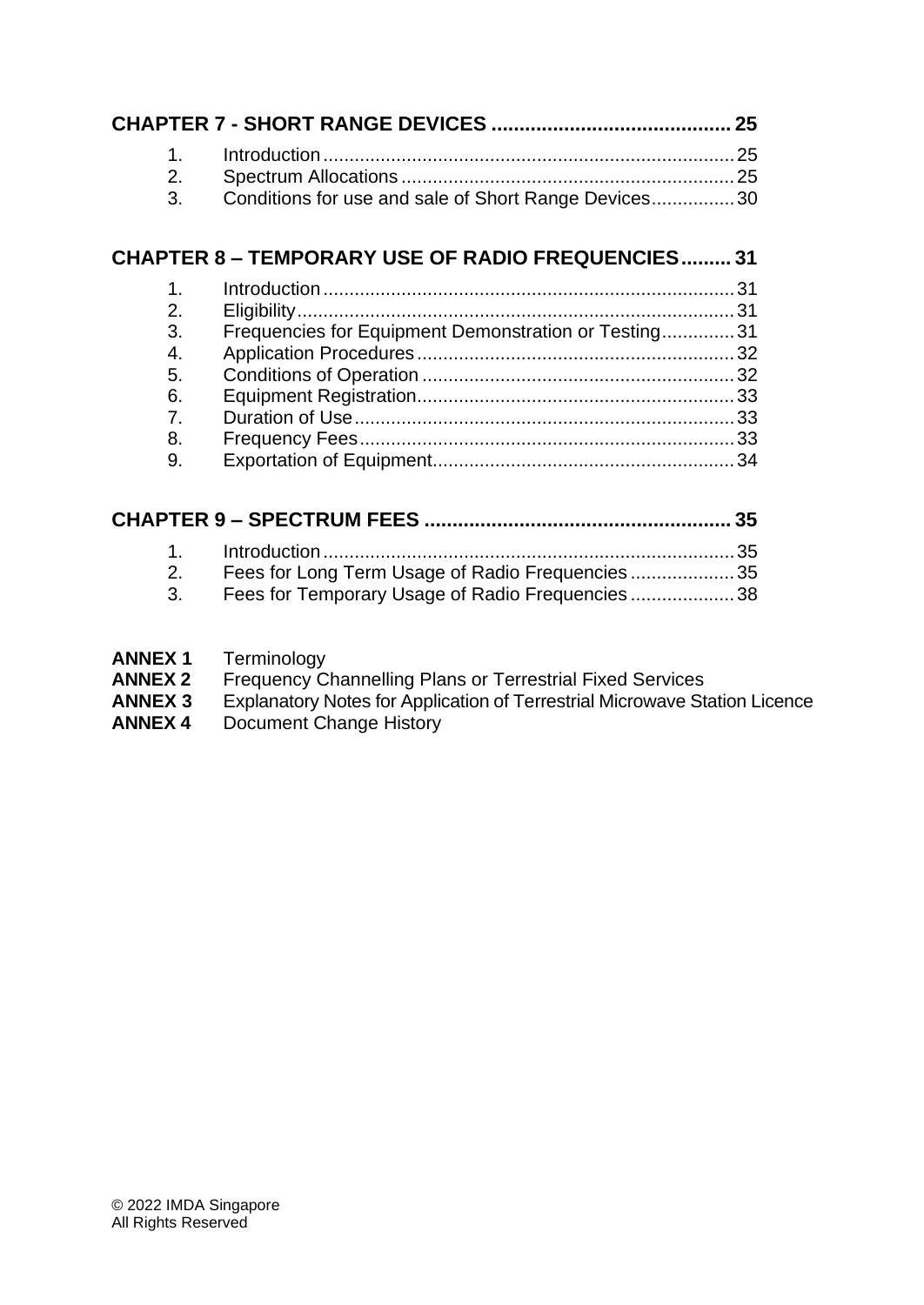#### **DISCLAIMER**

This article is provided for information purposes only. The Info-communications Media Development Authority ("IMDA") makes no warranties as to the accuracy, reliability or completeness of the contents of this article. Furthermore, IMDA may, without prior notice, amend the contents of this article. IMDA hereby expressly disclaims any and all liability connected with or arising from any use of or reliance on the contents of this article for any purpose whatsoever.

Info-communications Media Development Authority Copyright 2022. Other than for purposes of circulation WITHIN your organisation/company, this article (or any part thereof) must not be reproduced or redistributed without the prior permission of IMDA.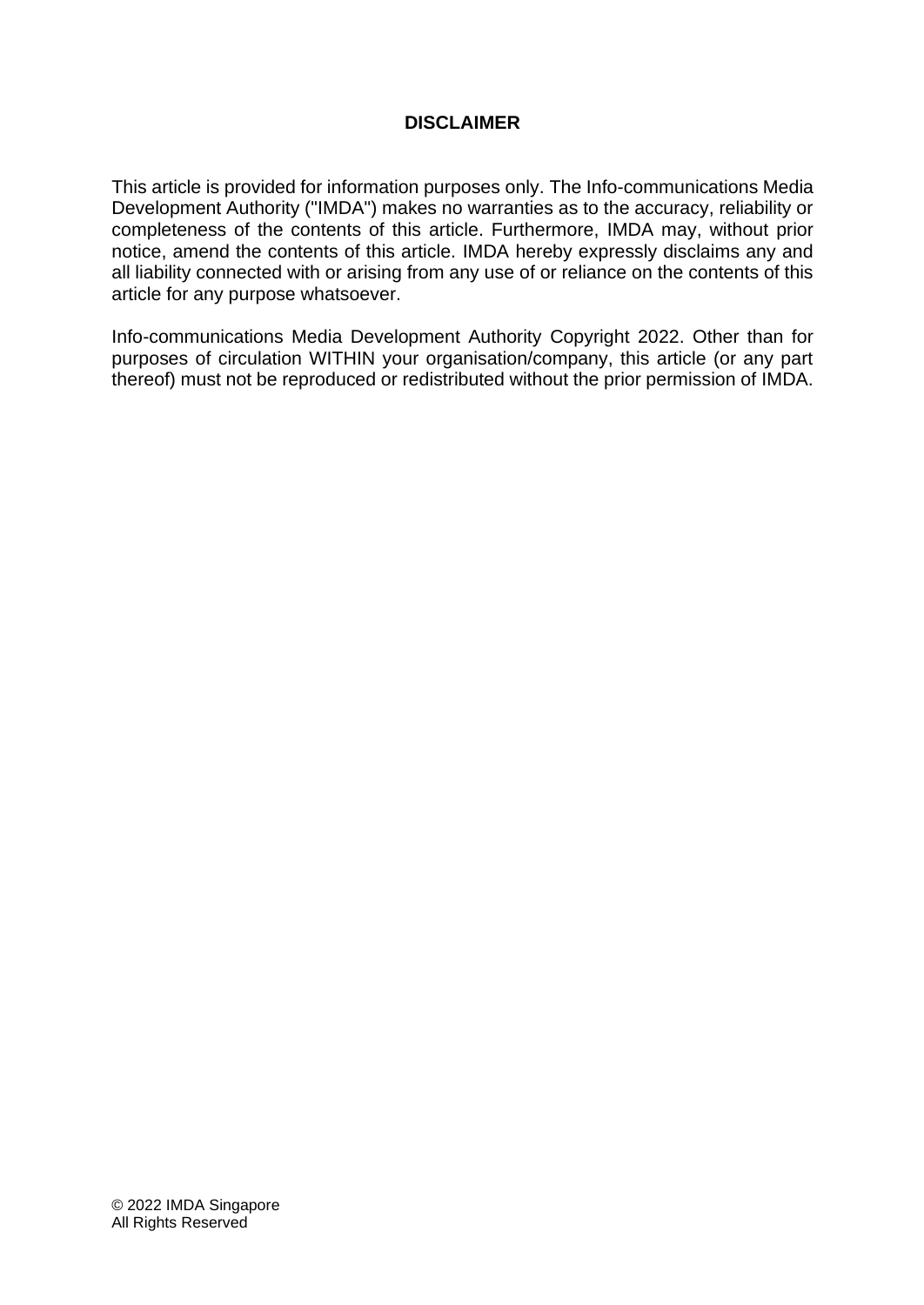# **CHAPTER 1 - INTRODUCTION**

- <span id="page-8-0"></span>1. The RF spectrum is a natural resource that can be used to increase the efficiency and productivity of a nation's work force as well as to enhance the quality of life of its people. It is used to provide a wide variety of radiocommunication services<sup>1</sup> including personal and corporate communications, radio navigation, aeronautical and maritime radio, broadcasting, public safety and distress operations, radio location and amateur radio.
- 2. The use of RF spectrum needs to be coordinated to avoid interference problem. Two radio-communication devices operating on the same frequencies, at the same time and at about the same coverage area will produce interference to the receivers. Therefore, the RF spectrum is a limited resource like land and water. It has the property of being conserved if used properly, and wasted if not. As the uses of wireless applications are wide and varied, it is crucial to ensure that the spectrum is efficiently and effectively managed to optimally benefit the society and economy.
- 3. IMDA is responsible for the management, allocation and assignment of the RF spectrum. The Infocomm Resource & Technology Division of IMDA undertakes the essential activities needed to ensure efficient and effective allocation and use of the spectrum for radio services. These activities include:
	- planning and coordinating frequency usage at international, regional and sub-regional levels;
	- assigning and managing the spectrum nationally; and
	- monitoring and resolving RF interference.
- 4. Chapter 2 gives an overview of the various spectrum management activities carried out by the Infocomm Resource & Technology Division of IMDA to ensure that the goal of efficient and effective spectrum allocation and utilisation is achieved.
- 5. Chapters 3 to 6 provide details on the spectrum allocations, assignment criteria and application procedures for the individual services including public mobile, private land mobile, terrestrial fixed and broadcasting services. Parties interested to apply for the use of frequency can refer to these chapters for guidance.
- 6. Conditions for the use of Short Range Devices, the application procedures for temporary radio frequencies and information on the spectrum fees can be found in chapters 7, 8 and 9 respectively.

<sup>1</sup> Definition of various radio-communication services can be found in Annex 1.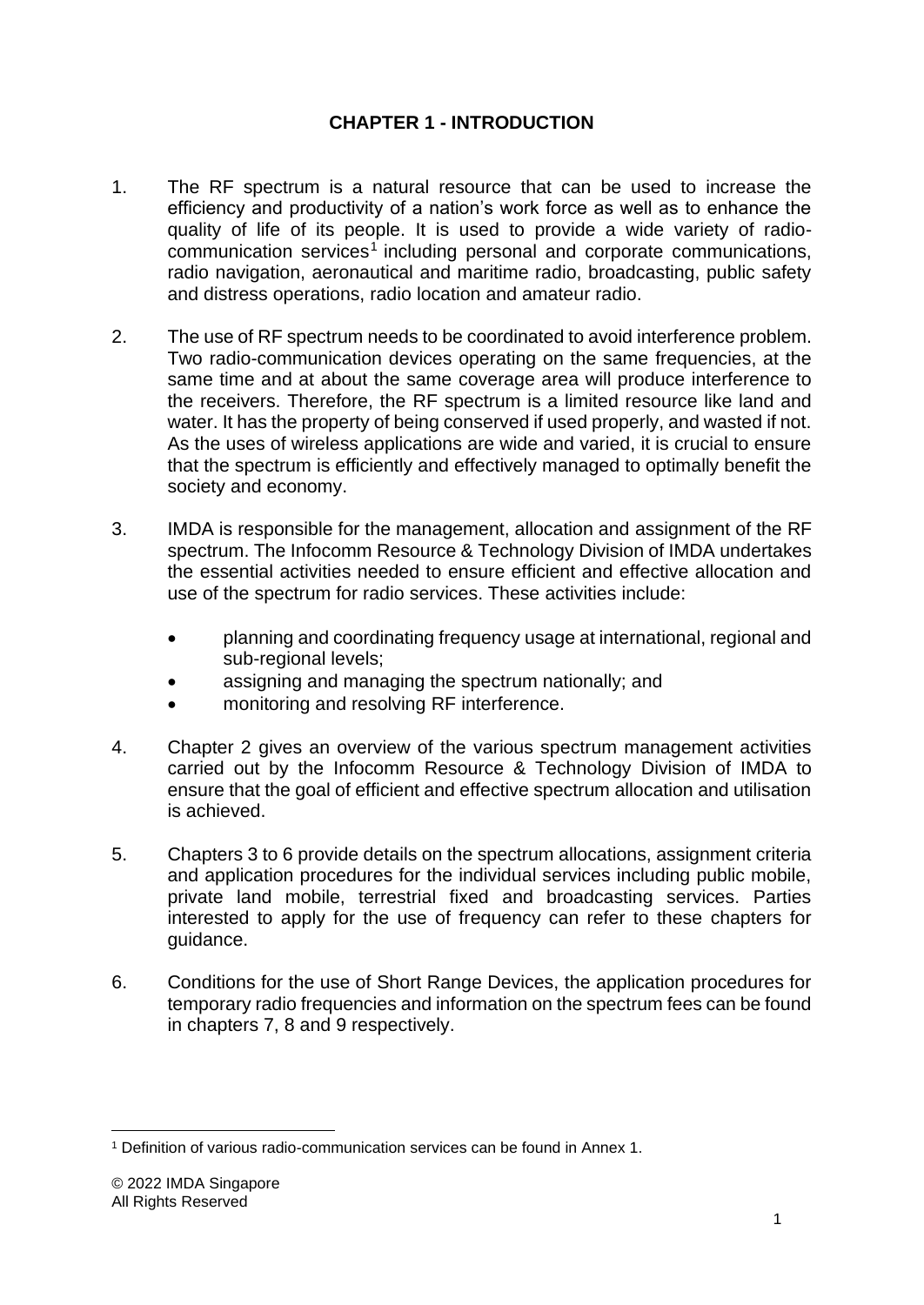7. IMDA will review the frequency assignment policies and application procedures periodically and welcomes comments from all interested parties. For any comments, queries or clarifications, please contact the following:

Infocomm Resource & Technology Info-communications Media Development Authority 10 Pasir Panjang Road #03-01 Mapletree Business City Singapore 117438 Email: spectrum\_admin@imda.gov.sg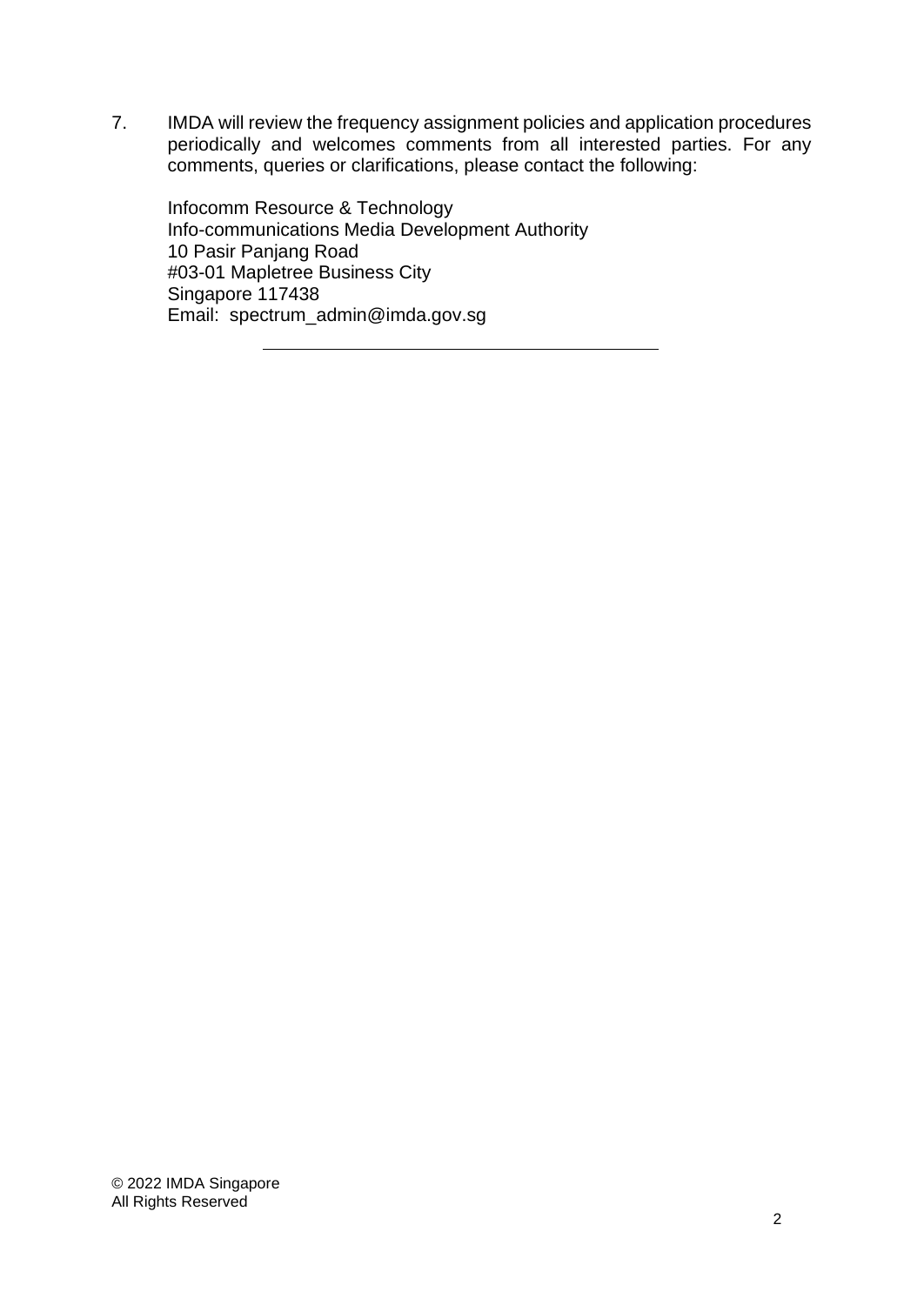#### **CHAPTER 2 - SPECTRUM MANAGEMENT IN SINGAPORE**

#### <span id="page-10-1"></span><span id="page-10-0"></span>**1. Spectrum Planning and Coordination**

#### *1.1 World Radio-communication Conference*

- 1.1.1 Globally, the use of radio spectrum is regulated by the ITU. The ITU Radio Regulations form the international framework within which member nations allocate and manage spectrum at a more detailed level. Singapore is a member of the ITU since 1965. As a signatory to the ITU Constitution and Convention, Singapore has the obligation to ensure that the spectrum management activities are in compliance to the ITU Radio Regulations.
- 1.1.2 The ITU Radio Regulations and the Table of Frequency Allocations are revised at the World Radio-communication Conference (WRC) held once every few years. In preparation for the WRC, each regional Administration attempts to align their position within the region. The ITU has defined three separate regions as shown below:



1.1.3 In the Asia Pacific Region (Region 3), the Asia Pacific Telecommunity (APT) organises Preparatory Group meetings (APG) to formulate common positions among members for consideration at the WRC.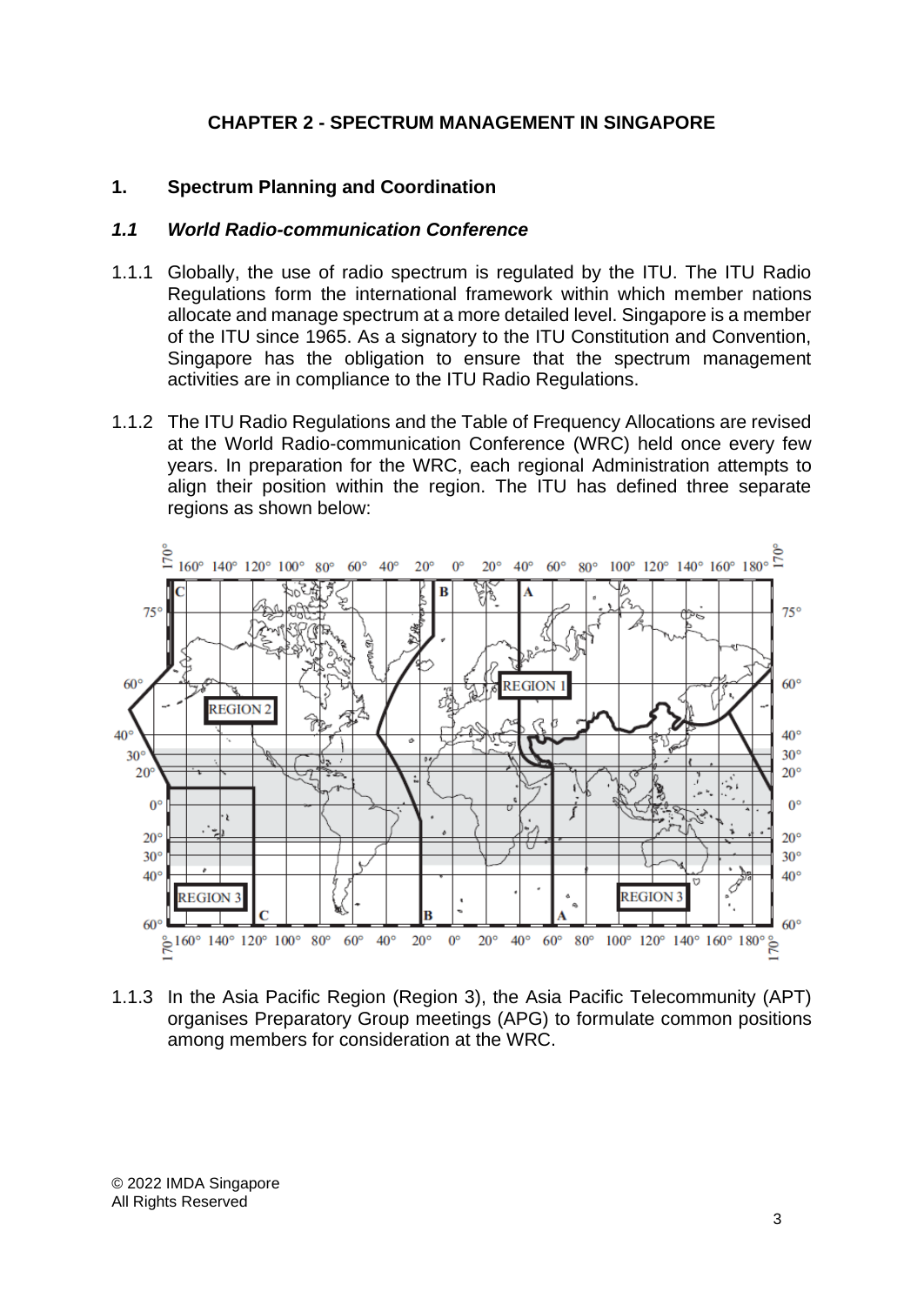# *1.2 Border Coordination*

- 1.2.1 Radio waves propagate in space with no regard for national boundaries. In any border area between two countries, the allocation of frequency bands to new radio technologies requires close coordination between the two countries to pre-empt any harmful interference. This is particularly critical for high power and wide coverage systems.
- 1.2.2 In Singapore, the frequency coordination is achieved via the following fora:
	- Frequency Assignment Committee of Singapore, Malaysia And Brunei Darussalam (FACSMAB);
	- Trilateral Coordination Meeting between Singapore, Malaysia and Indonesia; and
	- Border Communication Coordination Meeting (BCCM) between Singapore and Indonesia.
- 1.2.3 The FACSMAB was set up in the 1940s by the then British Forces for frequency coordination in the region. FACSMAB comprises of members from Singapore, Malaysia and Brunei Darussalam. The aim of the FACSMAB is to ensure effective, equitable and efficient allocation of frequencies in the border areas. Through FACSMAB, members formulate spectrum plans for services that may otherwise cause interference along the bordering area. Also, members keep each other informed of any new frequency assignment and seek concurrence from each other to make sure that the new frequency assignment would not cause harmful interference to licensees' networks and licensed radio stations and services.
- 1.2.4 The Trilateral Coordination Meeting and Border Communication Coordination Meeting were set up to provide a forum for discussion of technical matters relating to telecommunications in the participating countries. Both meetings are held annually to discuss matters relating to:
	- Radio frequency coordination along bordering areas;
	- Coordination of future planned radio-communication services; and
	- Resolution of radio frequency interference along bordering areas.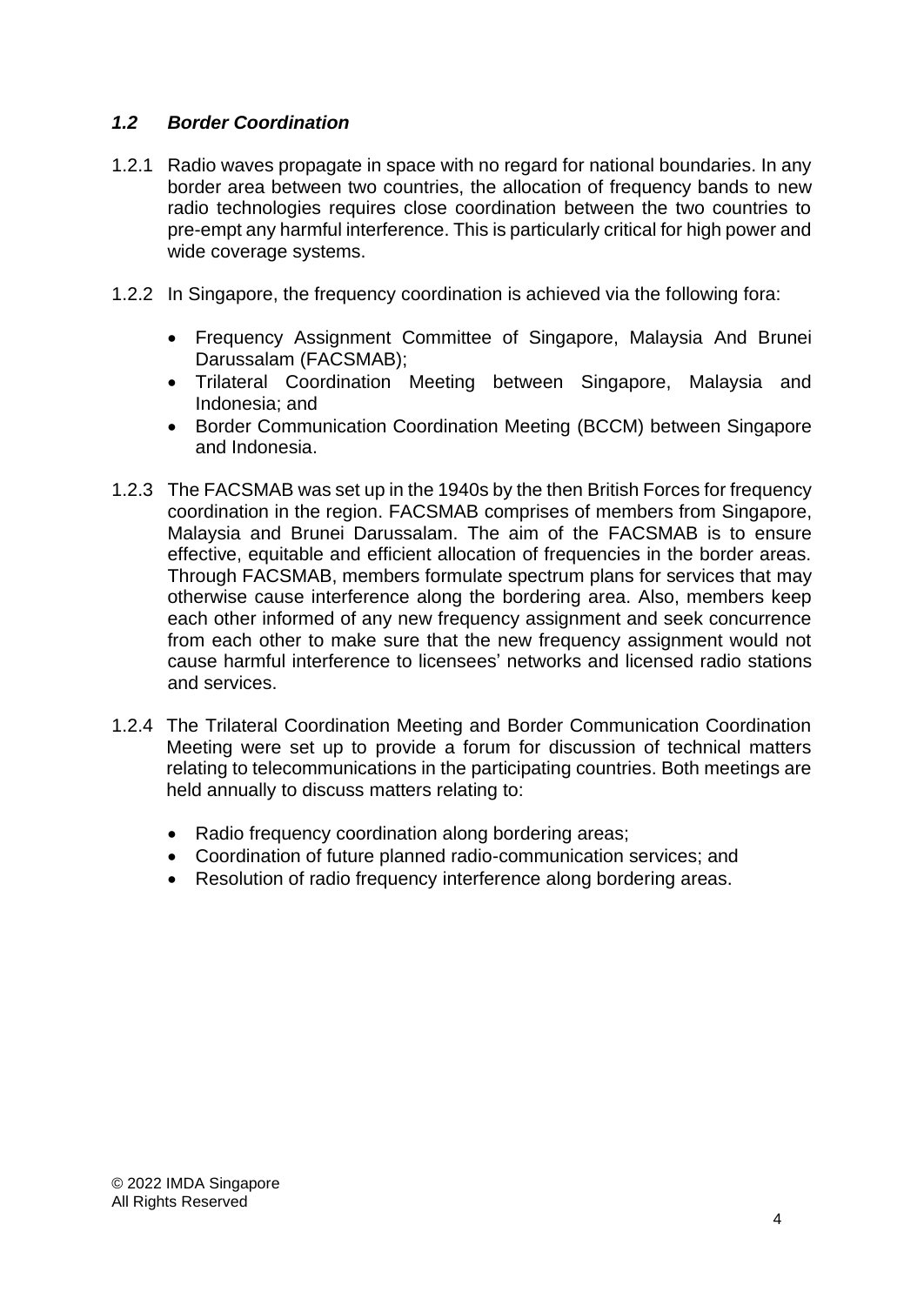# <span id="page-12-0"></span>**2. National Spectrum Allocation and Assignment**

# *2.1 Table of Frequency Allocations*

2.1.1 IMDA charts the present and future utilisation of the radio frequency spectrum. IMDA monitors the trends and developments of new wireless technologies and reviews the frequency allocations whenever there is a demand for spectrum. This is to keep the industry and interested parties abreast of the availability of spectrum in the coming years, the technological trends in the use of spectrum and IMDA's policy direction with regard to spectrum allocation and re-allocation for public communication networks.

# *2.2 Spectrum Allocation Band Plan*

- 2.2.1 From the ITU Radio Regulation Table of Frequency Allocations for Region 3, IMDA decides for each frequency band which service(s) to adopt based on the national requirements and priority.
- 2.2.2 IMDA determines the band plan to adopt for each service based on technical considerations such as the bandwidth, duplex separation, etc. Other crucial considerations for deciding the band plan to adopt are the technology development and radio equipment availability.
- 2.2.3 For the purpose of assignment, the band plan is further divided into a number of channels to give the channelling plan. Once the necessary border coordination has been successfully carried out, the frequencies can then be assigned to eligible users.

# *2.3 Frequency Assignment*

2.3.1 IMDA develops the policies, rules and regulations for the assignment of RF spectrum. In the past, the RF spectrum was administratively allocated. However, in the liberalised environment, administrative allocation may not be the most objective, efficient and transparent means of ensuring the spectrum is put to its most effective use. An alternative approach is to adopt market-based approach such as an auction process, where competing services in common bands cannot effectively share the same spectrum. IMDA has adopted an auction process for allocating spectrum for certain services such as the 2G, 3G and 4G.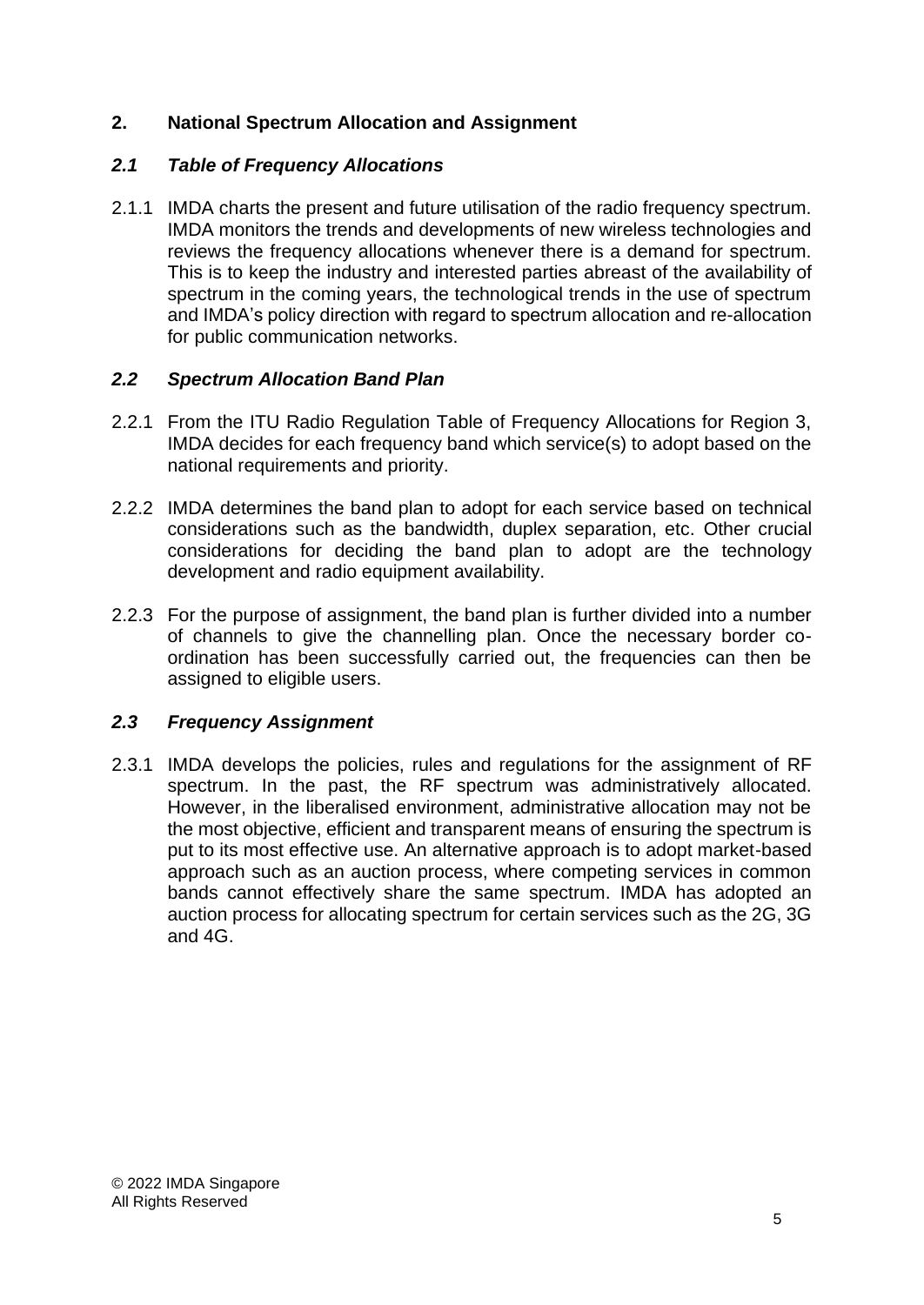|  | 2.3.2 The general categorisation of frequency assignment is as follows: |  |  |
|--|-------------------------------------------------------------------------|--|--|
|  |                                                                         |  |  |

| Long Term         | Exclusive* | For networks<br>providing island-<br>wide coverage | Public cellular, trunked radio<br>and mobile data networks                                                         |
|-------------------|------------|----------------------------------------------------|--------------------------------------------------------------------------------------------------------------------|
| Long Term         | Shared Use | For localised<br>coverage                          | Private mobile radio and<br>short range devices such as<br>radio telemetry equipment,<br>cordless telephones, etc. |
| <b>Short Term</b> | Shared Use | For a period of<br>less than 90 days               | Telecom exhibitions and<br>trade shows; system trials<br>and testing, etc.                                         |

*\* The term "Exclusive" used in this table means that sharing the use of frequencies among the high*  power island-wide networks stated in the last column is not feasible because of the potential of *interference. IMDA reserves the right to assign these frequencies for shared use with other low power or localised coverage networks where these networks will not cause harmful interference to the islandwide networks in the last column.*

# *2.4 Spectrum Engineering*

- 2.4.1 For frequency assignment based on the administrative allocation approach, IMDA formulates the frequency assignment criteria for each service.
- 2.4.2 For the use of frequency, IMDA sets the technical regulations to be imposed such as the sharing criteria, power limit, standards and specifications, etc as part of the licensing conditions.
- 2.4.3 The frequency assignment criteria and licensing criteria for the various services are detailed in the chapters to follow.

# <span id="page-13-0"></span>**3. Spectrum Monitoring and Interference Management**

- 3.1 The management of RF spectrum includes the responsibility of investigating and resolving complaints from radio users who experience interference in their radio-communication operations. IMDA carries out routine frequency monitoring and tracing of unauthorised transmissions. This ensures an interference free environment for licensed radio frequency users in Singapore.
- 3.2 When a radio station is licensed, IMDA may conduct radio monitoring to ensure that the licensee complies with the licensed operating conditions such as RF output power, modulation, and frequency accuracy.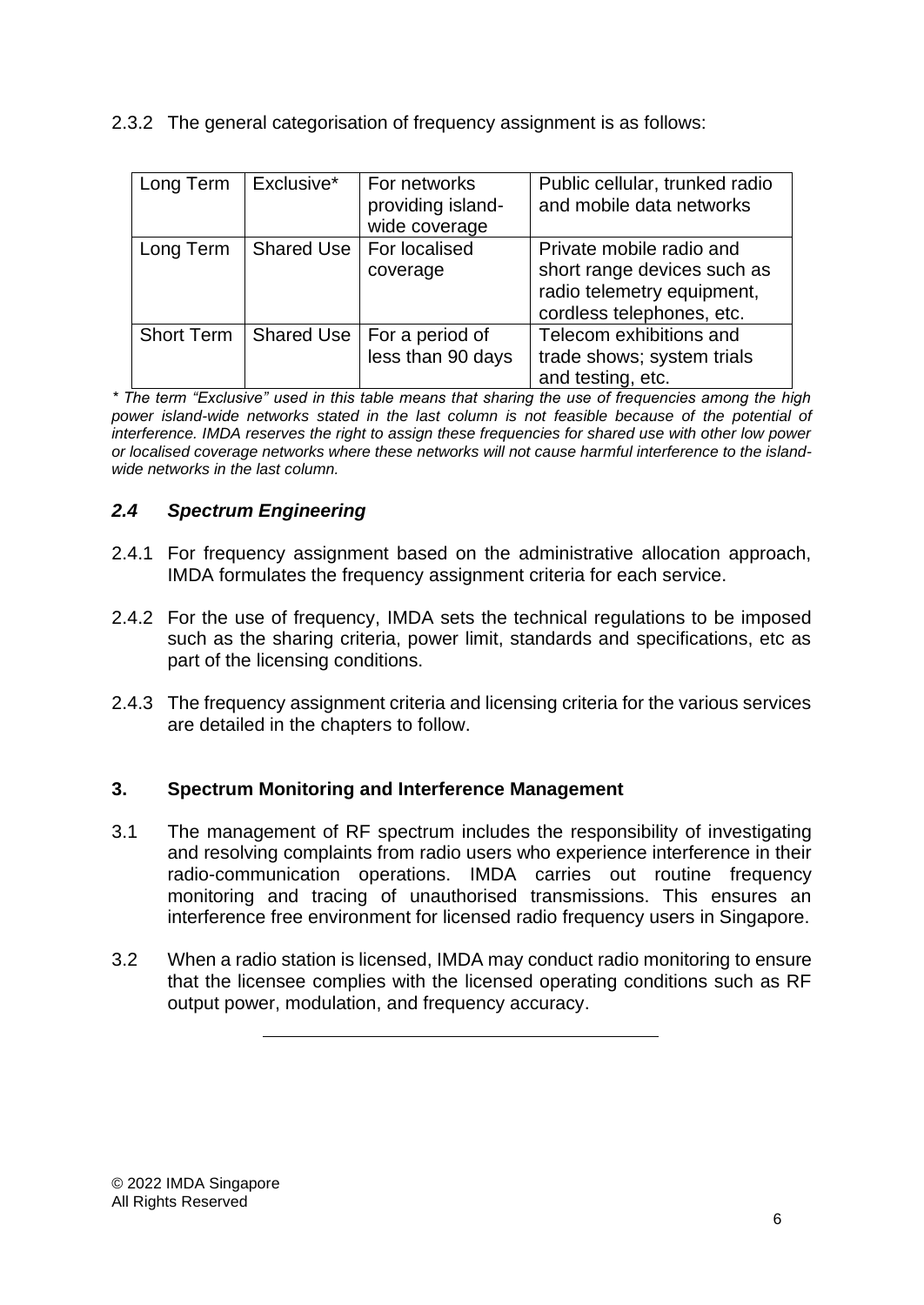# **CHAPTER 3 - PUBLIC MOBILE SERVICES**

#### <span id="page-14-1"></span><span id="page-14-0"></span>**1. Introduction**

- 1.1 Public mobile services include the operation of mobile communications systems (e.g. base stations, mobile switching centres) required to offer public cellular telephony, trunked radio and mobile data services.
- 1.2 There are currently four cellular operators viz. M1 Limited, Singtel Mobile, StarHub Mobile and TPG Telecom Pte Ltd. IMDA has made available spectrum in the 700 MHz Frequency Division Duplex (FDD), 900 MHz (FDD), 1800 MHz (FDD), 2100 MHz (FDD), 2.3 GHz Time Division Duplex (TDD), 2.5 GHz (FDD), 2.5 GHz (TDD), 3.5 GHz (TDD) and 26/28 GHz (TDD) frequency bands for the provision of public mobile services.
- 1.3 The trunked radio features have not been replaced by cellular services. For example, the ability to make one-to-many group calls is still predominantly provided using trunked radio. One-to-many group calls are crucial for operations that require information to be verbally communicated to all field staff in different locations simultaneously. Today, GRID Communications and CitiCall Communications are the operators offering the public trunked radio services.

|                                | <b>Type of Services Offered</b> |                                                   |                                    |  |
|--------------------------------|---------------------------------|---------------------------------------------------|------------------------------------|--|
| <b>Operator</b>                | 3G<br><b>Cellular Service</b>   | 4G or more<br>advanced<br><b>Cellular Service</b> | <b>Trunked</b><br>Radio<br>Service |  |
| M1 Limited                     |                                 |                                                   |                                    |  |
| <b>Singtel Mobile</b>          |                                 |                                                   |                                    |  |
| StarHub Mobile                 |                                 |                                                   |                                    |  |
| <b>TPG Telecom Pte Ltd</b>     |                                 |                                                   |                                    |  |
| <b>GRID Communications</b>     |                                 |                                                   |                                    |  |
| <b>CitiCall Communications</b> |                                 |                                                   |                                    |  |

1.4 The following is the list of FBOs offering public mobile services in Singapore:

# <span id="page-14-2"></span>**2. Spectrum Allocations & Band Plan**

2.1 The spectrum allocations for public mobile services are based largely on the systems that have been harmonised internationally.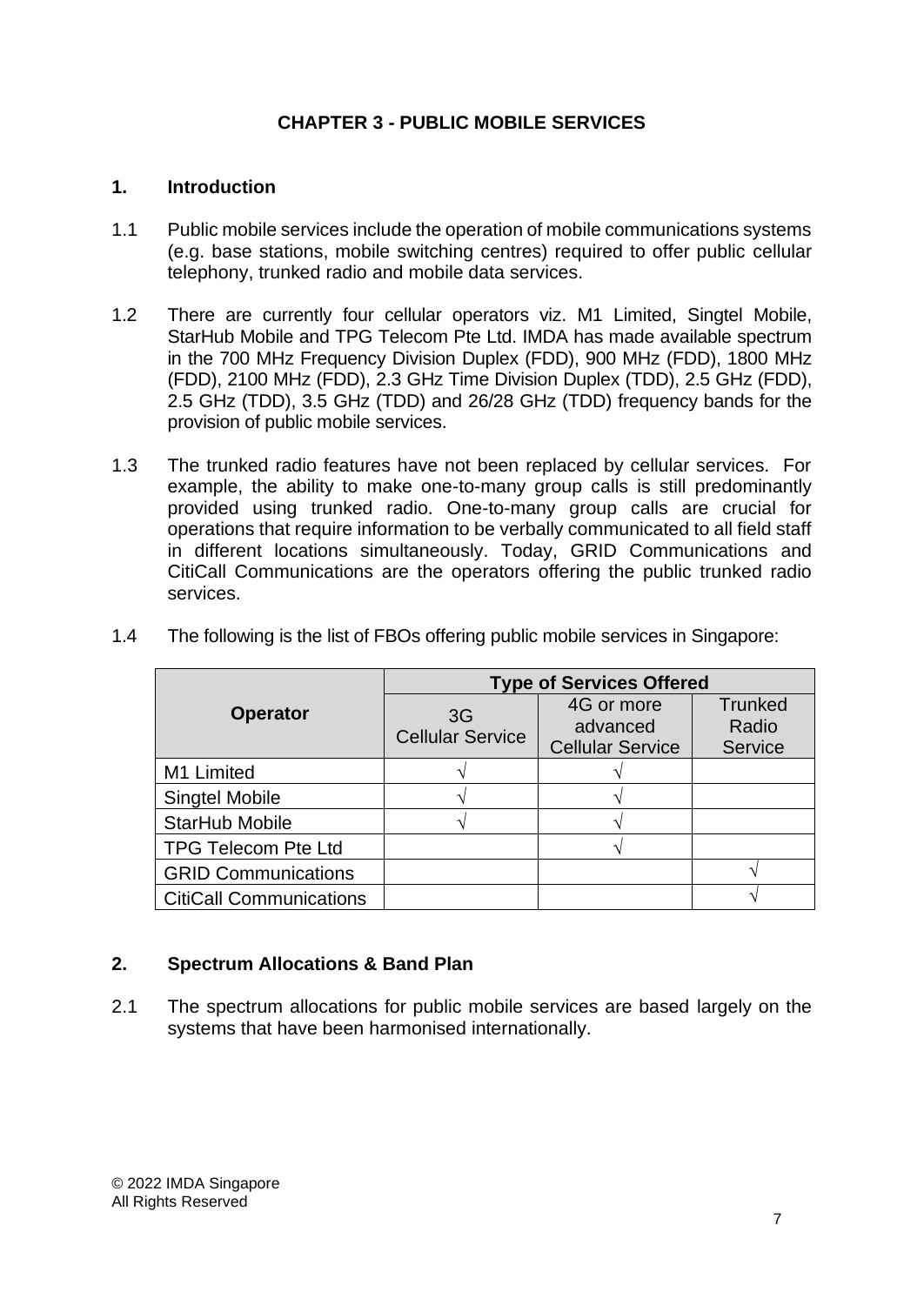# *(i) Public Cellular Mobile Services*

2.2 The band plans and assignments for public cellular mobile services are:

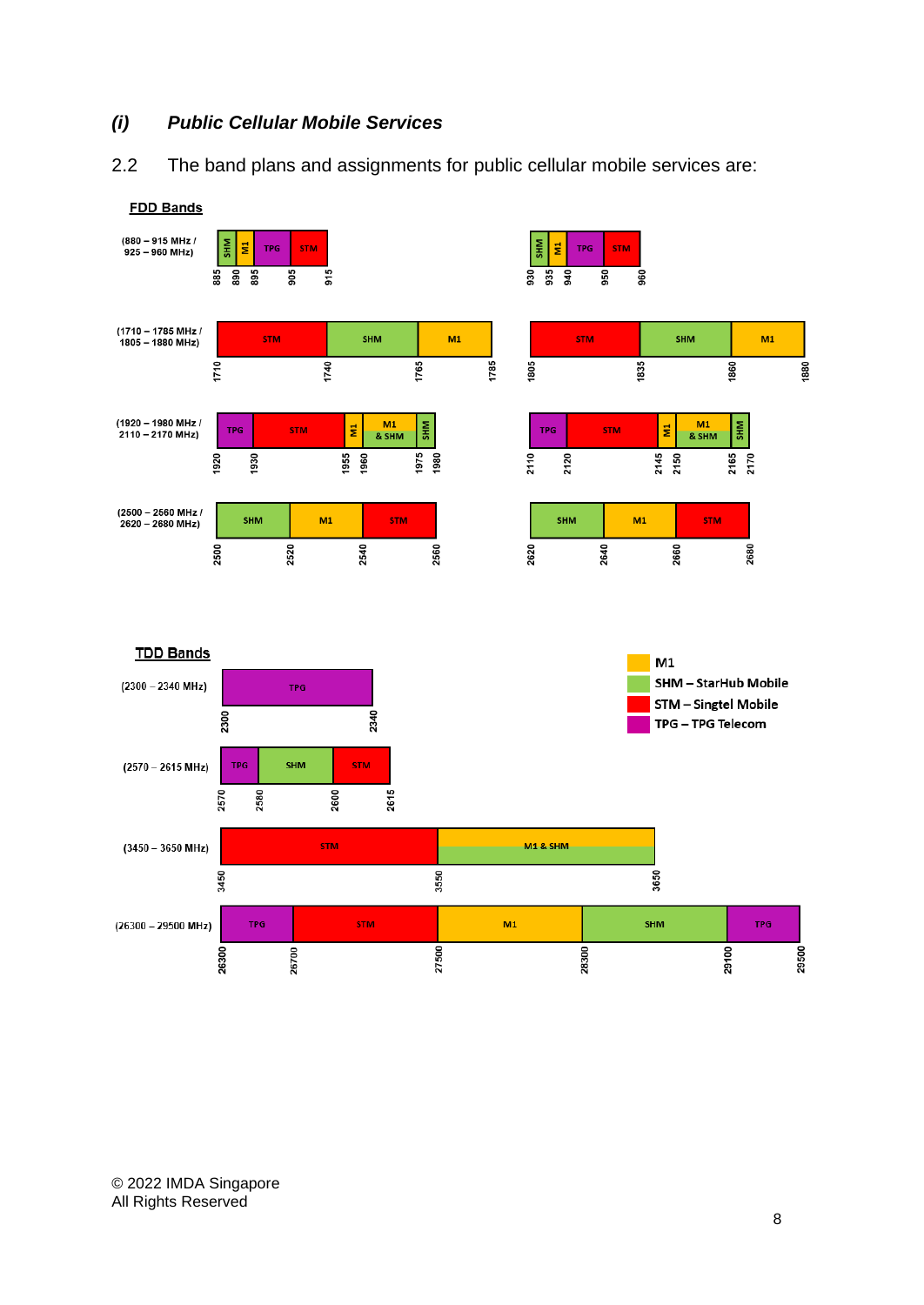# *(ii) Public Trunked Radio Services*

| <b>Frequency Band(s)</b> | <b>Public Trunked Operator</b> |
|--------------------------|--------------------------------|
| 400 MHz                  | <b>CitiCall Communications</b> |
| 400 MHz                  | <b>GRID Communications</b>     |
| 800 MHz                  |                                |

2.3 The frequency bands allocated for public trunked radio services are:

# <span id="page-16-0"></span>**3. Licensing and Application**

- 3.1 IMDA's policy is to assign the spectrum allocated for public mobile services to FBOs only. The guideline for the application of a [FBO licence](https://www.imda.gov.sg/-/media/Imda/Files/Regulation-Licensing-and-Consultations/Licensing/licenses/FBOGuidelines.pdf?la=en) is available at IMDA website.
- 3.2 Traditionally, spectrum for public mobile services is allocated administratively based on the merit of the proposal submitted by an operator. However, IMDA has decided to consider applying market-based approach where there are competing demands over the same or similar spectrum bands and where competing services in common bands cannot effectively share the spectrum.
- 3.3 IMDA has adopted the market-based approach (i.e. auction) for 3G and 4G spectrum allocations. For the first wave of 5G spectrum assignment, IMDA has adopted the Call for Proposal approach. As for public trunked radio service, the administrative-based approach will continue to be applied till such time when there are competing demands for the spectrum.
- 3.4 For spectrum to be administratively allocated, IMDA requires the applicant to furnish the following information:
	- (i) Network Facilities

The planned locations and technical details of radio base station sites and other equipment to be installed and frequency spectrum to be used.

(ii) Network Coverage, Capacity and Improvement

The planned geographical coverage of the network upon launch of services and the network capacity expansion plans for the first 5 years of operation; and commitments for improvements to infrastructure facilities for the next 5 years.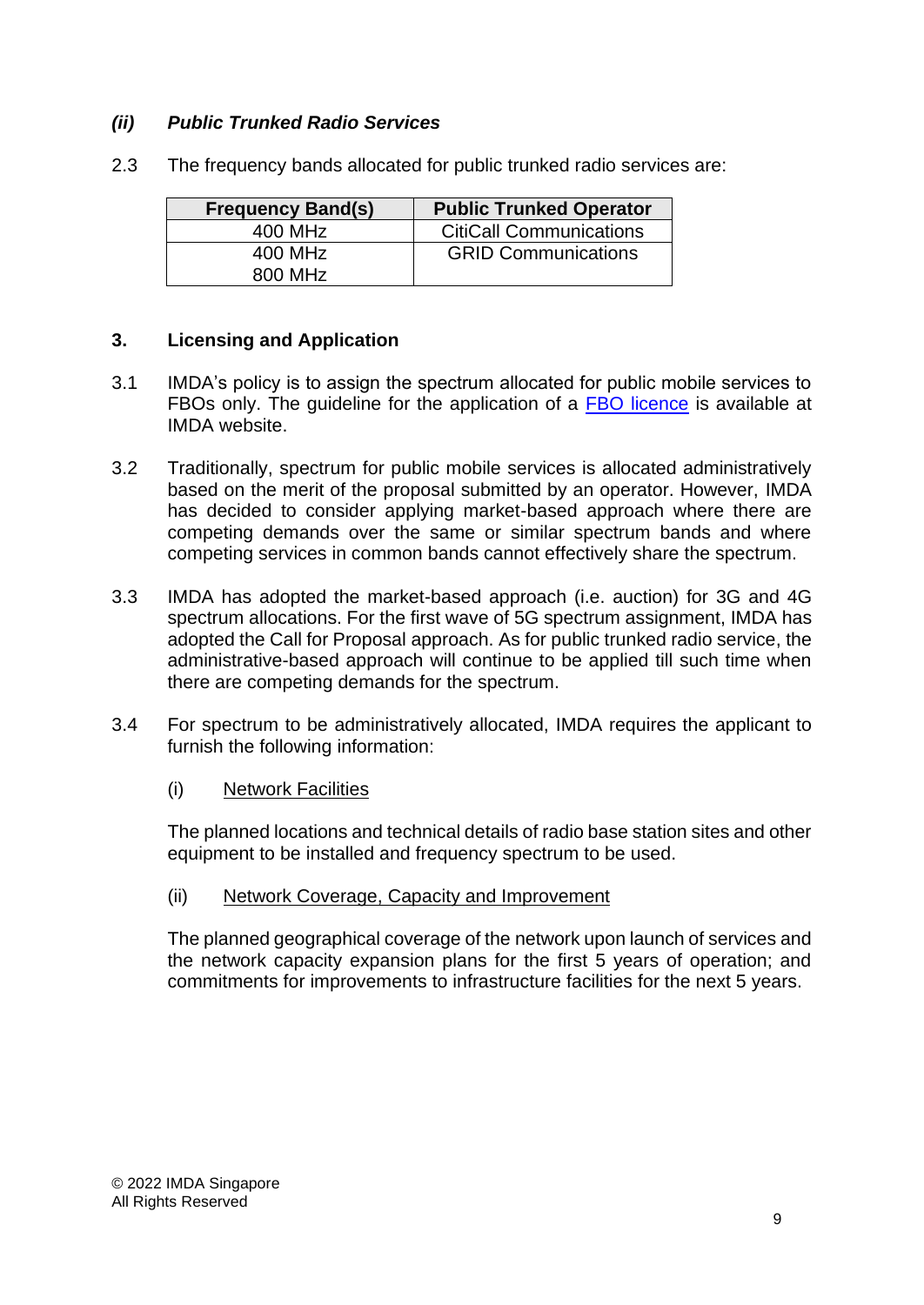# (iii) Technology and System Parameters

Technologies employed and the rationale for the choice of technology selected and the system parameters for the technology chosen as listed below:

| Frequency<br>channelling plan | 1.<br>2.<br>3.                         | Operating frequency range<br><b>Channel Spacing</b><br><b>Duplex separation</b>                                                          |  |  |
|-------------------------------|----------------------------------------|------------------------------------------------------------------------------------------------------------------------------------------|--|--|
| Transmission<br>parameters    | 1.<br>2.<br>3.<br>4.<br>5.<br>6.<br>7. | Antenna gain<br>Maximum power output<br>EIRP/ERP<br>Multiple Access Technique<br>Spectrum mask<br><b>Receiver threshold</b><br>C/I ratio |  |  |
| Capacity of<br>network        | 1.<br>2.                               | Data rate<br>Projected number of subscribers able to<br>support with the frequency required                                              |  |  |

#### (iv) Any other relevant information

The applicant may submit any information not specified above which it considers supportive of its application.

# <span id="page-17-0"></span>**4. Conditions of Operation**

# **(i) Effective Isotropic Radiating Power/ Effective Radiated Power**

The power limit is as follows:

| <b>System</b> | <b>Effective Isotropic Radiating Power (EIRP)</b><br>limits |
|---------------|-------------------------------------------------------------|
| Cellular      | 62dBm / 5MHz <sub>BW</sub>                                  |

| <b>System</b>        | <b>Effective Radiating Power (ERP) limits</b> |
|----------------------|-----------------------------------------------|
| <b>Trunked Radio</b> | 25W                                           |

# **(ii) Co-ordination**

The operator should assist IMDA in co-ordinating with other countries on the use of frequencies assigned. Operator should also co-ordinate the use of frequencies in the bordering area.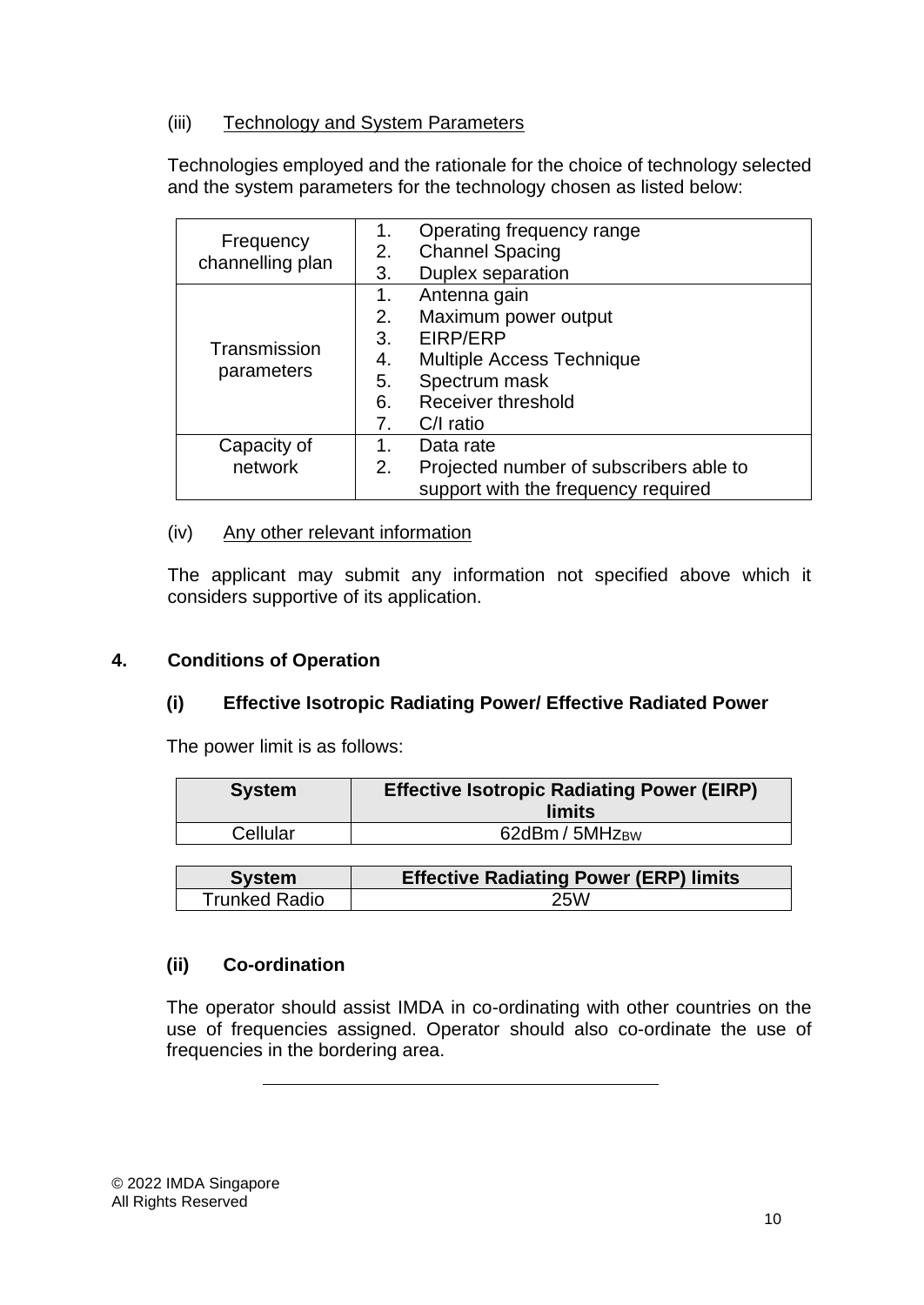# **CHAPTER 4 - PRIVATE LAND MOBILE SERVICES**

#### <span id="page-18-1"></span><span id="page-18-0"></span>**1. Introduction**

- 1.1 The private land mobile network is to provide two-way communications between a fixed control point (i.e. base station) and a number of mobile transceiver units (e.g. vehicular or hand-held portable stations). The coverage area of a private land mobile service is either localised (within specific and/or confined area) or island-wide.
- 1.2 The following paragraphs provide information and advice on frequency assignment policy for single and two frequency(s) private land mobile networks operating in the VHF and UHF bands using 6.25 kHz, 12.5 kHz and 25 kHz channel spacing.
- 1.3 In a single frequency private land mobile network, the portable radio stations transmit and receive on the same frequency. Normally, no base station is involved and the coverage is limited within a few kilometres.
- 1.4 In a two frequencies private land mobile network, the base station transmits and receives at different frequencies. The frequencies at base station transmit at higher power to provide wider area radio coverage.

#### <span id="page-18-2"></span>**2. Eligibility**

2.1 The applicant must be a company incorporated in Singapore and hold a Network Licence issued by IMDA. To ensure that the use of the RF spectrum is optimum, conditions may be imposed for the network to be operated on a non-protection, non-interference basis, and limiting the operation to specific geographical locations.

#### <span id="page-18-3"></span>**3. Licensing and Application**

- 3.1 Interested parties who wish to apply to IMDA for a new private land mobile network are to complete and submit the online Network Licence application form which is available via **LicenceOne**.
- 3.2 The following information is also required and must be attached to the online application form:
	- (i) Justification for the need of the network, i.e. the purpose for the network and any other information to support the need for the proposed network;
	- (ii) Network description, including technical and operational details;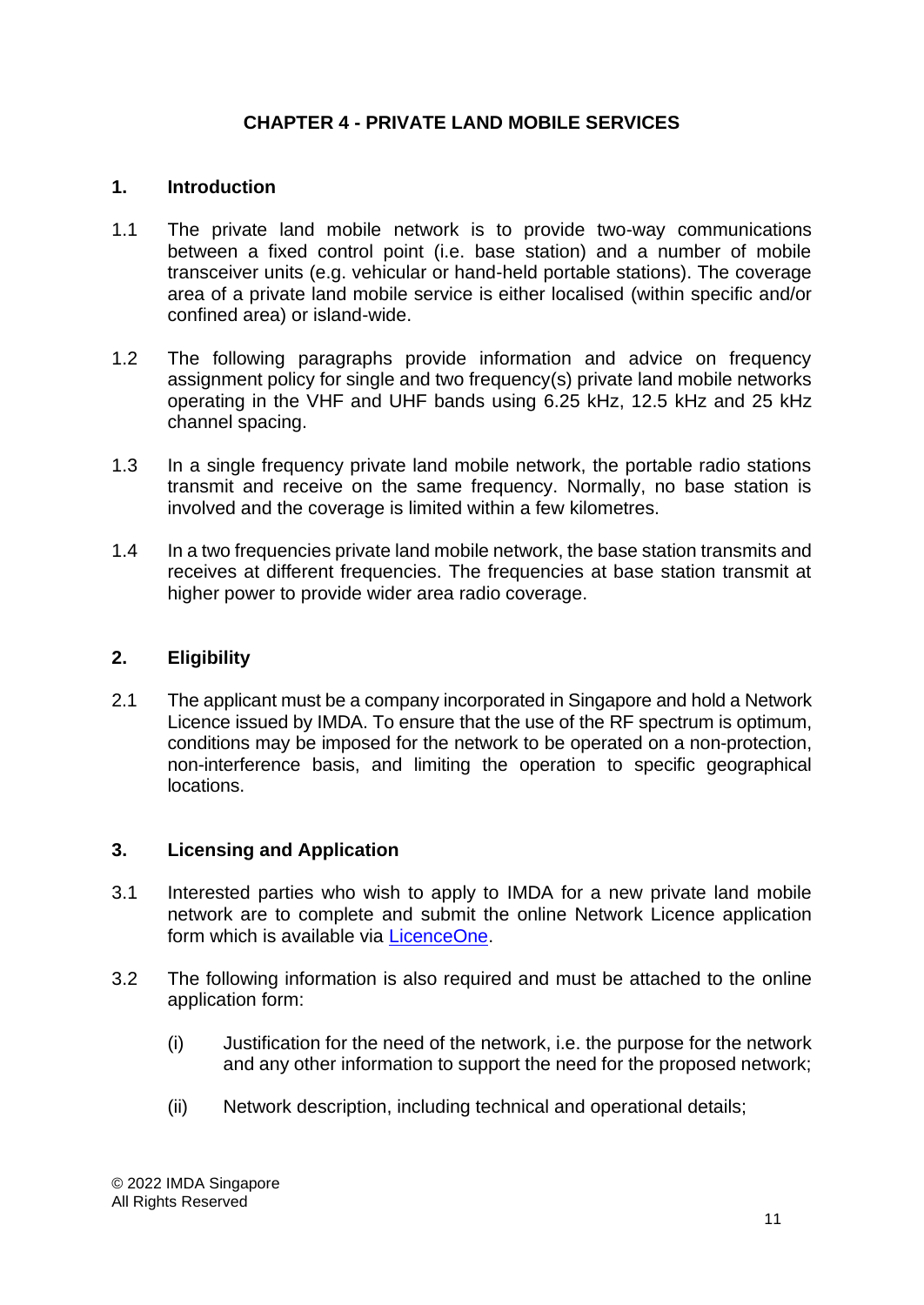- (iii) Tuneable frequency range(s);
- (iv) The number of mobile or portable units to be served after start of operation of the network; and
- (v) Implementation plans for the proposed network in terms of expected dates for start and completion of construction.
- 3.3 For existing land mobile network that require additional frequency channels, the applicant is required to state the change(s) in the original application submitted to IMDA and provide other relevant information which helps to justify the need for additional frequency channels.
- 3.4 Applicants are advised to supply complete information at the time of the application. Failure to do so may result in delays in the processing of the application.
- 3.5 Applicants must use their best efforts to ensure that the information submitted in their applications is accurate in all aspects. Any change in the information contained in the application form must be notified to IMDA immediately.
- 3.6 When the frequency(s) has been assigned subject to certain licence conditions, the applicant is required to indicate his/her acceptance of the frequency(s) and remit the appropriate licence and frequency fee within 14 days before proceeding to acquire the radio equipment. The radio equipment must be registered with IMDA and the applicant shall submit declaration form to IMDA.

# <span id="page-19-0"></span>**4. Processing Time**

- 4.1 All applications will be processed on a first-come-first-served basis, depending on the availability of frequencies for the proposed service.
- 4.2 Successful applicants will be granted approval within 14 working days of application submission, provided that the applicants have submitted all the necessary information and clarification requested by IMDA for evaluation purposes.

# <span id="page-19-1"></span>**5. Frequency Assignment Criteria**

5.1 Where a user is eligible for frequency assignment for a private land mobile network, IMDA will consider the requirement submitted by the user and assign either a single frequency or two frequency radio channel(s) in the most appropriate segment of the available frequency bands. Also, all equipment shall incorporate CTCSS tone frequency.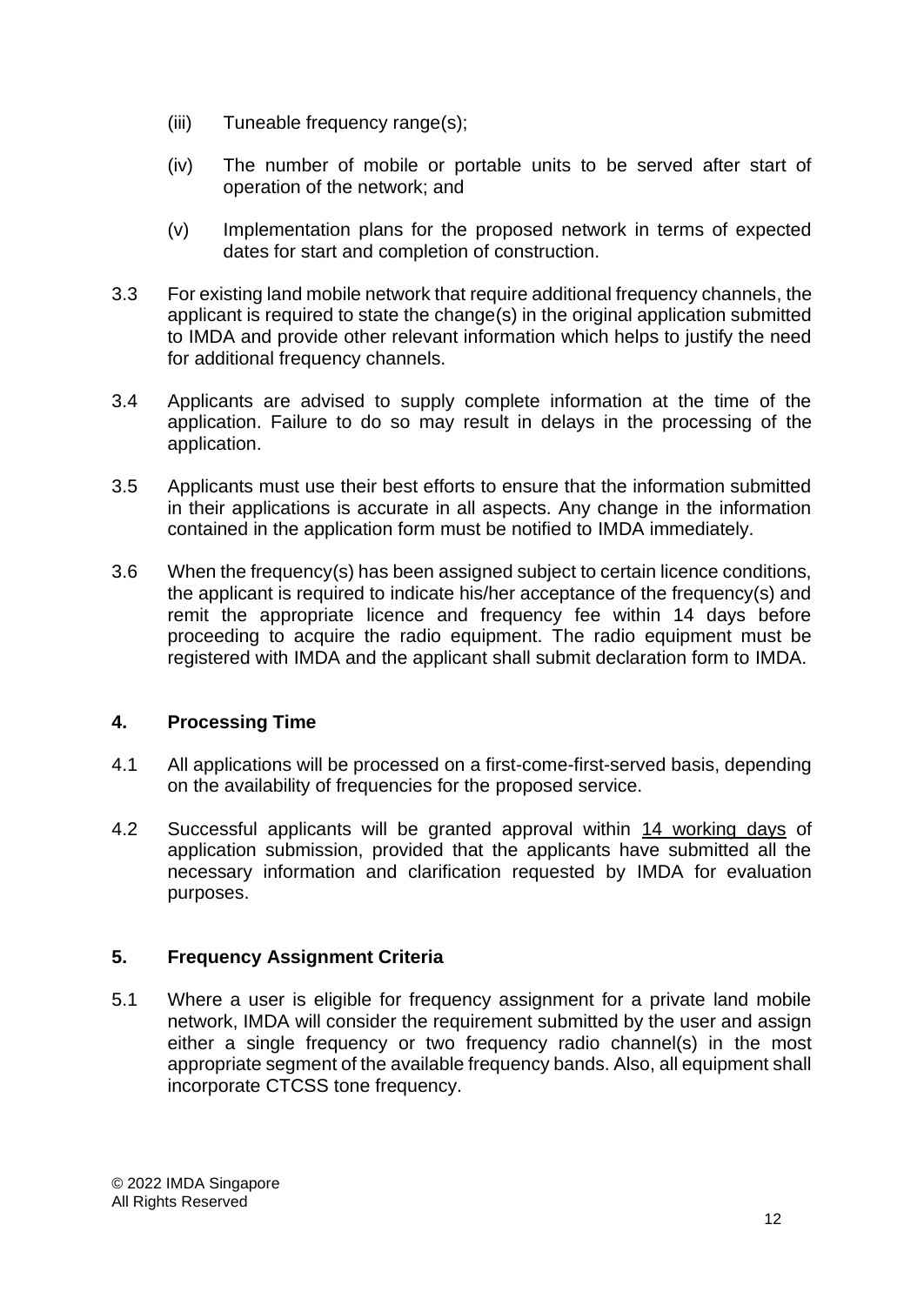- 5.2 Single frequency channel is assigned for low power (i.e. transmitted power of 5 watts ERP or less) private land mobile networks for handheld-to-handheld portable communications in a confined area (e.g. within a building compound or a manufacturing plant site).
- 5.3 Two frequency channels are usually assigned for high power transmitted power (i.e. max. of 25 watts ERP) private land mobile networks where the intended service coverage is large. Repeater mode of operation may be allowed on a two-frequency network.
- 5.4 The private land mobile frequencies will be assigned from the VHF (i.e. 137 174 MHz) and UHF (i.e. 400 – 450 MHz) bands. In general, the criteria for assigning are based on the number of mobile/portable units, specifically:

| <b>Type of Private</b><br><b>Land Mobile</b><br><b>Network</b> | Minimum<br>Number of<br><b>Portable Units</b> | Maximum<br>Allowable<br><b>Transmit Power</b> | Nature of<br>Frequency<br>Assignment |
|----------------------------------------------------------------|-----------------------------------------------|-----------------------------------------------|--------------------------------------|
| Single frequency                                               | 5                                             | 1 watts ERP                                   | Shared-use                           |
| Single frequency                                               | 30                                            | 5 watts ERP                                   | Shared-use                           |
| Two frequency                                                  | 50                                            | 25 watts ERP                                  | Exclusive use                        |

5.5 Two-frequency channels are also assigned for Taxis radio-communication network with a minimum of 1 base station and 150 mobile stations. Mobile to mobile communication is not permitted. Before submitting the application to IMDA, the applicant must first obtain an endorsement from the Public Transport Regulation Department of Land Transport Authority of Singapore (LTA).

# <span id="page-20-0"></span>**6. Conditions of Operation**

- 6.1 The operation of private land mobile radio stations shall be subject to the following conditions:
	- (i) The height of the antenna of a radio base station shall not exceed 10m for localised coverage and 50m for island-wide coverage; and
	- (ii) Users of private land mobile radio stations operating on shared-use frequencies must ensure that no interference is caused to the existing radio-communication services. In the event of radio interference, the user has to resolve the interference promptly. IMDA reserved the right to withdraw the assigned frequency if the interference is not resolved satisfactorily.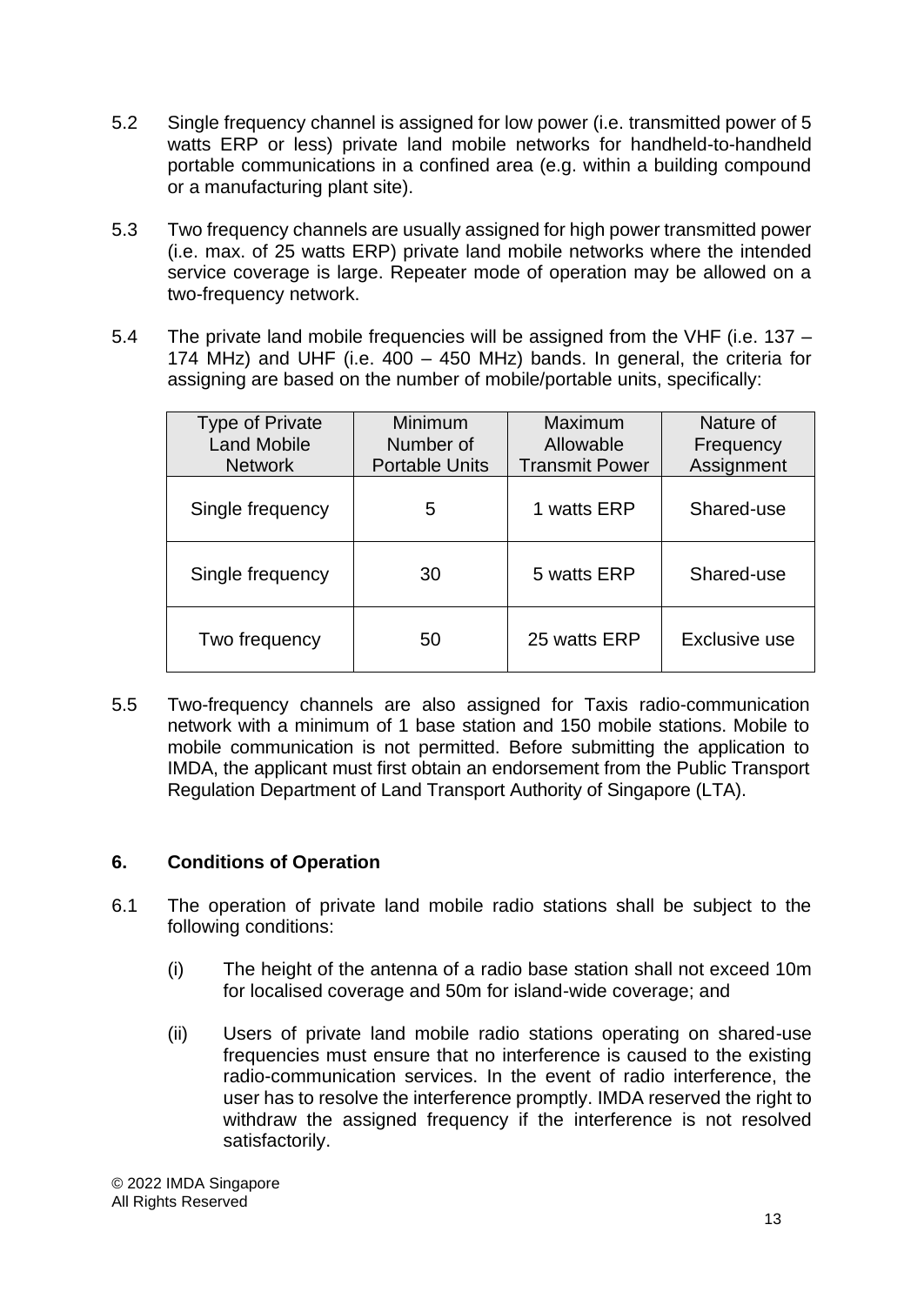# <span id="page-21-0"></span>**7. Frequency Fees**

- 7.1 The fees payable for the long term usage of radio frequencies comprises of two main components, namely, the Application & Processing Fee and the Frequency Management Fee.
- 7.2 The details of the Application & Processing Fee and Frequency Management Fee are given as follows:
	- i) Application & Processing Fee this is a one-time charge payable upon the approval of frequency(s) assignment. The application & processing fee covers the cost of the initial activities performed in assessing the suitability of the frequency to be used for the intended application. Any changes in the technical parameters shall be deemed as a new application.

Application & Processing Fee Payable Per Frequency: \$300\*

*\* Excluding GST*

ii) Annual Frequency Management Fee – this is a recurrent fee payable annually to cover the cost of the activities performed to safeguard the use of the frequency(s).

Fees for the use of a radio frequency on an exclusive basis:

| Radio-communication         | Radio        | <b>Occupied Bandwidth</b> | Fee payable            |
|-----------------------------|--------------|---------------------------|------------------------|
| Service                     | Frequency    | (X)                       | per frequency          |
|                             | <b>Bands</b> |                           | per annum <sup>*</sup> |
| <b>Private Mobile Radio</b> | All          | $X \leq 25$ kHz           | \$400                  |
|                             | Frequency    | 25 kHz $< X \le 500$ kHz  | \$500                  |
|                             | <b>Bands</b> | 500 kHz $< X \le 10$ MHz  | \$9,200                |
|                             |              | 10 MHz $< X \le 20$ MHz   | \$29,800               |
|                             |              | $X > 20$ MHz              | \$44,500               |

Fees for the use of a radio frequency on a shared basis:

| Radio-communication         | Radio        | Occupied Bandwidth             | Fee payable            |
|-----------------------------|--------------|--------------------------------|------------------------|
| Service                     | Frequency    | (X)                            | per frequency          |
|                             | <b>Bands</b> |                                | per annum <sup>*</sup> |
| <b>Private Mobile Radio</b> | All          | $X \leq 25$ kHz                | \$300                  |
|                             | Frequency    | 25 kHz $< X \le 500$ kHz       | \$400                  |
|                             | <b>Bands</b> | 500 kHz $\leq$ X $\leq$ 10 MHz | \$2,500                |
|                             |              | 10 MHz $< X \le 20$ MHz        | \$7,600                |
|                             |              | $X > 20$ MHz                   | \$11,300               |

*\* Excluding GST*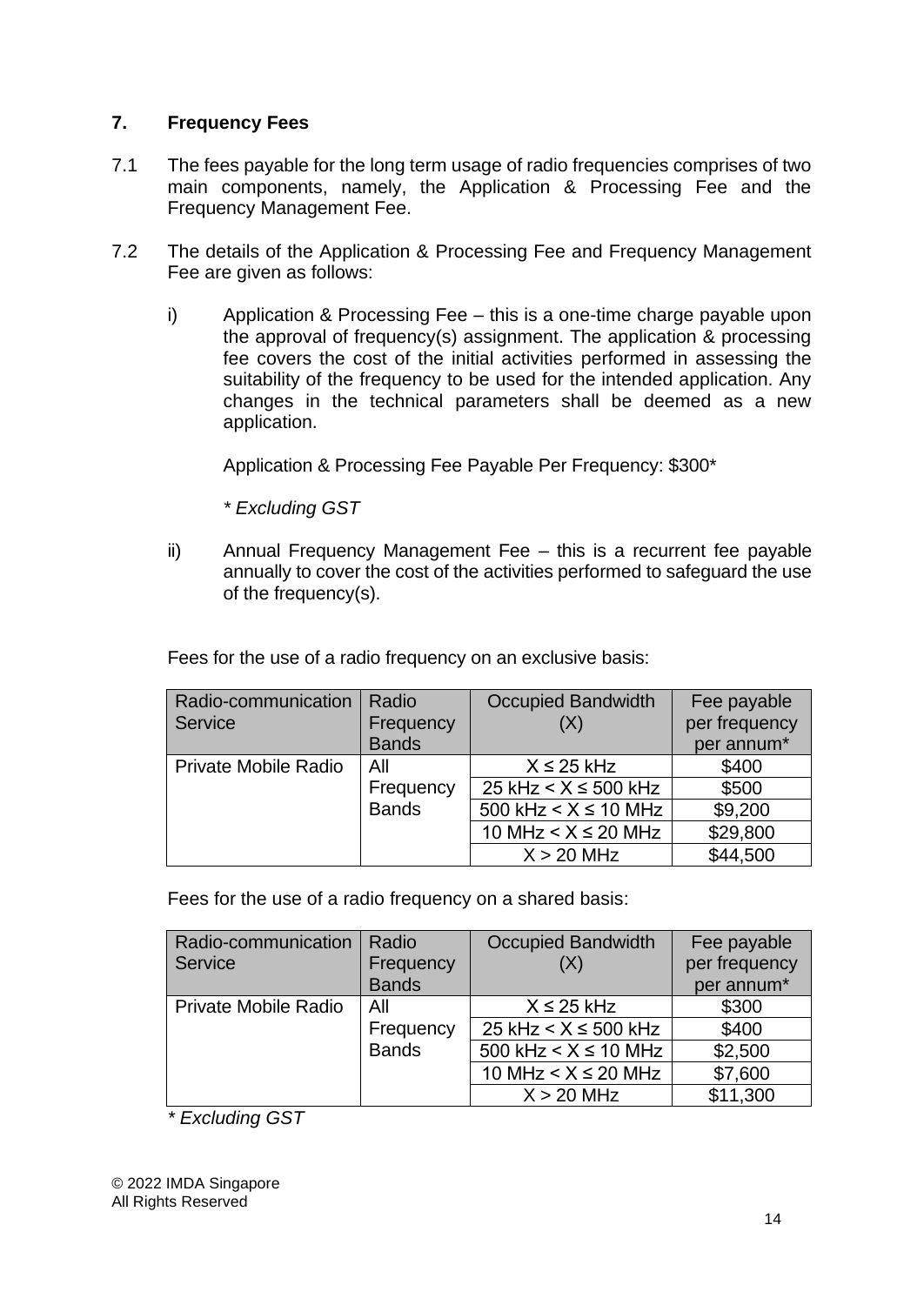7.3 Applicants should note that frequency fees are separately payable to IMDA for the allocation and management of frequencies, apart from the station licence fees.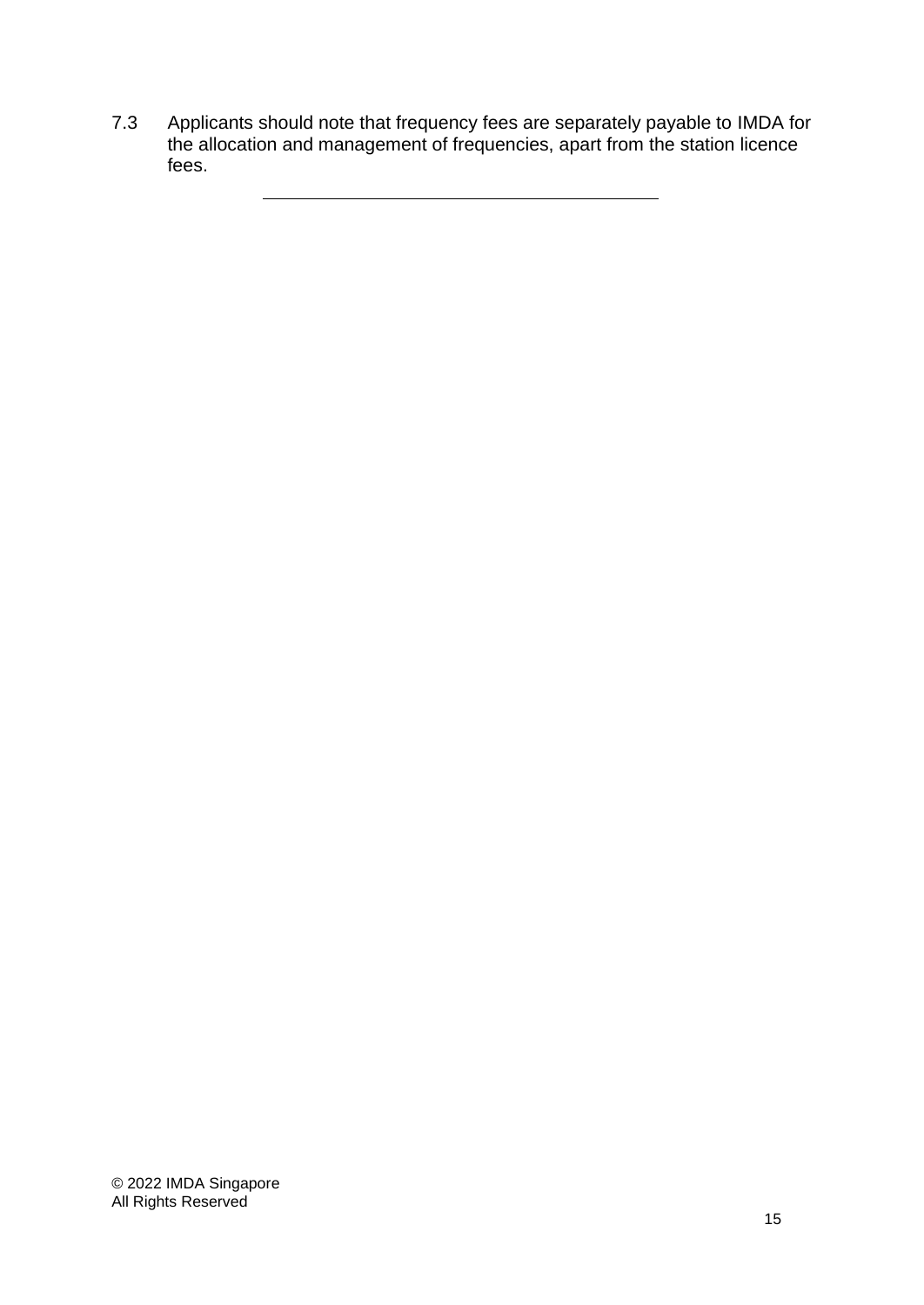# **CHAPTER 5 – TERRESTRIAL FIXED SERVICES**

#### <span id="page-23-1"></span><span id="page-23-0"></span>**1. Introduction**

- 1.1 Fixed service is defined in the ITU Radio Regulations as "a radio-communication service between specified fixed points" that includes point-to-point and point-tomultipoint radio systems used for the transmission of voice, video and data information. Fixed service radio systems generally operate in the microwave region of the spectrum of about 1 to 60 GHz. The microwave frequency bands below 12 GHz have traditionally been preferred for long haul radio-relay applications due to their favourable propagation characteristics.
- 1.2 The following paragraphs provide information on the application procedure, assignment criteria and the conditions for the operating of a fixed service links.

#### <span id="page-23-2"></span>**2. Eligibility**

- 2.1 Microwave frequencies for fixed service links are assigned for the following categories:
	- Back-up backbone links for FBOs, between major exchanges or to link Singapore to off-shore islands or border areas of neighbouring countries;
	- Links for local access networks to be provided by FBOs;
	- Studio-to-transmitter and outside broadcast links for broadcasters; and
	- Links for use by government agencies.
- 2.2 Application that does not fall within any of the above categories may be considered and approved by IMDA on a case-by-case basis. Such application shall include the following information:
	- A detailed explanation for not being able to obtain such service from existing FBOs/licensed carriers; and
	- An assessment of alternative systems and the reasons/justifications for considering the proposed system.

#### <span id="page-23-3"></span>**3. Spectrum Allocations**

3.1 IMDA allocates the spectrum for microwave fixed service links in conformity with ITU Radio Regulation. The spectrum band plans for these fixed service links are in line with the ITU recommended channelling arrangements. This is to accommodate readily available radio-communication equipment in the market. Table 1 shows the spectrum bands allocated and the corresponding channelling plans. It should be noted that some of the frequency bands are currently shared with satellite services.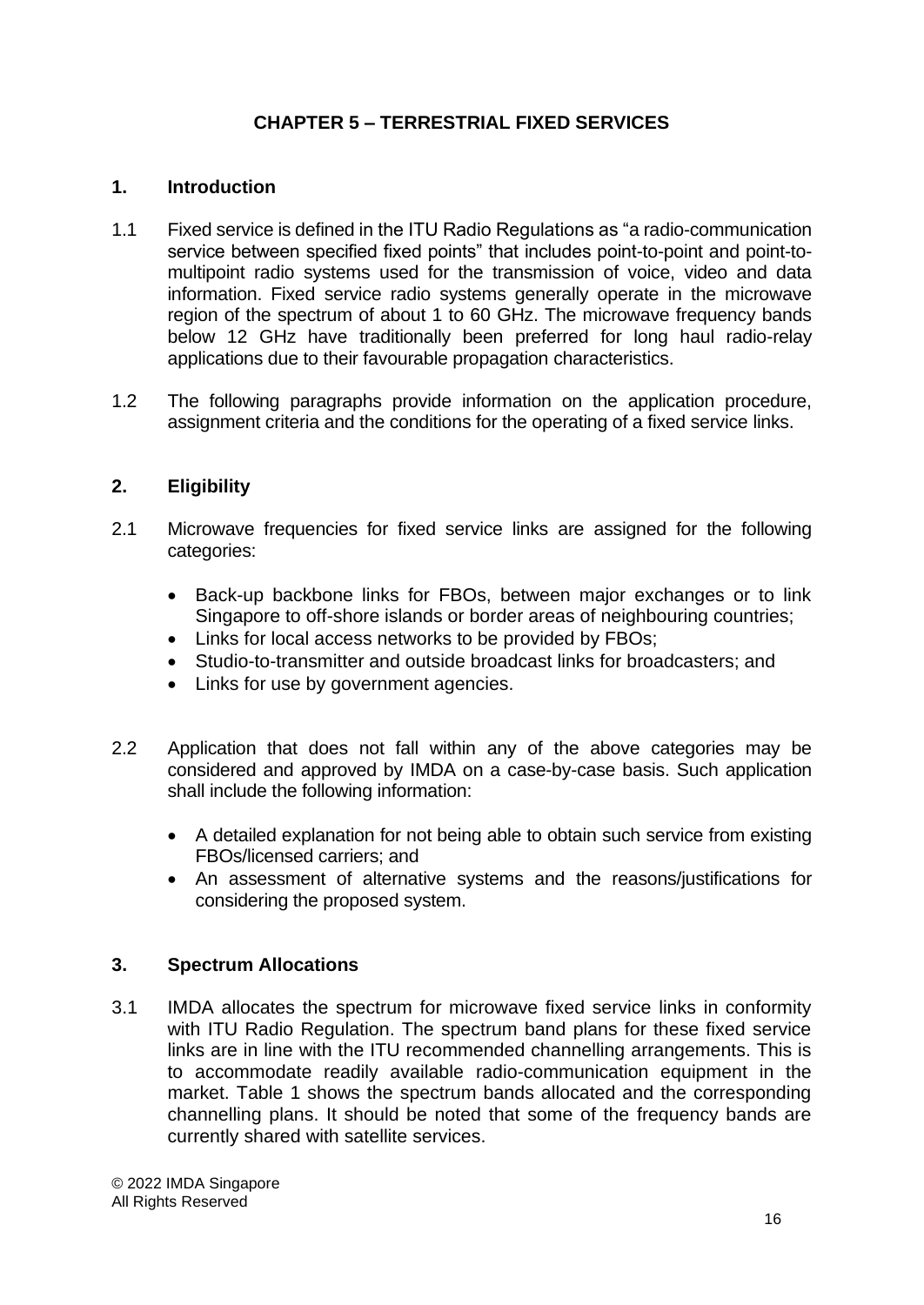# **Table 1**

| <b>Frequency Range</b> | <b>Channelling Plan<sup>2</sup></b> | <b>Channel</b><br><b>Width</b><br>(MHz) | Min. Path<br>Length |
|------------------------|-------------------------------------|-----------------------------------------|---------------------|
| 5925 - 6425 MHz        | <b>ITU-R F. 383-10</b>              | 29.65                                   | 20km                |
| 6425 - 7125 MHz        | <b>ITU-R F. 384-11</b>              | 20/30/40                                | 20km                |
| 7125 - 7725 MHz        | <b>ITU-R F. 385-10</b>              | 7/14/28                                 | 20km                |
| 7725 - 8500 MHz        | <b>ITU-R F. 386-9</b>               | 29.65                                   | 20km                |
| 10.5 - 10.68 GHz       | <b>ITU-R F. 747-1</b>               |                                         | 15km                |
| 10.7 - 11.7 GHz        | ITU-R F. 387-13                     | 7/14/28                                 | 15km                |
| 12.2 - 12.7 GHz        | <b>ITU-R F. 746-10</b>              | 20                                      | 15km                |
| 12.75 - 13.25 GHz      | <b>ITU-R F. 497-7</b>               | 28                                      | 15km                |
| 14.4 - 15.35GHz        | <b>ITU-R F. 636-4</b>               | 7/14/28                                 | 10km                |
| 17.7 - 19.7 GHz        | ITU-R F. 595-10                     | 27.5/55                                 | 5km                 |
| 21.2 - 23.6 GHz        | <b>ITU-R F. 637-4</b>               | 3.5/7/14/28                             | 2km                 |

# <span id="page-24-0"></span>**4. Frequency Assignment Criteria**

- 4.1 Frequency assignment for microwave fixed service links is subject to spectrum availability and successful frequency co-ordination with the bordering countries.
- 4.2 A point-to-point fixed service link is highly directional and the frequency assigned to such link often can be re-assigned for another link with sufficient spatial separation. As such, IMDA generally assigns frequencies for point-to-point fixed service links on a shared-use basis. Use of exclusive frequency assignment is discouraged. For the request for exclusive frequency assignment, the applicant will be required to provide justifications and only usage that warrant such assignment will be approved.
- 4.3 IMDA allows a mean propagation availability of 99.9% for the overall link budget calculation. IMDA encourages the use of hot standby and space diversity for backbone links to improve the service availability. To ensure the efficient usage of frequency, frequency diversity is generally not permitted. For the use of frequency diversity, applicant will be required to provide justification and IMDA will consider on a case-by-case basis.
- 4.4 The lower frequency bands are known to have propagation characteristics suitable for longer links. To ensure the efficient use of frequencies in these bands, IMDA will decide the choice of frequency band based on the path length of the fixed service link. As a general rule, the request for a frequency in any band should satisfy the minimum path length as stipulated in Table 1.

<sup>&</sup>lt;sup>2</sup> See Annex 2 for details of the various frequency channelling plans.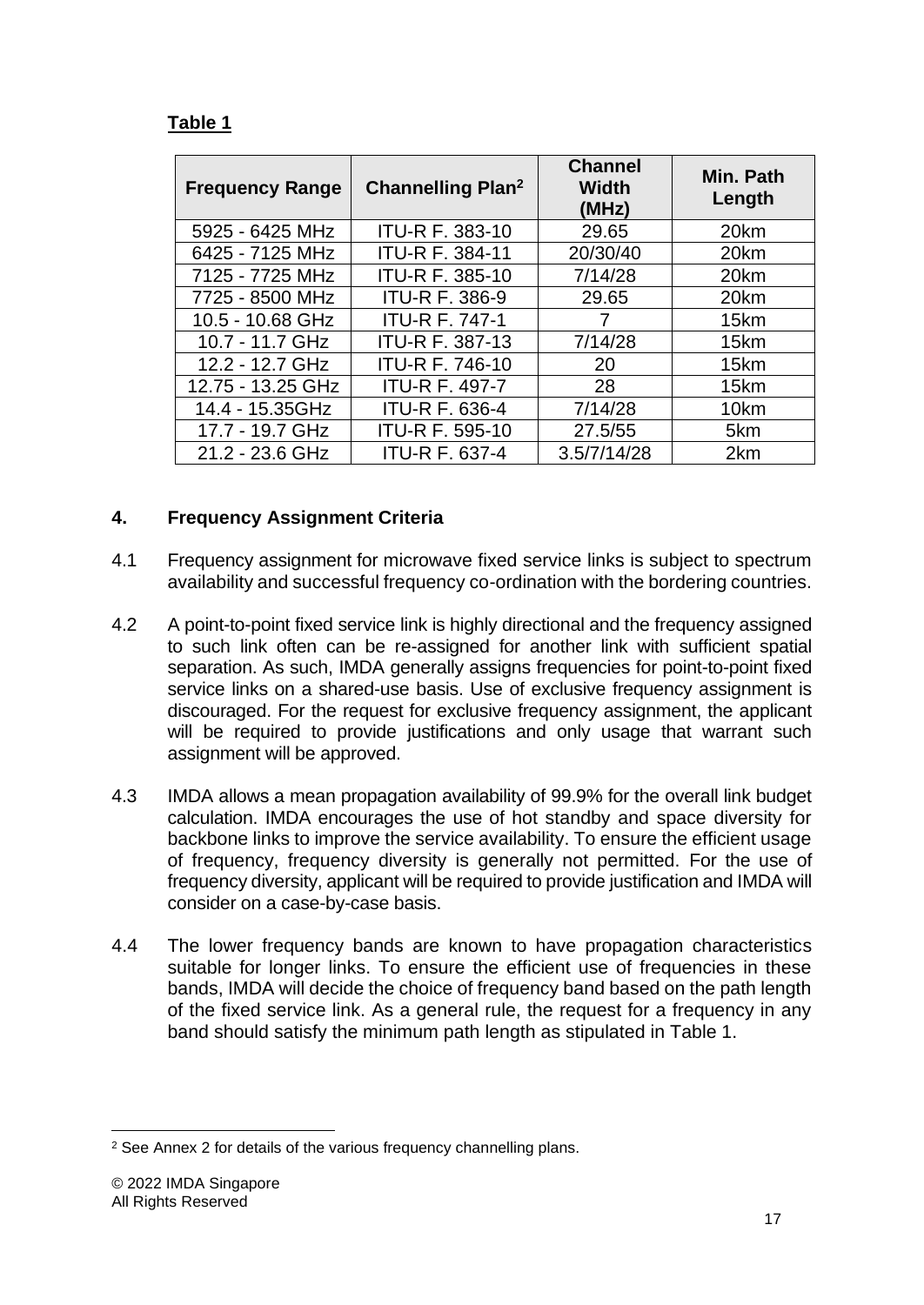#### <span id="page-25-0"></span>**5. Licensing and Application**

- 5.1 IMDA does not guarantee the availability of the frequencies for any length of time. Usage of each frequency shall be renewed on an annual basis. However, taking into account the need for continued operation of the service and lead time required for migration, IMDA will endeavour to give notice as early as possible if there is a change in the spectrum plans.
- 5.2 All frequency applications will require co-ordinations with our neighbouring countries through FACSMAB. Upon approval, IMDA may at its own discretion conduct site inspections on the transmitting radio station.
- 5.3 All applications must be completed and submitted online via [LicenceOne](https://licence1.business.gov.sg/) under the General Radio-Com Station (Fixed Link Or Relay Station) Licence. Please refer to the [guidelines](https://www.imda.gov.sg/~/media/imda/files/regulation%20licensing%20and%20consultations/licensing/licenses/guiderctm.pdf?la=en) for more information. Annex 3 provides an explanation on the information required in the application form.
- 5.4 In addition to the information submitted in the online application form, the applicant should provide the following information:
	- i) The purpose of the link and any other information to support the need for the proposed link. For cross border links, applicant should indicate the overseas operator it is partnering with;
	- ii) Description of the link, which should include the link capacity, traffic volume and the type of data carried; and
	- iii) Implementation plans for the proposed link and the expected date of operation.

#### <span id="page-25-1"></span>**6. Installation of Rooftop Antenna and the Microwave Path Clearance**

- 6.1 The installation of telecommunication equipment on rooftop requires height clearance from the Ministry of Defence and the Civil Aviation Authority of Singapore. The more stringent height restriction(s) from the respective agencies shall apply. Please provide the location plan (with the subject site marked clearly in red), the proposed height of the proposed telecommunication equipment in metre Above Mean Sea Level (AMSL) and the existing building height in metre Above Mean Sea Level (AMSL) to the following agencies:
	- i) Ministry of Defence c/o Defence Science and Technology Agency Email: landuse@dsta.gov.sg

The applicant may also be required to obtain separate clearance from the Republic of Singapore Air Force for the installation of construction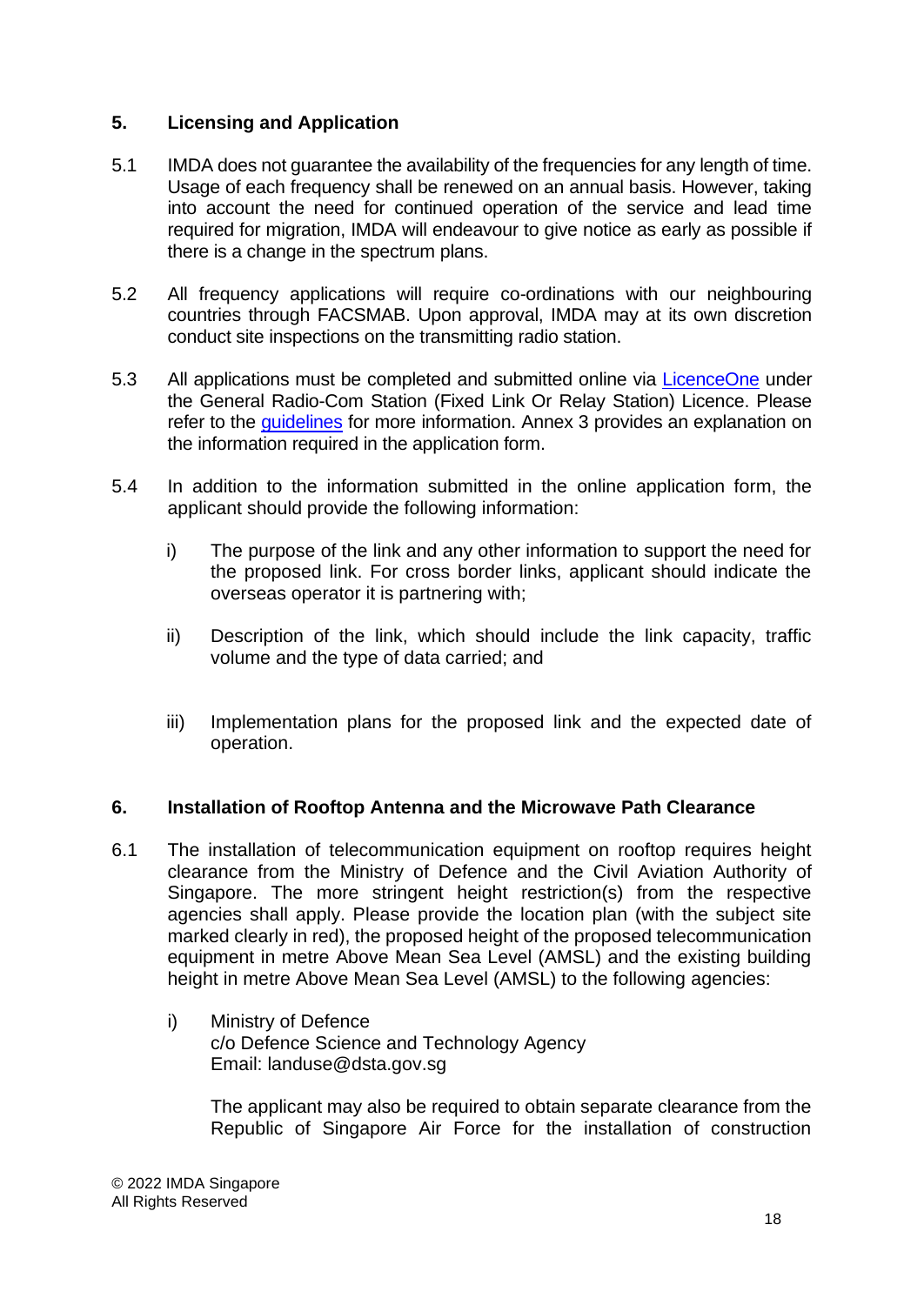machinery before it is mobilised on site. For enquiries, please email Height\_Control@defence.gov.sg.

ii) Civil Aviation Authority of Singapore Airspace Policy Division Singapore Changi Airport P O Box 1 Singapore 918141

> Attn: Mr Balakrishnan Raman; Email: Balakrishnan\_RAMAN@caas.gov.sg

- 6.2 A planning permission is required for installation of equipment on rooftop of buildings from the Urban Redevelopment Authority of Singapore (URA). However, such permission is not required if the following conditions are met:
	- i) The equipment is not covered and there is no additional Gross Floor Area (GFA) involved;
	- ii) If the equipment is mounted on a pole, it does not exceed 3m in height; and
	- iii) No height restrictions would be imposed on surrounding existing and future developments.
- 6.3 Line-of-sight is critical for the use of microwave fixed service links. The applicant should, therefore, conduct the necessary field surveys to ensure that this is achieved for the proposed link.
- 6.4 The Singapore landscape changes rapidly with new high-rise buildings springing up across the island. Hence, the applicant must accept and undertake the responsibility of relocating the microwave link at its own expense in the event that the link is obstructed by structures/buildings due to new land developments.
- 6.5 The URA offers a registration service to provide advance notification of any new development proposals that could affect the microwave paths. This will enable the microwave users to make early arrangements to divert the microwave paths. To obtain more details about or to apply for the registration service, please contact the following:

URA (Strategic Planning Group / Planning Policies) Attn: URA Registry (URA\_PPD\_Registry@ura.gov.sg ) Urban Redevelopment Authority 45 Maxwell Road, The URA Centre Singapore 069118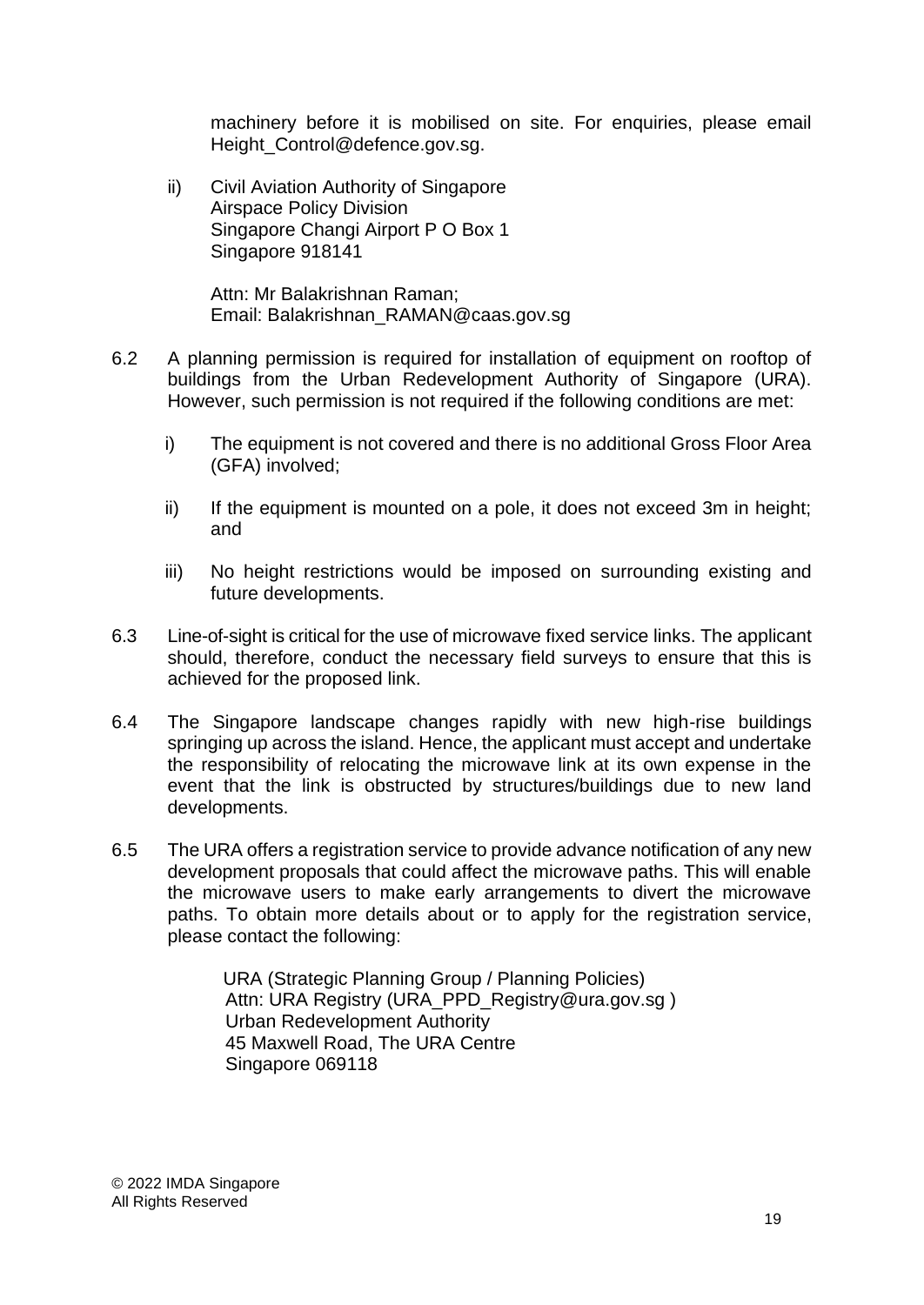# <span id="page-27-0"></span>**7. Frequency Fees**

i) Application and Processing Fee (one-time fee)

Application & Processing Fee Payable Per Frequency: \$300\*

*\* Excluding GST*

ii) Annual Frequency Management Fee

Fees for the use of a radio frequency on an exclusive basis:

| Radio-        | Radio        | <b>Occupied Bandwidth</b> | Fee payable   |
|---------------|--------------|---------------------------|---------------|
| communication | Frequency    | (X)                       | per frequency |
| Service       | <b>Bands</b> |                           | per annum*    |
| Fixed         | All          | $X \leq 25$ kHz           | \$400         |
|               | Frequency    | 25 kHz $< X \le 500$ kHz  | \$1,100       |
|               | <b>Bands</b> | 500 kHz $< X \le 10$ MHz  | \$2,900       |
|               |              | 10 MHz $< X \le 20$ MHz   | \$7,700       |
|               |              | $X > 20$ MHz              | \$10,700      |

Fees for the use of a radio frequency on a shared basis (where the occupied bandwidth falls within two or more categories of radio frequency bands, the fees payable in respect of the lower radio frequency band will apply):

| Radio-        | Radio            | <b>Occupied Bandwidth</b> | Fee payable   |
|---------------|------------------|---------------------------|---------------|
| communication | Frequency        | (X)                       | per frequency |
| Service       | <b>Bands</b>     |                           | per annum*    |
| Fixed         | <b>Below</b>     | $X \leq 25$ kHz           | \$300         |
|               | 10 GHz           | 25 kHz $< X \le 500$ kHz  | \$400         |
|               |                  | 500 kHz $< X \le 10$ MHz  | \$800         |
|               |                  | 10 MHz $< X \le 20$ MHz   | \$1,800       |
|               |                  | $X > 20$ MHz              | \$2,400       |
|               | <b>GHz</b><br>10 | $X \leq 25$ kHz           | \$300         |
|               | 15.7 GHz         | 25 kHz $< X \le 500$ kHz  | \$400         |
|               |                  | 500 kHz $< X \le 10$ MHz  | \$500         |
|               |                  | 10 MHz $< X \le 20$ MHz   | \$900         |
|               |                  | $X > 20$ MHz              | \$1,200       |
|               | 15.7 $GHz -$     | $X \leq 25$ kHz           | \$300         |
|               | 21.2 GHz         | 25 kHz $< X \leq 500$ kHz | \$400         |
|               |                  | 500 kHz $< X \le 10$ MHz  | \$500         |
|               |                  | 10 MHz $< X \le 20$ MHz   | \$700         |
|               |                  | $X > 20$ MHz              | \$900         |
|               | 21.2<br>Above    | $X \leq 25$ kHz           | \$300         |
|               | <b>GHz</b>       | 25 kHz $< X \le 500$ kHz  | \$400         |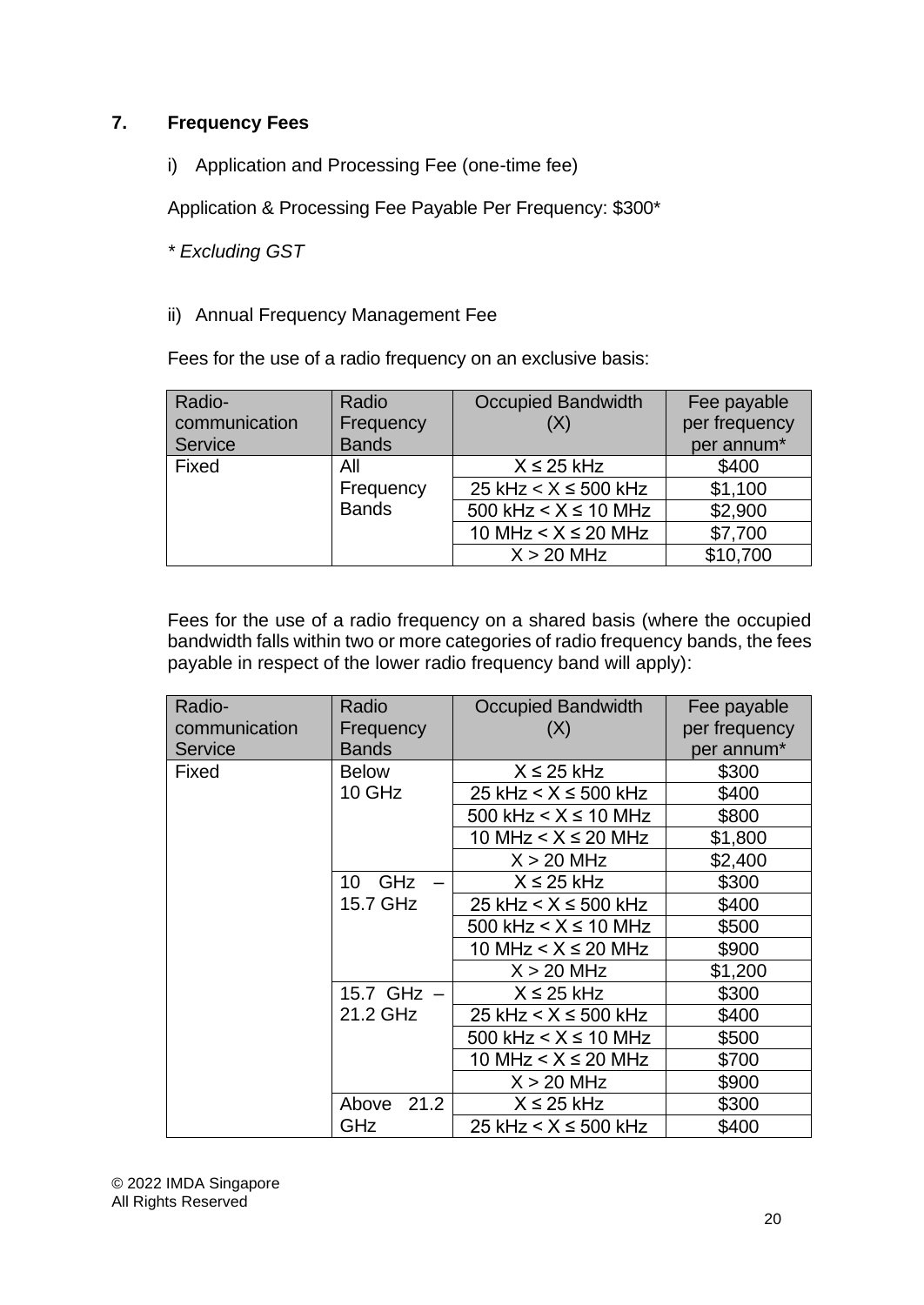| Radio-        | Radio        | <b>Occupied Bandwidth</b> | Fee payable   |
|---------------|--------------|---------------------------|---------------|
| communication | Frequency    |                           | per frequency |
| Service       | <b>Bands</b> |                           | per annum*    |
|               |              | 500 kHz $< X \le 10$ MHz  | \$500         |
|               |              | 10 MHz $< X \le 20$ MHz   | \$600         |
|               |              | $X > 20$ MHz              | \$700         |

*\* Excluding GST*

For more information on Frequency Fees, please refer to chapter 9.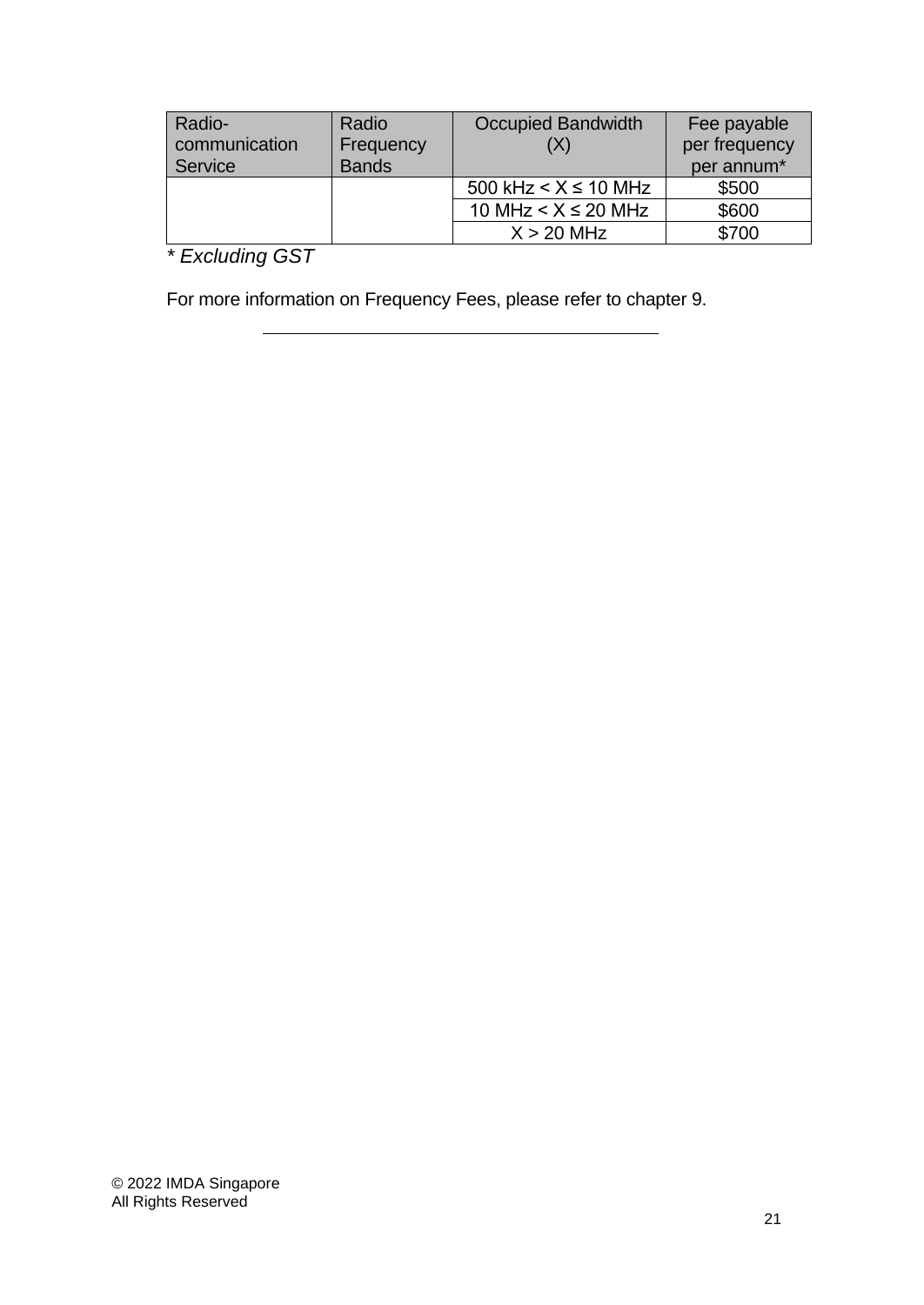#### <span id="page-29-0"></span>**CHAPTER 6 - BROADCASTING SERVICES**

#### <span id="page-29-1"></span>**1. Introduction**

- 1.1 Broadcasting service is defined in the ITU Radio Regulations as "a radiocommunication service in which the transmissions are intended for direct reception by the general public. This service may include sound transmissions, television transmissions or other type of transmissions".
- 1.2 The broadcasting service is a one-way communication service and has a long history of radio spectrum usage. It is used for dissemination of cultural and educational programs, and the provision of entertainment and events reporting through the airwaves. It has in many ways influenced the life of many people.
- 1.3 Sound broadcasting was implemented in Singapore in the late 1940s with Amplitude Modulated (AM) signal on Medium Wave (MW) and Short Wave (SW). As technology evolves, FM stereo was introduced in the late 1960s to enhance the sound quality and to add extra features to the service to be comparable to home hi-fi system. Also, the radio data services were added within the FM bandwidth to provide radio text and automatic tuning.
- 1.4 The Digital Audio Broadcasting (DAB) develop in the 1990s to replace the existing AM and FM audio broadcast services, and main purpose is to offer radio at CD-high quality.
- 1.5 TV was introduced in the 1960s, starting with black and white and has progressed to colour in the mid-1970s. In Singapore, with the Digital Video Broadcasting (DVB), Singaporeans are able to tune to digital TV programmes that offer high definition picture using a specialised set top box. Digital broadcasting has also made possible interactive TV services. Furthermore, with the development of DVB Terrestrial 2nd Generation (DVB-T2) which incorporates the latest developments in modulation and error-protection to increase the bit-rate capacity and improve signal robustness, that provide a better reception conditions in the future.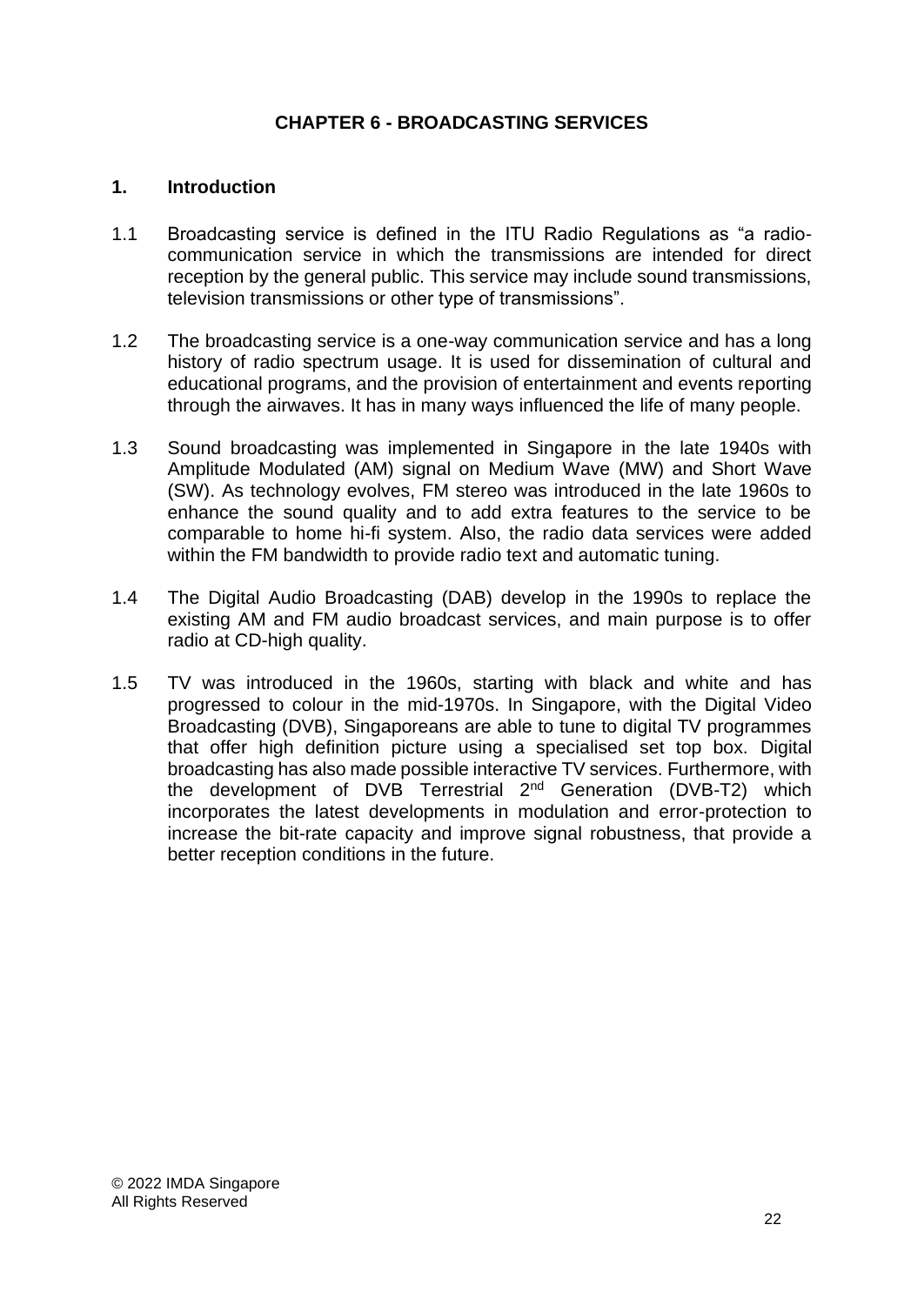#### <span id="page-30-0"></span>**2. Spectrum Allocations**

- 2.1 The planning and channelling of the broadcasting spectrum is carried out at the international level (ITU), regional level (Asia-Pacific Broadcasting Union, ABU) and bilateral level (i.e. border coordination). As Broadcasting services are intended for high power and wide coverage, the use of spectrum requires close coordination with the neighbouring countries. As such, there are only a selected number of channels in each broadcasting bands that can be used in Singapore.
- 2.2 The usage plans for broadcasting services has been established. With the advent of digital broadcasting, IMDA has also planned the spectrum allocations for both digital audio and digital video broadcasting services.
- 2.3 The broadcasting bands in Singapore are shown in Table 2.

| <b>Service</b>             | <b>Band (MHz)</b> | <b>Bandwidth (kHz)</b> |
|----------------------------|-------------------|------------------------|
| <b>MW</b>                  | $0.5265 - 1.6065$ | 10                     |
|                            |                   |                        |
| <b>SW</b>                  | $3.9 - 4.0$       | 10                     |
|                            | $5.8 - 6.20$      | 10                     |
|                            | $7.3 - 7.45$      | 10                     |
|                            | $9.4 - 9.9$       | 10                     |
|                            | $11.60 - 12.10$   | 10                     |
|                            | $13.57 - 13.87$   | 10                     |
|                            | $15.1 - 15.8$     | 10                     |
|                            | $17.48 - 17.90$   | 10                     |
|                            | $21.45 - 21.85$   | 10                     |
|                            |                   |                        |
| <b>FM</b>                  | $88 - 108$        | 180 or 300             |
|                            |                   |                        |
| <b>Digital Terrestrial</b> | $174 - 230$       | 7000                   |
| <b>Television</b>          | $470 - 694$       | 8000                   |
|                            |                   |                        |
| <b>Direct</b>              | $11700 - 12200$   | 27000                  |
| <b>Broadcasting Sat</b>    |                   |                        |
| <b>Feeder Links</b>        | 17300 - 18000     | 27000                  |

#### **Table 2**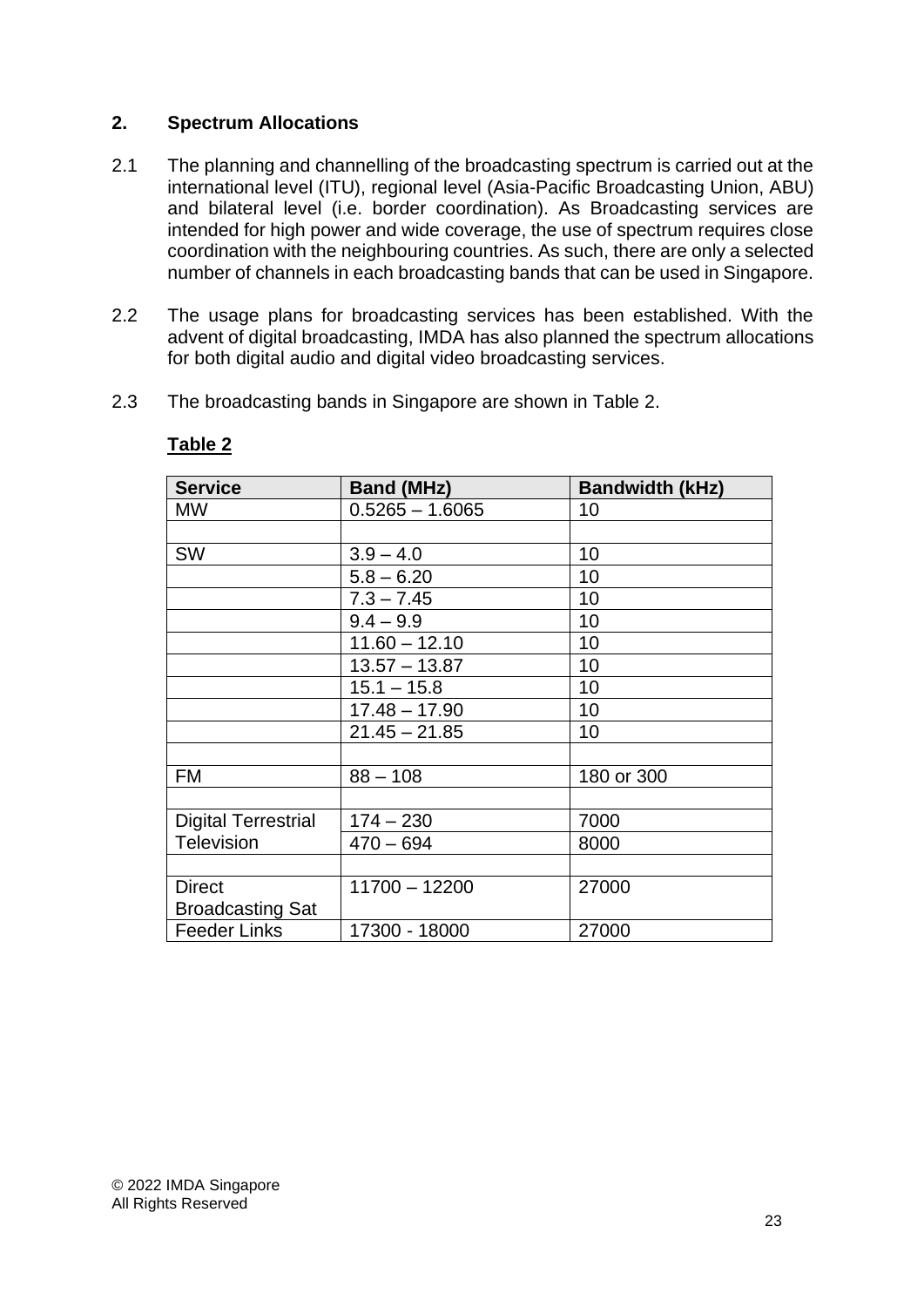# <span id="page-31-0"></span>**3. Broadcasting Services in Singapore**

3.1 The tables below show the broadcasting services currently available in Singapore:

# **Encompass Digital Media (ASIA) PTE. LTD.**

Assignments are within the bands for SW service in Table 2.

# **FM Radio**

| <b>Frequency</b><br>(MHz) | <b>Station</b>   | <b>Frequency</b><br>(MHz) | <b>Station</b>   |
|---------------------------|------------------|---------------------------|------------------|
| 88.3                      | 883Jia FM        | 94.2                      | Warna 94.2FM     |
| 88.9                      | <b>BBC Radio</b> | 95.0                      | Class 95FM       |
| 89.3                      | Money FM 89.3    | 95.8                      | Capital 95.8FM   |
| 89.7                      | <b>Ria 89.7</b>  | 96.3                      | 96.3 Hao FM      |
| 90.5                      | Gold 90.5FM      | 96.8                      | Oli 96.8FM       |
| 91.3                      | One FM 91.3      | 97.2                      | Love 97.2FM      |
| 92.0                      | Kiss 92 FM       | 98.0                      | Power 98 FM      |
| 92.4                      | Symphony 92.4FM  | 98.7                      | 987FM            |
| 93.3                      | Y.E.S. 93.3FM    | 100.3                     | <b>UFM 100.3</b> |
| 93.8                      | <b>CNA938</b>    |                           |                  |

# **Digital TV – DVB-T2**

| <b>CH</b> | <b>Centre Frequency</b> | System             |
|-----------|-------------------------|--------------------|
| 29        | 538 MHz                 | DVB-T <sub>2</sub> |
| 31        | 554 MHz                 | DVB-T <sub>2</sub> |
| 33        | 570 MHz                 | DVB-T <sub>2</sub> |

# <span id="page-31-1"></span>**4. Licensing and Application**

4.1 To provide broadcasting services in Singapore, the applicant must obtain a broadcast service licence (e.g. free-to-air licence) and is also required to apply for a Broadcasting Station Licence from the IMDA. The approval of the Broadcasting Station licence is subject to electromagnetic compatibility studies.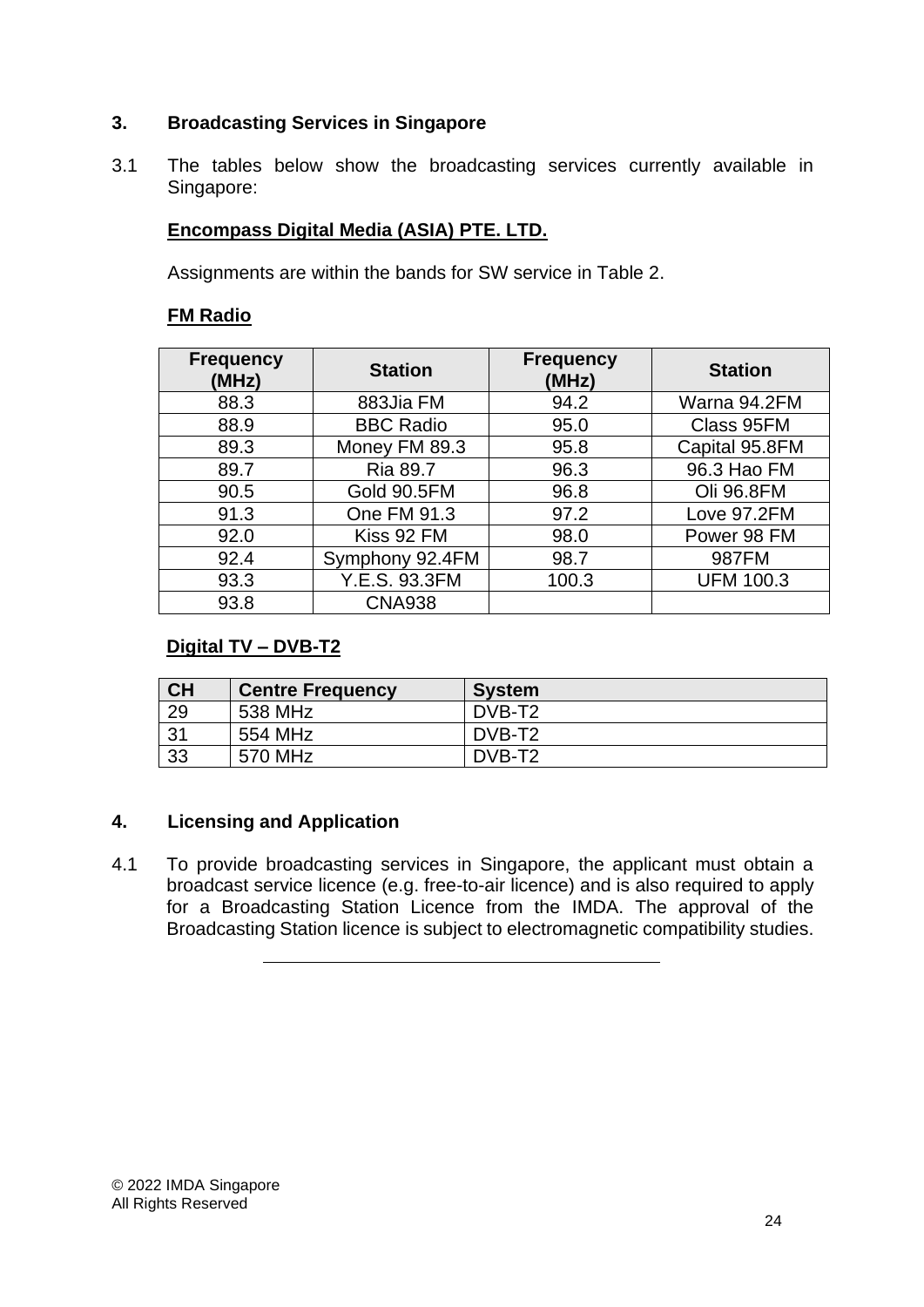# **CHAPTER 7 - SHORT RANGE DEVICES**

# <span id="page-32-1"></span><span id="page-32-0"></span>**1. Introduction**

- 1.1 The term "Short Range Devices" (SRD) is intended to cover radio transmitters that have a localised area of operation due to their low output power (i.e. generally 100 mW or less). These include radio-communication equipment such as radio microphones, cordless phones, remote control devices, etc.
- 1.2 Short Range devices could be used virtually everywhere and they operate on a wide range of frequencies. Such devices are, however, permitted to operate on a non-interference and non-protection basis. That is, they must share-use the frequencies with other radio applications and they must not cause interference to other radio-communication networks duly authorised by IMDA.
- 1.3 The following paragraphs illustrate the common spectrum allocation for individual applications and the general operating conditions as well as the specific conditions for Short Range Devices.

# <span id="page-32-2"></span>**2. Spectrum Allocations**

2.1 IMDA allocates the spectrum for short range devices based on ITU-R Radio Regulations, the availability of equipment in the market and any international standards. The frequency bands made available for short range devices are indicated in Table 3 below.

# **Table 3**

| <b>Authorised Frequency</b><br><b>Bands/Frequencies</b> | <b>Maximum Field</b><br><b>Strength / RF Output</b><br><b>Power</b> | <b>SRD Application Types</b>                                                                                             |
|---------------------------------------------------------|---------------------------------------------------------------------|--------------------------------------------------------------------------------------------------------------------------|
| All frequencies                                         | $\leq$ 25 µW ERP                                                    | <b>Medical and Biological</b><br>telemetry                                                                               |
| $9 - 315$ kHz                                           | 30 dBµA/m at 10m                                                    | <b>Medical and Biological</b><br>telemetry                                                                               |
|                                                         |                                                                     | ULP-AMI and ULP-AMI-P                                                                                                    |
| $16 - 150$ kHz                                          | $\leq 66$ dBµA/m at 10m                                             | Inductive applications including<br>RFID, NFC and EAS but not<br><b>ULP-AMI and ULP-AMI-P</b><br>Wireless power transfer |
|                                                         |                                                                     |                                                                                                                          |
| $0.016 - 0.15$ MHz                                      | $\leq$ 100 dBµV/m at 3m                                             | Radio detection, alarm system                                                                                            |
| 150 - 5000 kHz                                          | $\leq$ 13.5 dBµA/m at 10m                                           | Inductive applications including<br>RFID, NFC and EAS but not                                                            |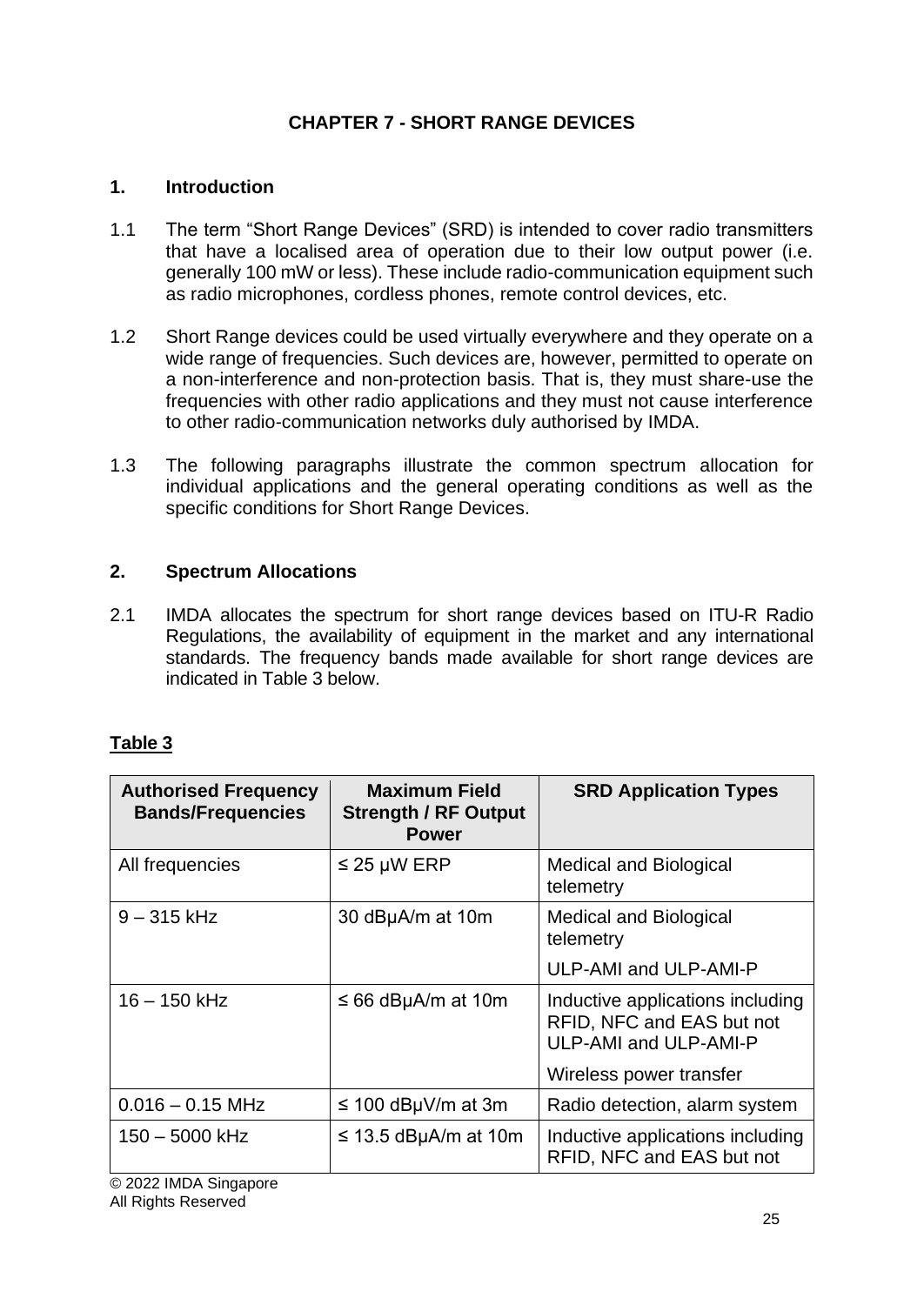| <b>Authorised Frequency</b><br><b>Bands/Frequencies</b> | <b>Maximum Field</b><br><b>Strength / RF Output</b><br><b>Power</b> | <b>SRD Application Types</b>                          |
|---------------------------------------------------------|---------------------------------------------------------------------|-------------------------------------------------------|
|                                                         |                                                                     | ULP-AMI and ULP-AMI-P                                 |
|                                                         |                                                                     | Wireless power transfer                               |
| $0.51 - 1.60$ MHz                                       | $\leq$ 57 dBµV/m at 3m                                              | Wireless microphone                                   |
| 6765 - 6795 kHz                                         | $\leq$ 42 dBµA/m at 10m                                             | Inductive applications including<br>RFID, NFC and EAS |
|                                                         |                                                                     | Wireless power transfer                               |
| 7400 - 8800 kHz                                         | $\leq$ 9 dBµA/m at 10m                                              | Inductive applications including<br>RFID, NFC and EAS |
| $13.553 - 13.567$ MHz                                   | $\leq$ 94 dBµV/m at 10m                                             | Inductive applications                                |
|                                                         |                                                                     | Non-specific SRD                                      |
| $26.96 - 27.28$ MHz                                     | $\leq$ 100 mW ERP                                                   | Non-specific SRD                                      |
|                                                         | $\leq 500$ mW ERP                                                   | Model control                                         |
|                                                         |                                                                     | On-site radio paging system                           |
| $26.96 - 27.28$ MHz <sup>3</sup>                        | > 500 mW ERP<br>$\leq$ 3000 mW ERP                                  | On-site radio paging system                           |
| 29.70 - 30.00 MHz                                       | $\leq$ 10 mW ERP                                                    | Wireless microphones on a<br>tuning range basis       |
| 34.995 - 35.225 MHz                                     | $\leq$ 100 mW ERP                                                   | Control of flying models                              |
| $40.50 - 41.00$ MHz                                     | $\leq$ 0.01 mW ERP                                                  | <b>Medical and Biological</b><br>telemetry            |
| $40.66 - 40.70$ MHz                                     | $\leq$ 65 dBµV/m at 10m                                             | Non-specific SRD                                      |
|                                                         | $\leq 500$ mW ERP                                                   | On-site radio paging system                           |
| $40.66 - 40.70$ MHz <sup>3</sup>                        | > 500 mW ERP<br>$\leq$ 3000 mW ERP                                  | On-site radio paging system                           |
| $40.665 - 40.695$ MHz                                   | $\leq$ 10 mW ERP                                                    | Non-specific SRD                                      |
|                                                         | $\leq$ 100 mW ERP                                                   | Model control                                         |
| $40.77 - 40.83$ MHz                                     | $\leq 500$ mW ERP                                                   | Remote controls                                       |
| 72.080 MHz                                              | $\leq$ 1000 mW ERP                                                  | Wireless modem, data                                  |
| 72.200 MHz                                              |                                                                     | communication system                                  |
| 72.400 MHz                                              |                                                                     |                                                       |
| 72.600 MHz                                              |                                                                     |                                                       |

<sup>&</sup>lt;sup>3</sup> Operating under these provisions may be approved on an exceptional basis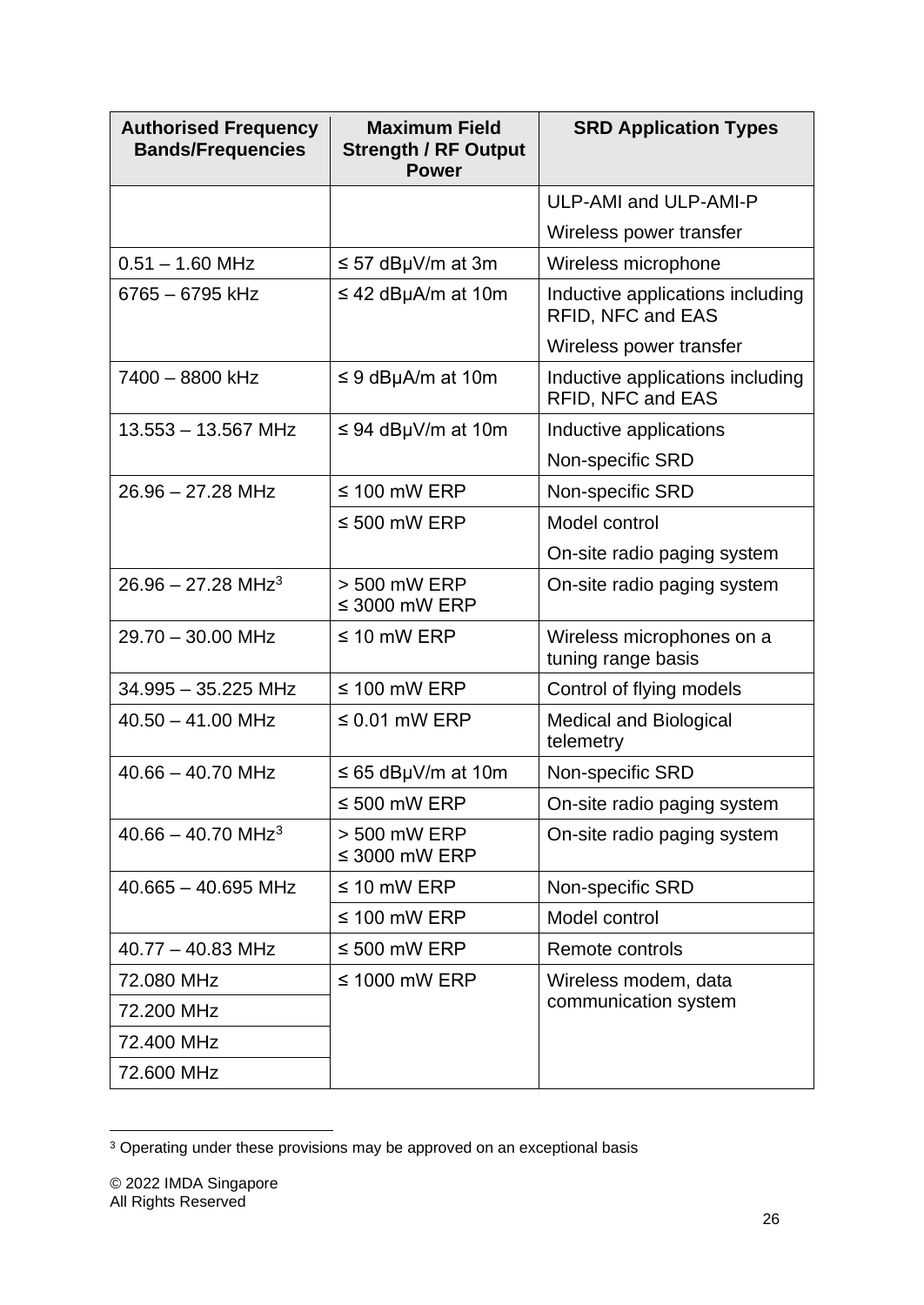| <b>Authorised Frequency</b><br><b>Bands/Frequencies</b> | <b>Maximum Field</b><br><b>Strength / RF Output</b><br><b>Power</b> | <b>SRD Application Types</b>                                                 |
|---------------------------------------------------------|---------------------------------------------------------------------|------------------------------------------------------------------------------|
| $72.13 - 72.21$ MHz                                     | $\leq 500$ mW ERP                                                   | Intermittent/Periodic<br>transmission of control signals                     |
| $88.00 - 108.00$ MHz                                    | $\leq$ 42.2 dBµV/m at 10m                                           | Cordless audio devices                                                       |
|                                                         | $\leq 60$ dBµV/m at 10m                                             | Non-specific SRD                                                             |
| $146.35 - 146.50$ MHz                                   | $\leq$ 100 mW ERP                                                   | Intermittent/Periodic<br>transmission of control signals,<br>radio detection |
| 151.125 MHz                                             | $\leq$ 1000 mW ERP                                                  | On-site radio paging system                                                  |
| 151.150 MHz                                             |                                                                     |                                                                              |
| 151.125 MHz <sup>3</sup>                                | >1000 mW ERP                                                        | On-site radio paging system                                                  |
| 151.150 MHz <sup>3</sup>                                | $\leq$ 3000 mW ERP                                                  |                                                                              |
| 158.275/162.875 MHz                                     | $\leq$ 1000 mW ERP                                                  | Wireless modem, data                                                         |
| 158.325/162.925 MHz                                     |                                                                     | communication system                                                         |
| 169.40 - 169.475 MHz                                    | $\leq 500$ mW ERP                                                   | <b>ALD</b>                                                                   |
| 169.40 - 175.00 MHz                                     | $\leq$ 10 mW ERP                                                    | ALD on a tuning range basis                                                  |
|                                                         |                                                                     | Non-specific SRD                                                             |
|                                                         | $\leq 500$ mW ERP                                                   | Meter reading                                                                |
| 170.275 MHz <sup>3</sup>                                | $\leq$ 1000 mW ERP                                                  | Remote control of cranes and                                                 |
| 170.375 MHz <sup>3</sup>                                |                                                                     | loading arms                                                                 |
| 173.575 MHz <sup>3</sup>                                |                                                                     |                                                                              |
| 173.675 MHz <sup>3</sup>                                |                                                                     |                                                                              |
| 180.00 - 200.00 MHz                                     | $\leq$ 112 dBµV/m at 10m                                            | ALD on a tuning range basis                                                  |
|                                                         |                                                                     | Wireless microphones                                                         |
| $216.00 - 217.00$ MHz                                   | $> 25 \mu W$ to<br>$\leq 100$ mW ERP                                | <b>Medical and Biological</b><br>telemetry                                   |
| 240.15 - 240.30 MHz                                     | $\leq$ 100 mW ERP                                                   | Intermittent/Periodic                                                        |
| $300.00 - 300.30$ MHz                                   |                                                                     | transmission of control signals,<br>radio detection                          |
| $312.00 - 316.00$ MHz                                   |                                                                     |                                                                              |
| 444.40 - 444.80 MHz                                     |                                                                     |                                                                              |
| 433.05 - 434.79 MHz                                     | $\leq$ 1 mW ERP                                                     | Non-specific SRD                                                             |
|                                                         | $\leq$ 10 mW ERP                                                    | Non-specific SRD                                                             |
|                                                         |                                                                     | Intermittent/Periodic<br>transmission of control signals                     |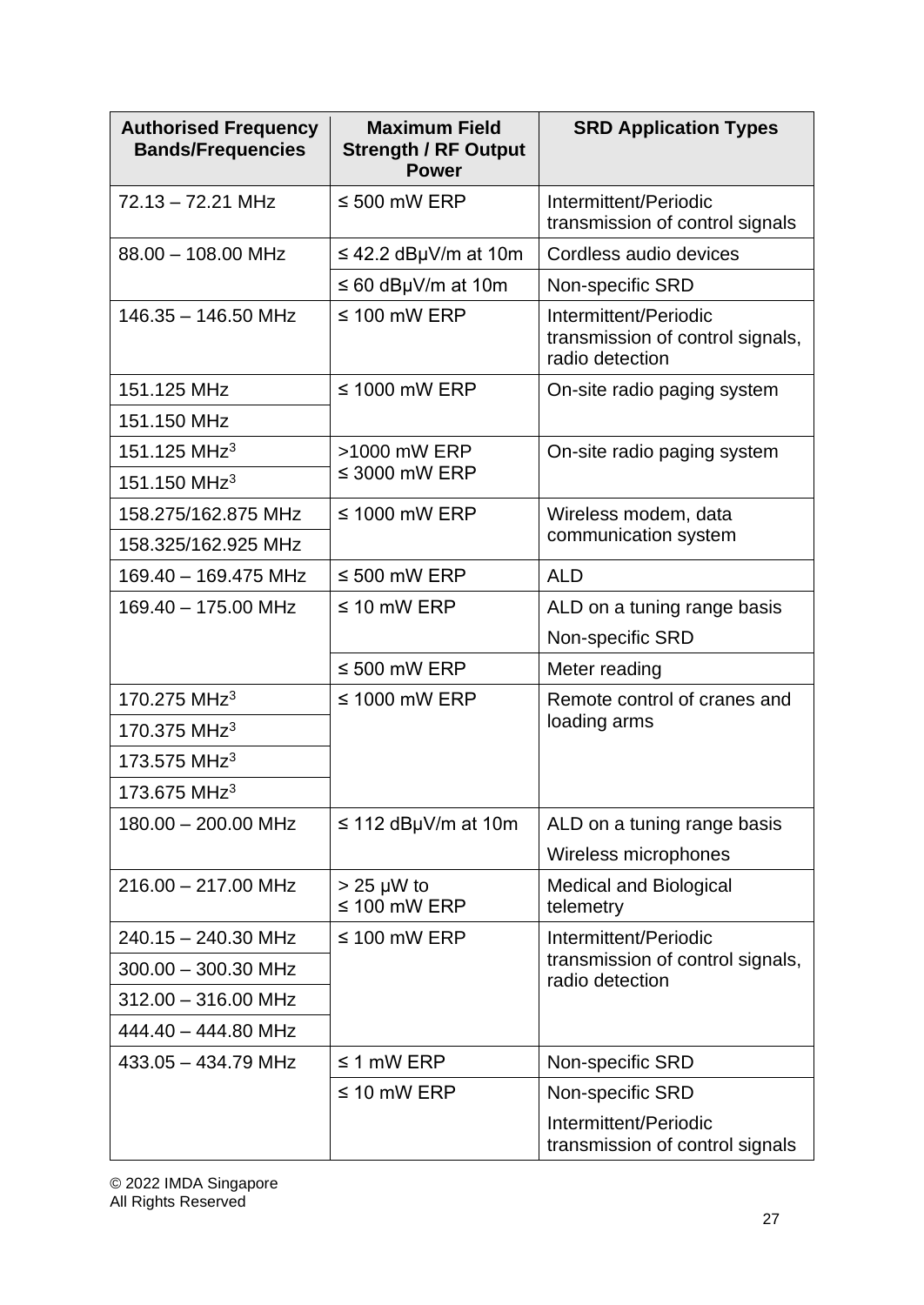| <b>Authorised Frequency</b><br><b>Bands/Frequencies</b> | <b>Maximum Field</b><br><b>Strength / RF Output</b><br><b>Power</b> | <b>SRD Application Types</b>                                                                                    |
|---------------------------------------------------------|---------------------------------------------------------------------|-----------------------------------------------------------------------------------------------------------------|
|                                                         |                                                                     | RFID for commercial shipping<br>containers, limited to areas<br>such as ports, rail terminals<br>and warehouses |
| 470.00 - 698.00 MHz                                     | $\leq 10$ mW ERP                                                    | Wireless microphone                                                                                             |
| 487.00 - 507.00 MHz                                     | $\leq$ 112 dBµV/m at 10m                                            | Wireless microphone                                                                                             |
| $866 - 869$ MHz <sup>4</sup>                            | $\leq 500$ mW ERP                                                   | Tracking, tracing and data<br>acquisition including LPWAN <sup>5</sup> ,<br><b>RFID</b>                         |
| $920 - 925$ MHz                                         | $\leq$ 100 mW ERP                                                   | <b>LPWAN</b> end devices                                                                                        |
|                                                         |                                                                     | Non-specific SRD                                                                                                |
|                                                         | $\leq 500$ mW ERP                                                   | <b>RFID</b>                                                                                                     |
|                                                         |                                                                     | Non-LPWAN end devices,<br>LPWAN network access points                                                           |
| $920 - 925$ MHz <sup>3</sup>                            | > 500 mW ERP<br>$\leq$ 2000 mW ERP                                  | <b>RFID</b>                                                                                                     |
| 1427.00 - 1432.00 MHz                                   | $> 25 \mu W$ to<br>$\leq$ 100 mW ERP                                | <b>Medical and Biological</b><br>telemetry                                                                      |
| $2.4000 - 2.4835$ GHz                                   | $\leq$ 10 mW EIRP                                                   | Non-specific SRD                                                                                                |
|                                                         | $\leq$ 25 mW EIRP                                                   | Radio-determination devices                                                                                     |
|                                                         | $\leq$ 100 mW EIRP                                                  | RFID, model control, wireless<br>video, hearing aid                                                             |
|                                                         |                                                                     | <b>Wideband Data Transmission</b><br>equipment such as Bluetooth,<br>Zigbee devices                             |
|                                                         | $\leq$ 200 mW EIRP                                                  | <b>Wireless LAN</b>                                                                                             |
| $5.150 - 5.350$ GHz                                     | $>$ 100 mW EIRP<br>$\leq$ 200 mW EIRP                               | <b>Wireless LAN</b>                                                                                             |
|                                                         | $\leq$ 100 mW EIRP                                                  |                                                                                                                 |
| $5.470 - 5.725$ GHz                                     | $\leq$ 1000 mW EIRP                                                 | Wireless LAN and broadband<br>access                                                                            |
| $5.725 - 5.850$ GHz                                     | $\leq$ 1000 mW EIRP                                                 | Wireless LAN and broadband<br>access                                                                            |

<sup>&</sup>lt;sup>4</sup> Provision for operating in 866-869 MHz is under review with the intent to refarm

<sup>5</sup> Refers to non-cellular LPWAN. Examples are Sigfox, LoRa etc.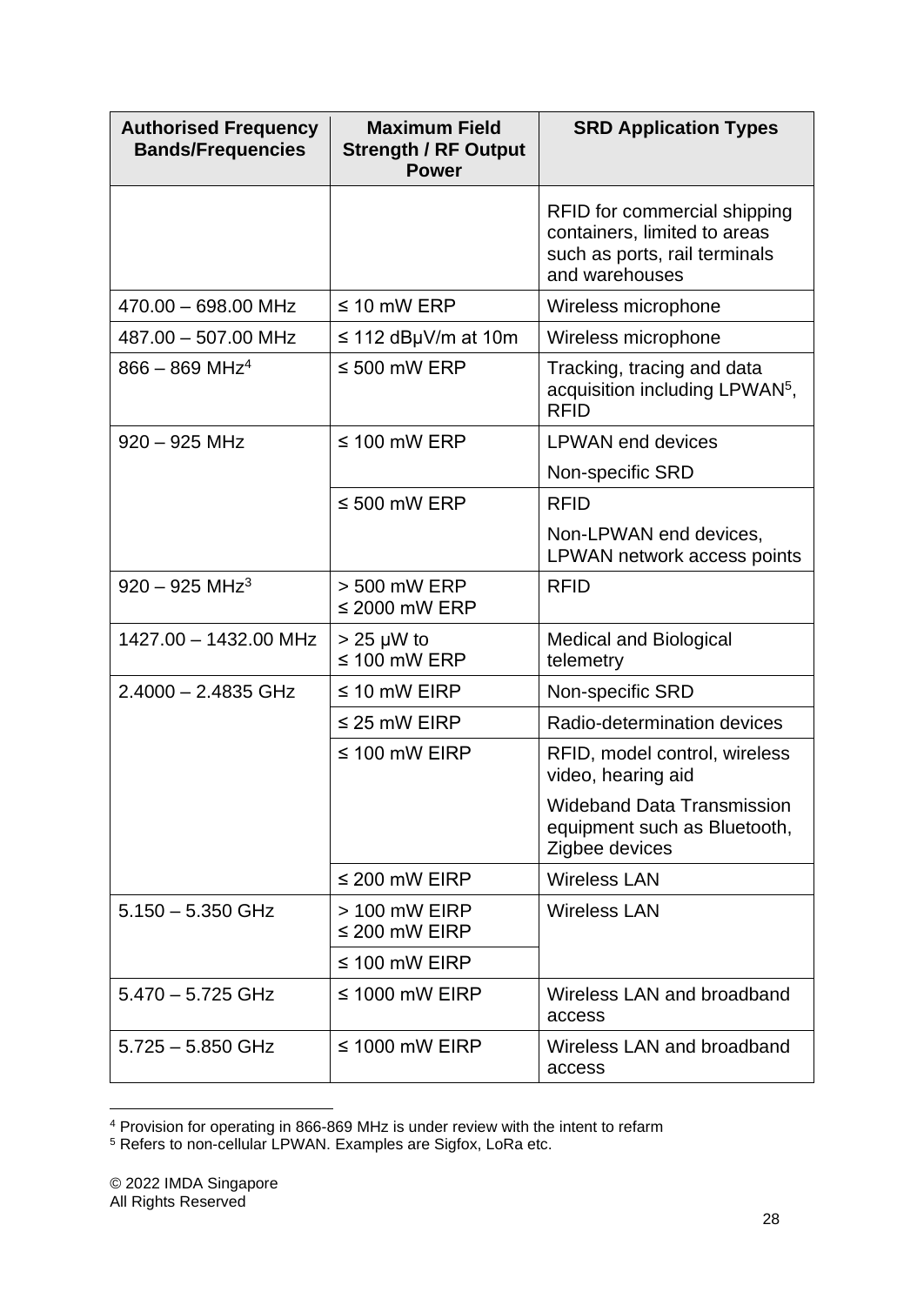| <b>Authorised Frequency</b><br><b>Bands/Frequencies</b> | <b>Maximum Field</b><br><b>Strength / RF Output</b><br><b>Power</b> | <b>SRD Application Types</b>                                                                  |
|---------------------------------------------------------|---------------------------------------------------------------------|-----------------------------------------------------------------------------------------------|
| $5.725 - 5.875$ GHz                                     | $\leq$ 100 mW EIRP                                                  | Non-specific SRD                                                                              |
|                                                         |                                                                     | <b>Wireless Industrial Applications</b>                                                       |
| $5.725 - 5.850$ GHz <sup>3</sup>                        | > 1000 mW EIRP<br>$\leq 4000$ mW EIRP                               | Wireless LAN and broadband<br>access                                                          |
| $10.50 - 10.55$ GHz                                     | $\leq$ 117 dBµV/m at 10m                                            | Radio-determination devices                                                                   |
| $24.00 - 24.25$ GHz                                     | $\leq$ 100 mW EIRP                                                  | Automotive radars                                                                             |
|                                                         |                                                                     | Tank level probing radar                                                                      |
|                                                         |                                                                     | Non-specific SRD<br>(Radar gun devices are not<br>allowed to operate under this<br>provision) |
| $57 - 64$ GHz                                           | ≤100 mW EIRP                                                        | Tank level probing radar                                                                      |
|                                                         |                                                                     | Non-specific SRD                                                                              |
| $57 - 66$ GHz                                           | $\leq 10$ W EIRP                                                    | Wireless LAN and broadband<br>access                                                          |
| 76 - 77 GHz                                             | $\leq$ 37 dBm EIRP when<br>vehicle is in motion                     | Radar equipment for fixed<br>infrastructure TTT and ground<br>based vehicle applications      |
|                                                         | $\leq$ 23.5 dBm EIRP<br>when stationary                             |                                                                                               |

### SRD Application Types Abbreviations

- ALD Assistive Listening Devices
- EAS Electronic Article Surveillance
- LPWAN Low-power Wide-area Network
- NFC Near Field Communications
- RFID Radio Frequency Identification
- SRD Short Range Devices
- TTT Transport and Traffic Telematics<br>ULP-AMI Ultra Low Power Active Medical I
- Ultra Low Power Active Medical Implants
- ULP-AMI-P ULP-AMI and associated Peripherals
- WLAN Wireless Local Area Network
- 2.2 For detailed technical requirements, refer to the Technical Specification for Short Range Devices which can be downloaded from the IMDA website [\(standards\)](https://www.imda.gov.sg/-/media/Imda/Files/Regulation-Licensing-and-Consultations/ICT-Standards/Telecommunication-Standards/Radio-Comms/IMDATSSRD.pdf?la=en).
- 2.3 The development of spectrum allocations for short range devices is an ongoing policy review process. IMDA will revise and update its frequency allocations for short range devices as new technologies emerge.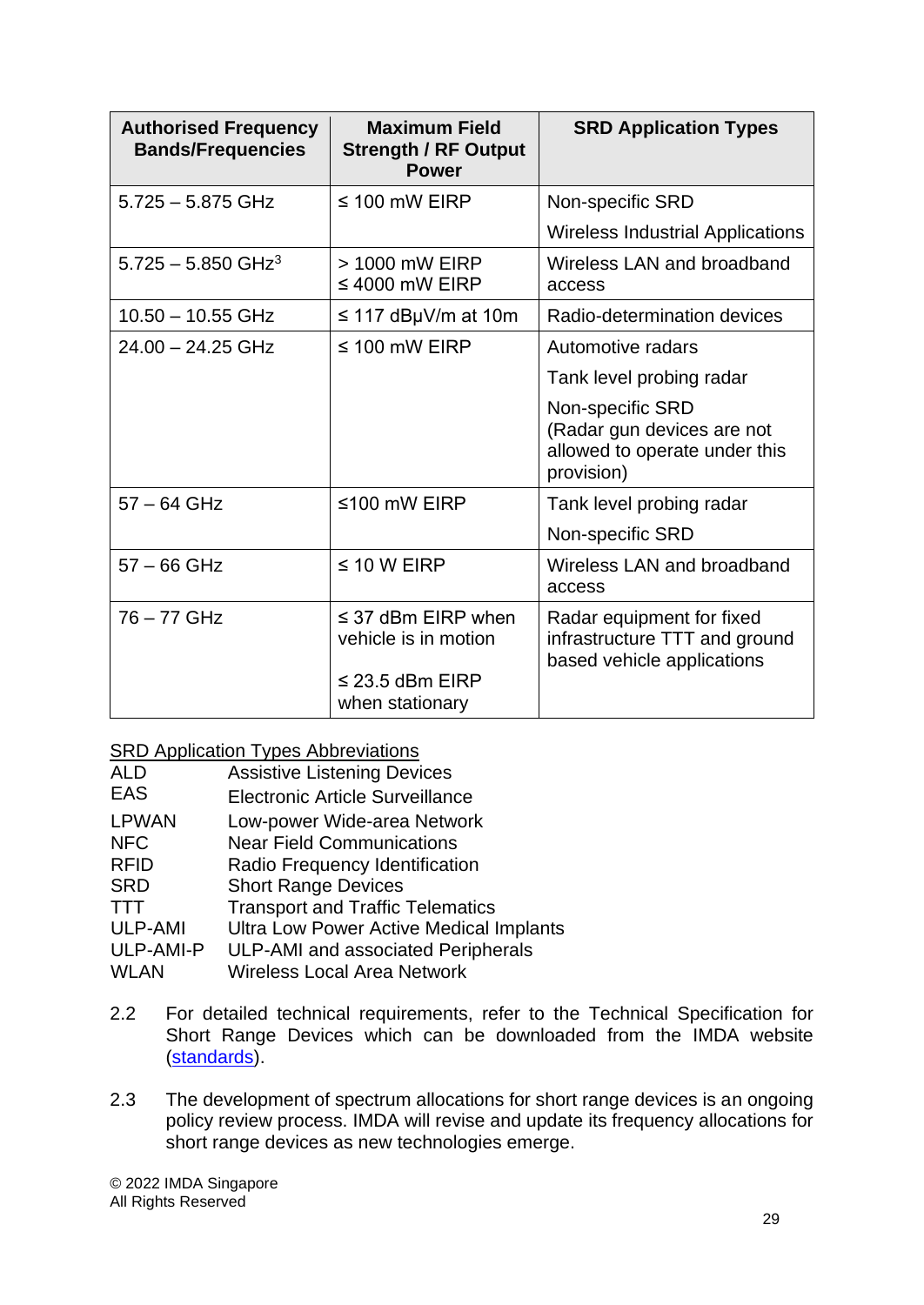# **3. Conditions for use and sale of Short Range Devices**

- 3.1 Generally, short range devices are exempted from licensing if the transmitter output power is below the maximum approved field strength or power as indicated in Table 3; and the uses of these devices are localised.
- 3.2 Short range devices have to be registered with IMDA before they can be used or put on sale in Singapore. Companies seeking equipment registration must also have a local presence and possess a Telecommunication Dealer's Licence issued by IMDA.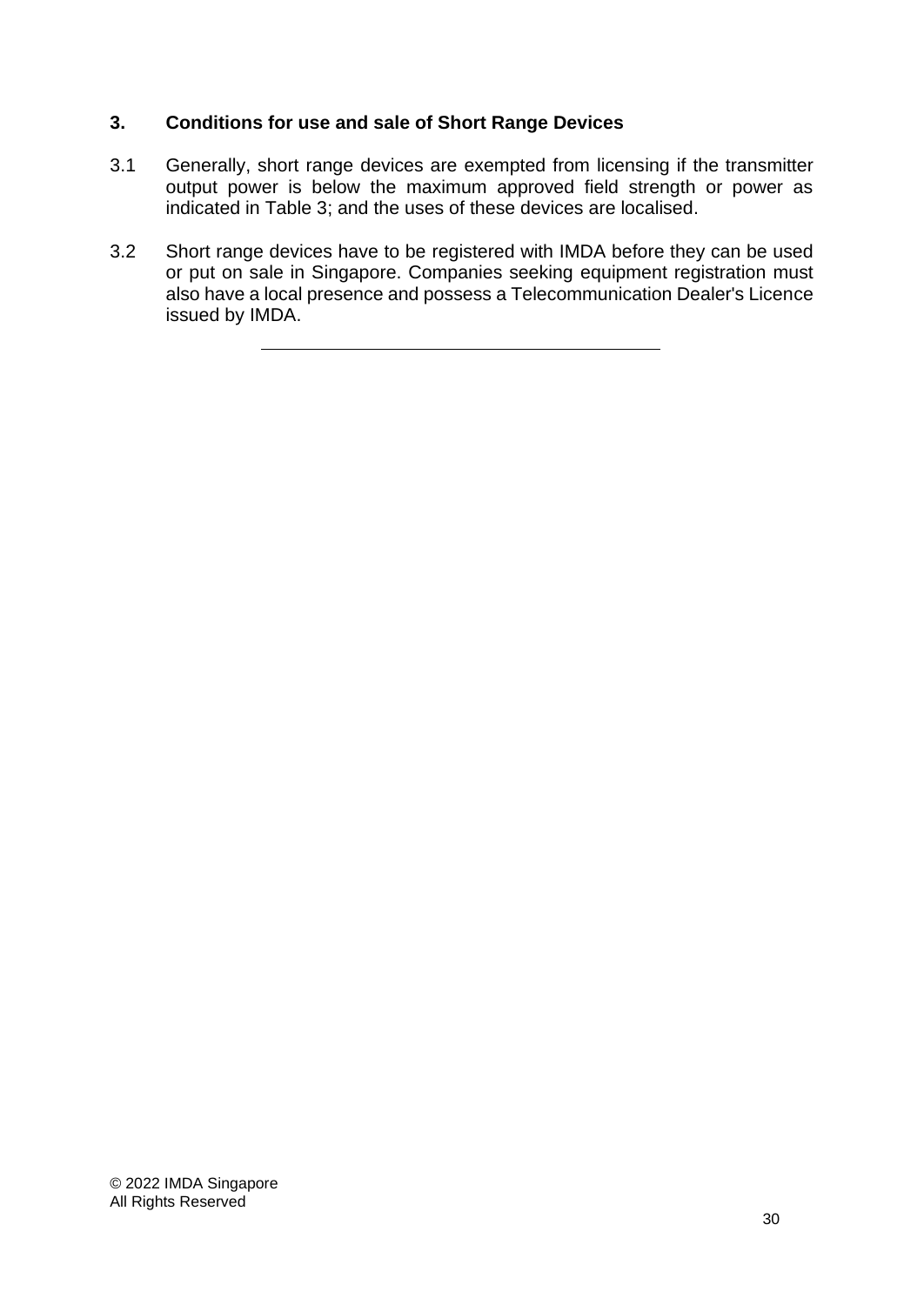# **CHAPTER 8 – TEMPORARY USE OF RADIO FREQUENCIES**

# **1. Introduction**

1.1 This chapter furnishes information on the available frequencies, operating conditions and fees payable for the temporary or occasional use of frequencies. This usage is typically necessitated by such purpose as exhibitions, demonstration and testing of equipment. IMDA shall decide, at its discretion, the circumstances in which the temporary or occasional use of frequencies will be permitted.

### **2. Eligibility**

2.1 Any person may apply for the temporary use of frequencies for occasional needs such as the demonstration of equipment to potential customers at their business premises for a period not exceeding 90 days, subject to availability of the spectrum.

### **3. Frequencies for Equipment Demonstration or Testing**

| S/No  | <b>Frequency</b>      | <b>Remarks</b>                |
|-------|-----------------------|-------------------------------|
| i)    | 25 273 kHz            | $\leq$ 16 kHz bandwidth       |
| ii)   | 71.575 MHz            | $\leq$ 16 kHz bandwidth       |
| iii)  | 83.875/87.875 MHz     | $\leq$ 16 kHz bandwidth       |
| iv)   | 137.175/141.775 MHz   | ≤16 kHz bandwidth             |
| V)    | 161.450 MHz           | $\leq$ 16 kHz bandwidth       |
| vi)   | $433.05 - 434.79$ MHz | <b>SRD Band</b>               |
| vii)  | $866 - 869$ MHz       | <b>SRD Band</b>               |
| viii) | $920 - 925$ MHz       | <b>SRD Band</b>               |
| ix)   | $1525 - 1559$ MHz     | Satellite Receive Band        |
| X)    | $1880 - 1900$ MHz     | <b>DECT Band</b>              |
| xi)   | $2400 - 2483.5$ MHz   | <b>SRD Band</b>               |
| xii)  | $3700 - 4200$ MHz     | Satellite Receive Band        |
| xiii) | $5150 - 5350$ MHz     | <b>SRD Band</b>               |
| xiv)  | $5725 - 5850$ MHz     | <b>SRD Band</b>               |
| XV)   | $10.7 - 11.7$ GHz     | <b>Satellite Receive Band</b> |
| xvi)  | $12.2 - 12.75$ GHz    | <b>Satellite Receive Band</b> |

3.1 The following are assigned for temporary or occasional use:

The above list may be amended from time to time as a result of changes in international/national frequency allocations.

3.2 Frequencies not listed above may be approved on a case-by-case basis.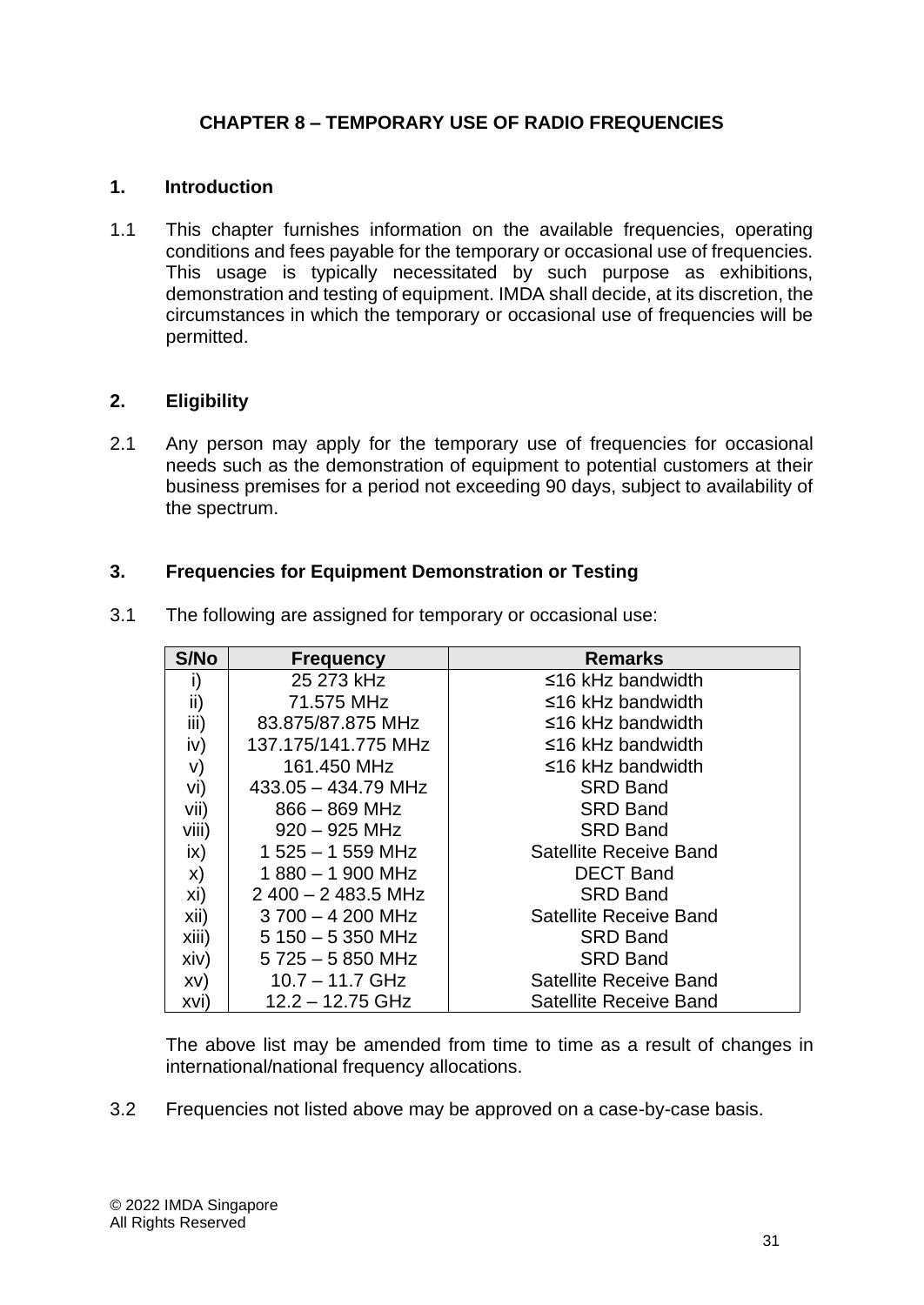# **4. Application Procedures**

- 4.1 All applications must be made online via [LicenceOne](https://licence1.business.gov.sg/) under Temporary Use of Frequency. Please refer to the quidelines for more information. For demonstration or testing of equipment, applications must be submitted 3 weeks before the scheduled date for demonstration or testing.
- 4.2 For short-term use of satellite frequencies for uplink/downlink of broadcasting programmes, where the applicant already possesses an uplink/downlink licence from IMDA, separate application guidelines are available.
- 4.3 The following information is required and must be attached to the application:
	- i) a brief description of the equipment and its functions;
	- ii) a copy of the equipment's technical specifications, which shall include the frequency range, the desired frequency(s), the necessary bandwidth, emission characteristics, antenna gain, bandwidths and effective radiated power;
	- iii) alternative frequencies or frequency ranges, if the desired frequencies/frequency ranges are not available;
	- iv) for VSAT or earth station, the station location in Singapore and documentary evidence of permission to access the satellite system (including the name and location of satellite);
	- v) approval from Media Division of the Ministry of Communications and Information (MCI) must first be obtained for all transient satellite news gathering;
	- vi) location and period of demonstration; and
	- vii) name and telephone number of the person to contact in case of radio interference.

### **5. Conditions of Operation**

- 5.1 Frequencies approved for temporary use will be subject to the following conditions of operation:
	- i) frequencies are operated on a shared-use basis;
	- ii) frequencies are operated on a non-protection basis;
	- iii) usage of frequencies shall not cause interference to other radiocommunication networks duly authorised by IMDA;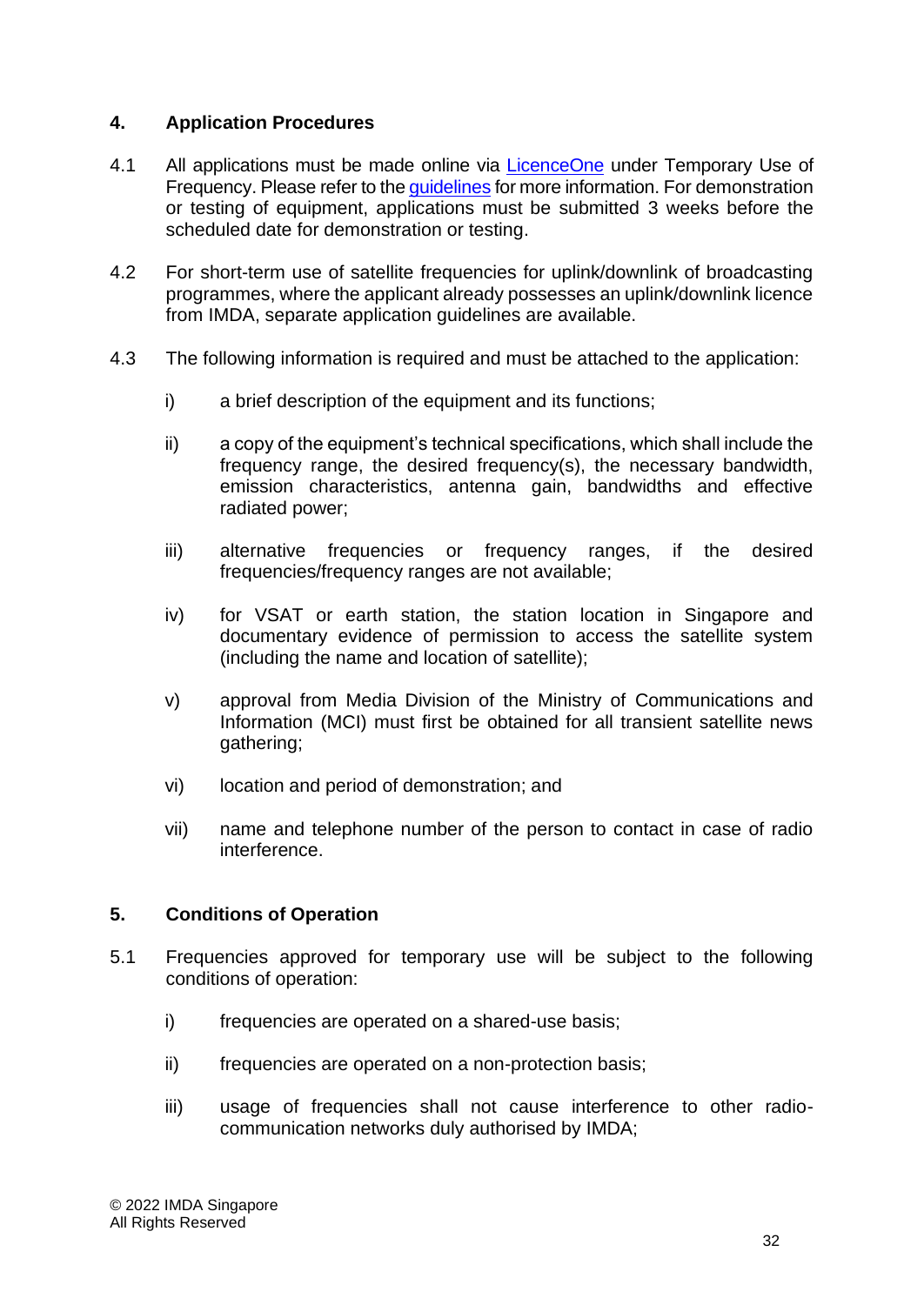- iv) usage is confined to the location indicated by the applicant and transmission is allowed only during the approved period; and
- v) Other conditions may apply when deem appropriate on case-by-case basis.

# **6. Equipment Registration**

- 6.1 Unless otherwise specified by IMDA, all equipment operated by a licensed dealer for demonstration purpose must be registered with IMDA.
- 6.2 Equipment intended for temporary use, for example, by an exhibitor or an equipment manufacturer/supplier who takes part in an exhibition, may be exempted from registration. However, equipment that is unable to meet IMDA's technical specifications may not be operated unless the applicant prove to IMDA that its operation will not cause harmful interference to the operation of other radio-communication networks and equipment.

# **7. Duration of Use**

7.1 The duration of temporary use typically ranges from a few hours to a few days; up to a maximum period of 90 days. For occasional use of frequencies by licensed Telecommunication Dealers, the period during which the occasional usage allowed is 12 months and may be renewed upon the renewal of the Telecommunication Dealer's Licence.

# **8. Frequency Fees**

- 8.1 A fee of \$100 is payable for a frequency selected from the pool of demonstrating frequencies listed in paragraph 3.1.
- 8.2 Where a frequency not from the pool of frequencies in paragraph 3.1 is approved for use, the fee payable shall be as follows:

|                            | <b>Fee (Excluding GST)</b> |                |  |
|----------------------------|----------------------------|----------------|--|
| <b>Bandwidth (x)</b>       | 10 days or less            | $11 - 90$ days |  |
| $x \leq 25$ kHz            | \$100                      | \$175          |  |
| $25 < x < 500$ kHz         | \$150                      | \$275          |  |
| 500 kHz $\leq$ x $<$ 1 MHz | \$450                      | \$825          |  |
| $1 \leq x < 20$ MHz        | \$900                      | \$1,625        |  |
| $x \geq 20$ MHz            | \$1,550                    | \$2,800        |  |

8.3 Unless otherwise determined by IMDA, a fee of \$100 is payable for a frequency mentioned in paragraph 8.2, if the period is less than a day or the cumulative hours of operation are less than 24 hours.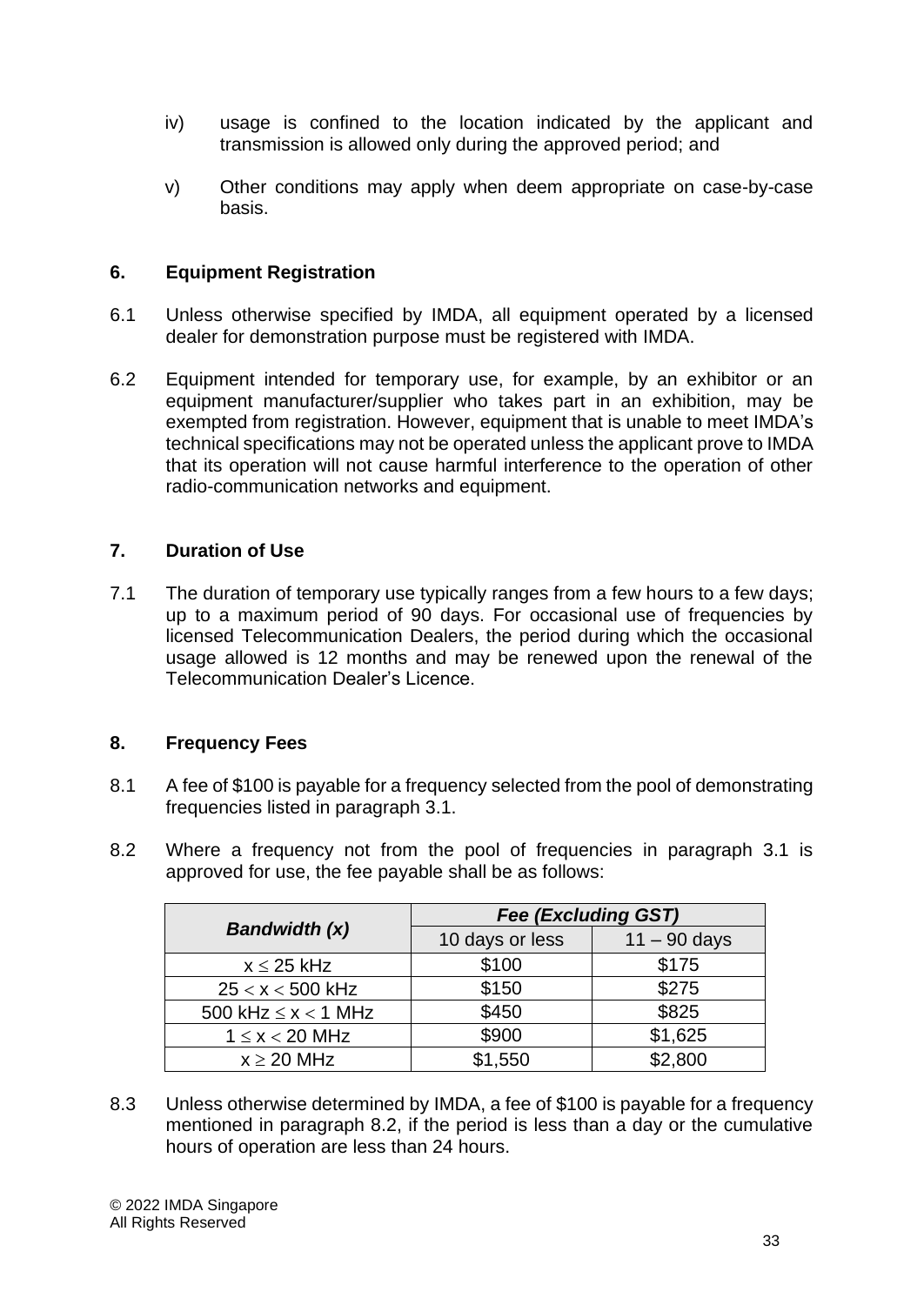8.4 Unless otherwise determined by IMDA, the station licence fee of the radiocommunication equipment is waived.

# **9. Exportation of Equipment**

9.1 Any non-registered equipment shall be exported out of Singapore immediately after operation. Documentation showing proof of export must be submitted to IMDA.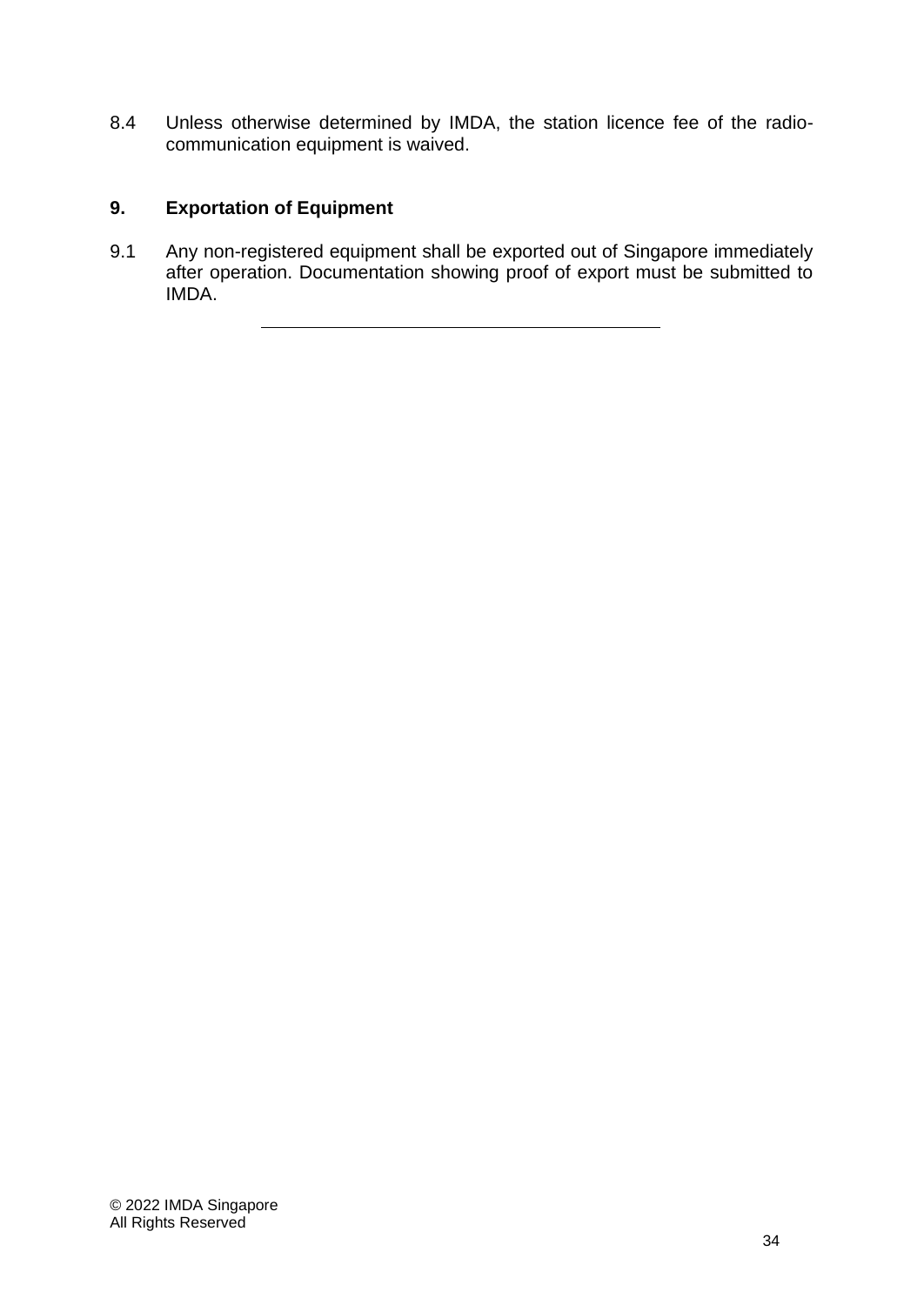# **CHAPTER 9 – SPECTRUM FEES**

# **1. Introduction**

- 1.1 The Telecommunications (Radio-communication) Regulations 2001 empowers the Authority to grant any person the right to use any specified part of the radio frequency spectrum upon payment of the charges determined by the Authority.
- 1.2 Presently, under the administrative allocation approach, IMDA has two charging schemes for the usage of radio spectrum, namely Long Term (frequency assignment based on annual renewal) and Temporary Use of Frequencies. The nature of each charging scheme is detailed in the following paragraphs.

# **2. Fees for Long Term Usage of Radio Frequencies**

- 2.1 The long term usage of radio frequencies is usually intended for the operation of radio-communication networks. The fee structure for such usage comprises two main components namely, the Application & Processing Fee and the Frequency Management Fee. The details of each component are given below:
	- i) Application and Processing Fee this is a one-time charge payable upon the approval of frequency(s) assignment. The application & processing fee covers the cost of the initial activities performed in assessing the suitability of the frequency to be used for the intended application. Any changes in the technical parameters shall be deemed as a new application.
	- ii) Frequency Management Fee this is a recurrent fee payable annually to cover the cost of the activities performed to safeguard the use of the frequency(s).
- 2.2 The fee schedule for long term usage of radio frequency fees is as follows:

| Category                                                               | Fee payable per frequency* |
|------------------------------------------------------------------------|----------------------------|
| 1. Commonly Assigned Frequencies (for<br>temporary or occasional use)  | \$100                      |
| 2. All Other Frequencies (including<br>satellite downlink frequencies) | \$300                      |

i) Application and Processing Fee

*\* Excluding GST*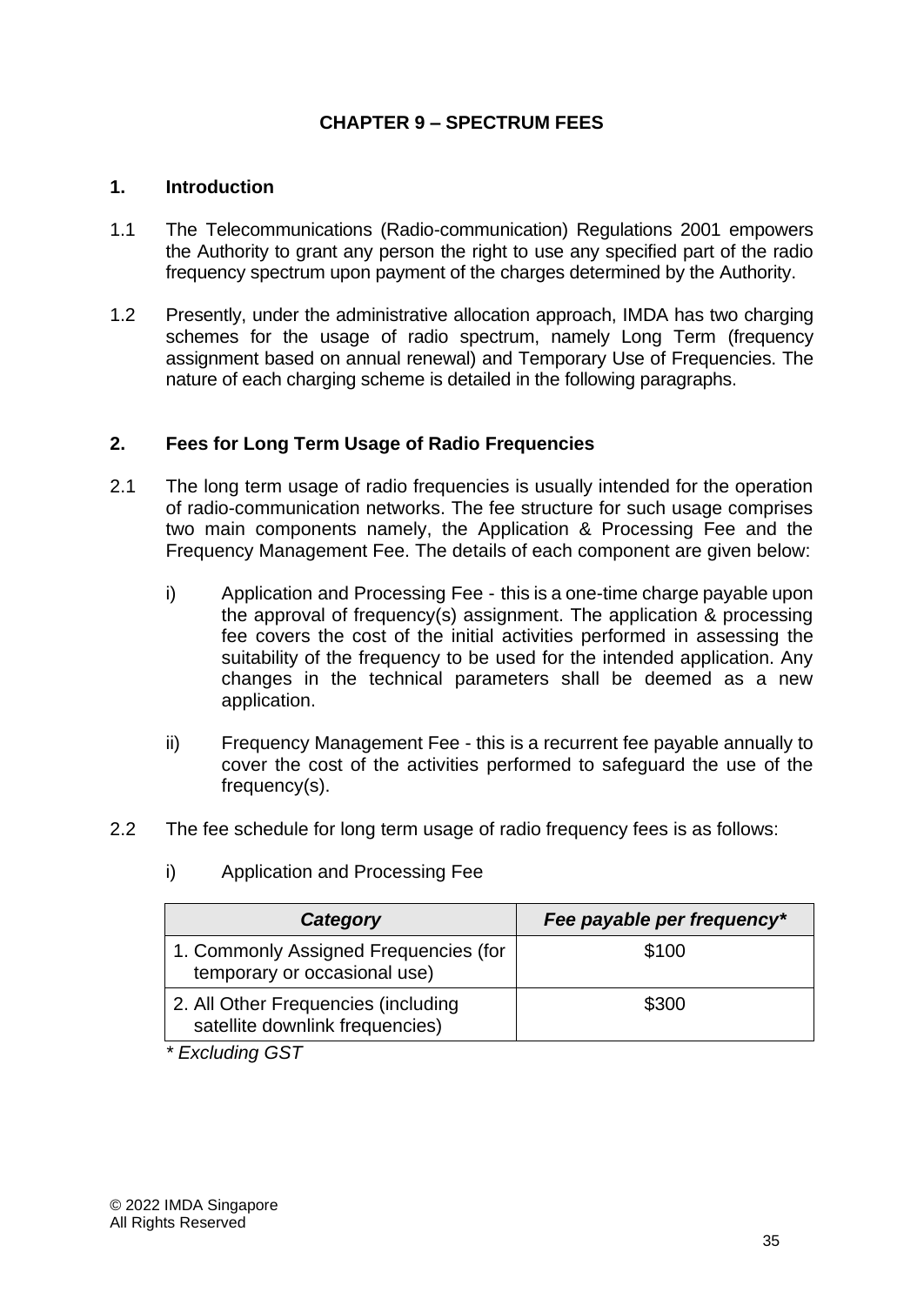ii) Annual Frequency Management Fee

| Radio-<br>communication<br><b>Service</b> | Radio<br>Frequency<br><b>Bands</b> | Occupied Bandwidth (X)                            | Fee payable<br>per frequency<br>per annum* |
|-------------------------------------------|------------------------------------|---------------------------------------------------|--------------------------------------------|
| <b>Broadcasting</b>                       | All                                | $X \leq 25$ kHz                                   | \$400                                      |
|                                           | Frequency                          | 25 kHz $< X \le 500$ kHz                          | \$800                                      |
|                                           | <b>Bands</b>                       | 500 kHz $< X \le 10$ MHz                          | \$12,100                                   |
| Fixed                                     | All                                | $X \leq 25$ kHz                                   | \$400                                      |
|                                           | Frequency                          | 25 kHz < $X \le 500$ kHz                          | \$1,100                                    |
|                                           | <b>Bands</b>                       | 500 kHz $\lt$ X $\leq$ 10 MHz                     | \$2,900                                    |
|                                           |                                    | 10 MHz < $X \le 20$ MHz                           | \$7,700                                    |
|                                           |                                    | $X > 20$ MHz                                      | \$10,700                                   |
| <b>Private Mobile</b>                     | All                                | $X \leq 25$ kHz                                   | \$400                                      |
| Radio                                     | Frequency                          | 25 kHz $< X \le 500$ kHz                          | \$500                                      |
|                                           | <b>Bands</b>                       | 500 kHz $\leq$ X $\leq$ 10 MHz                    | \$9,200                                    |
|                                           |                                    | 10 MHz $< X \le 20$ MHz                           | \$29,800                                   |
|                                           |                                    | $X > 20$ MHz                                      | \$44,500                                   |
| <b>Public Mobile</b><br>Radio             | All<br>Frequency<br><b>Bands</b>   | per 5MHz of occupied<br>bandwidth or part thereof | \$7,700                                    |
| <b>Others</b>                             | All                                | $X \leq 25$ kHz                                   | \$400                                      |
|                                           | Frequency                          | 25 kHz $< X \leq 500$ kHz                         | \$1,100                                    |
|                                           | <b>Bands</b>                       | 500 kHz $\lt$ X $\leq$ 10 MHz                     | \$15,100                                   |
|                                           |                                    | 10 MHz $< X \le 20$ MHz                           | \$29,800                                   |
|                                           |                                    | $X > 20$ MHz                                      | \$44,500                                   |

1. Fees for the use of a radio frequency on an exclusive basis:

2. Fees for the use of a radio frequency on a shared basis (where the occupied bandwidth falls within two or more categories of radio frequency bands, the fees payable in respect of the lower radio frequency band will apply):

| Radio-<br>communication | Radio<br>Frequency                    | Occupied Bandwidth (X)   | Fee payable<br>per frequency |
|-------------------------|---------------------------------------|--------------------------|------------------------------|
| Service                 | <b>Bands</b>                          |                          | per annum*                   |
| Fixed                   | <b>Below</b>                          | $X \leq 25$ kHz          | \$300                        |
|                         | 10 GHz                                | 25 kHz $< X \le 500$ kHz | \$400                        |
|                         |                                       | 500 kHz $< X \le 10$ MHz | \$800                        |
|                         |                                       | 10 MHz $< X \le 20$ MHz  | \$1,800                      |
|                         |                                       | $X > 20$ MHz             | \$2,400                      |
|                         | GHz<br>10<br>$\overline{\phantom{a}}$ | $X \leq 25$ kHz          | \$300                        |
|                         | 15.7 GHz                              | 25 kHz $< X \le 500$ kHz | \$400                        |
|                         |                                       | 500 kHz $< X \le 10$ MHz | \$500                        |
|                         |                                       | 10 MHz $< X \le 20$ MHz  | \$900                        |
|                         |                                       | $X > 20$ MHz             | \$1,200                      |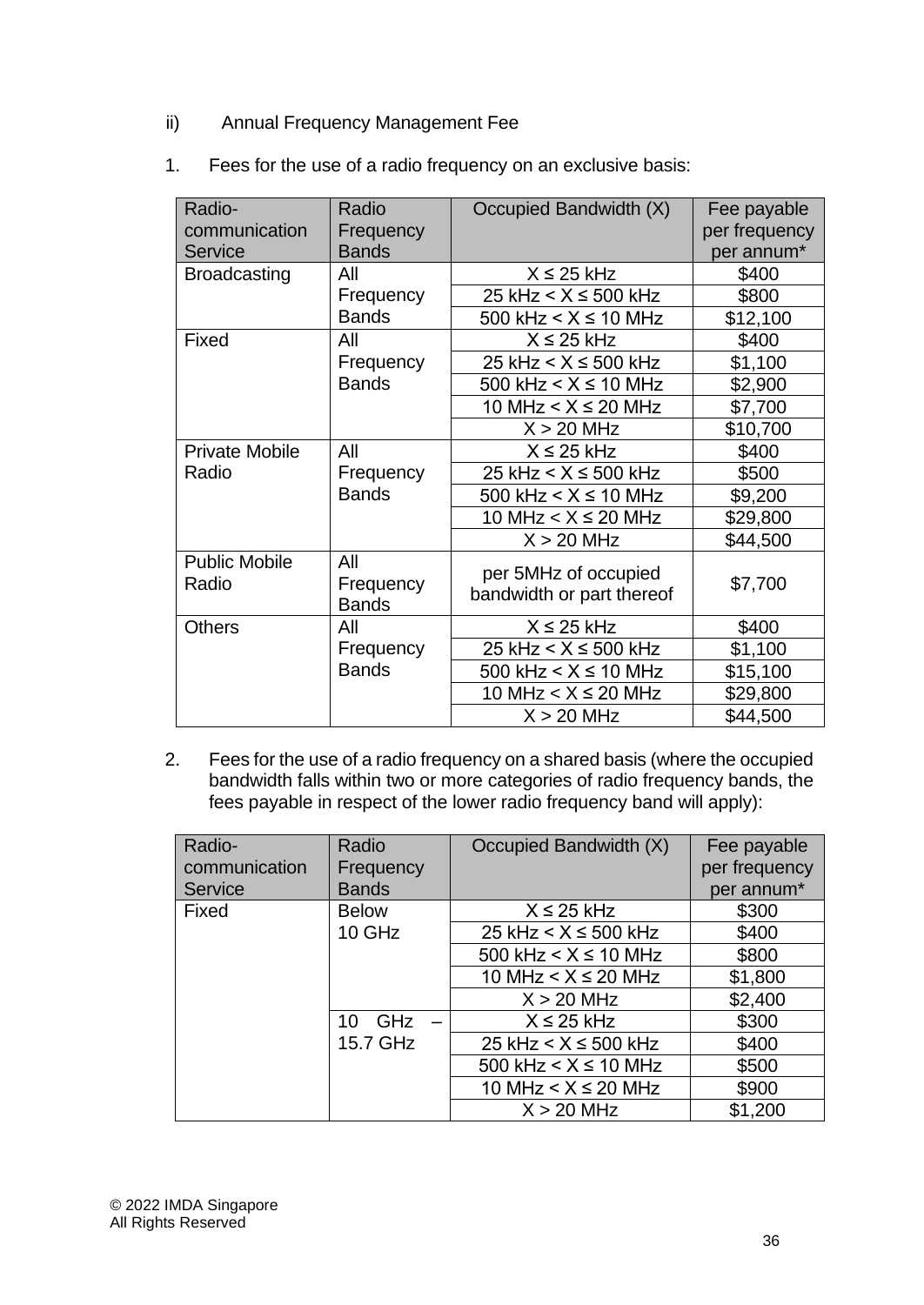| Radio-                | Radio         | Occupied Bandwidth (X)         | Fee payable   |
|-----------------------|---------------|--------------------------------|---------------|
| communication         | Frequency     |                                | per frequency |
| <b>Service</b>        | <b>Bands</b>  |                                | per annum*    |
|                       | 15.7 $GHz -$  | $X \leq 25$ kHz                | \$300         |
|                       | 21.2 GHz      | 25 kHz $< X \le 500$ kHz       | \$400         |
|                       |               | 500 kHz < $X \le 10$ MHz       | \$500         |
|                       |               | 10 MHz $< X \le 20$ MHz        | \$700         |
|                       |               | $X > 20$ MHz                   | \$900         |
|                       | 21.2<br>Above | $X \leq 25$ kHz                | \$300         |
|                       | GHz           | 25 kHz $< X \le 500$ kHz       | \$400         |
|                       |               | 500 kHz $< X \le 10$ MHz       | \$500         |
|                       |               | 10 MHz $< X \le 20$ MHz        | \$600         |
|                       |               | $X > 20$ MHz                   | \$700         |
| Radio                 | <b>Below</b>  | $X \leq 25$ kHz                | \$300         |
| determination         | 3 GHz         | 25 kHz $< X \le 500$ kHz       | \$400         |
| (Non-                 |               | 500 kHz $\leq$ X $\leq$ 10 MHz | \$1,800       |
| Aeronautical)         |               | 10 MHz < $X \le 20$ MHz        | \$3,200       |
|                       |               | $X > 20$ MHz                   | \$4,700       |
|                       | 3 GHz -       | $X \leq 25$ kHz                | \$300         |
|                       | 5.85 GHz      | 25 kHz $< X \le 500$ kHz       | \$400         |
|                       |               | 500 kHz $< X \le 10$ MHz       | \$1,000       |
|                       |               | 10 MHz < $X \le 20$ MHz        | \$1,800       |
|                       |               | $X > 20$ MHz                   | \$2,500       |
|                       | Above 5.85    | $X \leq 25$ kHz                | \$300         |
|                       | GHz           | 25 kHz < $X \le 500$ kHz       | \$400         |
|                       |               | 500 kHz $\lt$ $X \le 10$ MHz   | \$700         |
|                       |               | 10 MHz $< X \le 20$ MHz        | \$1,000       |
|                       |               | $X > 20$ MHz                   | \$1,400       |
| <b>Satellite</b>      | All           | $X \leq 25$ kHz                | \$300         |
| (Geostationary        | Frequency     | 25 kHz $< X \le 500$ kHz       | \$400         |
| Orbit)                | <b>Bands</b>  | 500 kHz < $X \le 10$ MHz       | \$700         |
|                       |               | 10 MHz < $X \le 20$ MHz        | \$1,000       |
|                       |               | $X > 20$ MHz                   | \$1,600       |
| Satellite (Non-       | All           | $X \leq 25$ kHz                | \$300         |
| Geostationary         | Frequency     | 25 kHz $< X \le 500$ kHz       | \$400         |
| Orbit)                | <b>Bands</b>  | 500 kHz $\leq$ X $\leq$ 10 MHz | \$1,500       |
|                       |               | 10 MHz $< X \le 20$ MHz        | \$2,800       |
|                       |               | $X > 20$ MHz                   | \$4,700       |
| <b>Private Mobile</b> | All           | $X \leq 25$ kHz                | \$300         |
| Radio                 | Frequency     | 25 kHz $< X \le 500$ kHz       | \$400         |
|                       | <b>Bands</b>  | 500 kHz $< X \le 10$ MHz       | \$2,500       |
|                       |               | 10 MHz $< X \le 20$ MHz        | \$7,600       |
|                       |               | $X > 20$ MHz                   | \$11,300      |
| Radio                 | All           | $X \leq 25$ kHz                | \$300         |
| determination         | Frequency     | 25 kHz $< X \le 500$ kHz       | \$400         |
| (Aeronautical)        | <b>Bands</b>  | 500 kHz $\lt$ X $\leq$ 10 MHz  | \$2,100       |
|                       |               | 10 MHz < $X \le 20$ MHz        | \$4,000       |
|                       |               | $X > 20$ MHz                   | \$5,800       |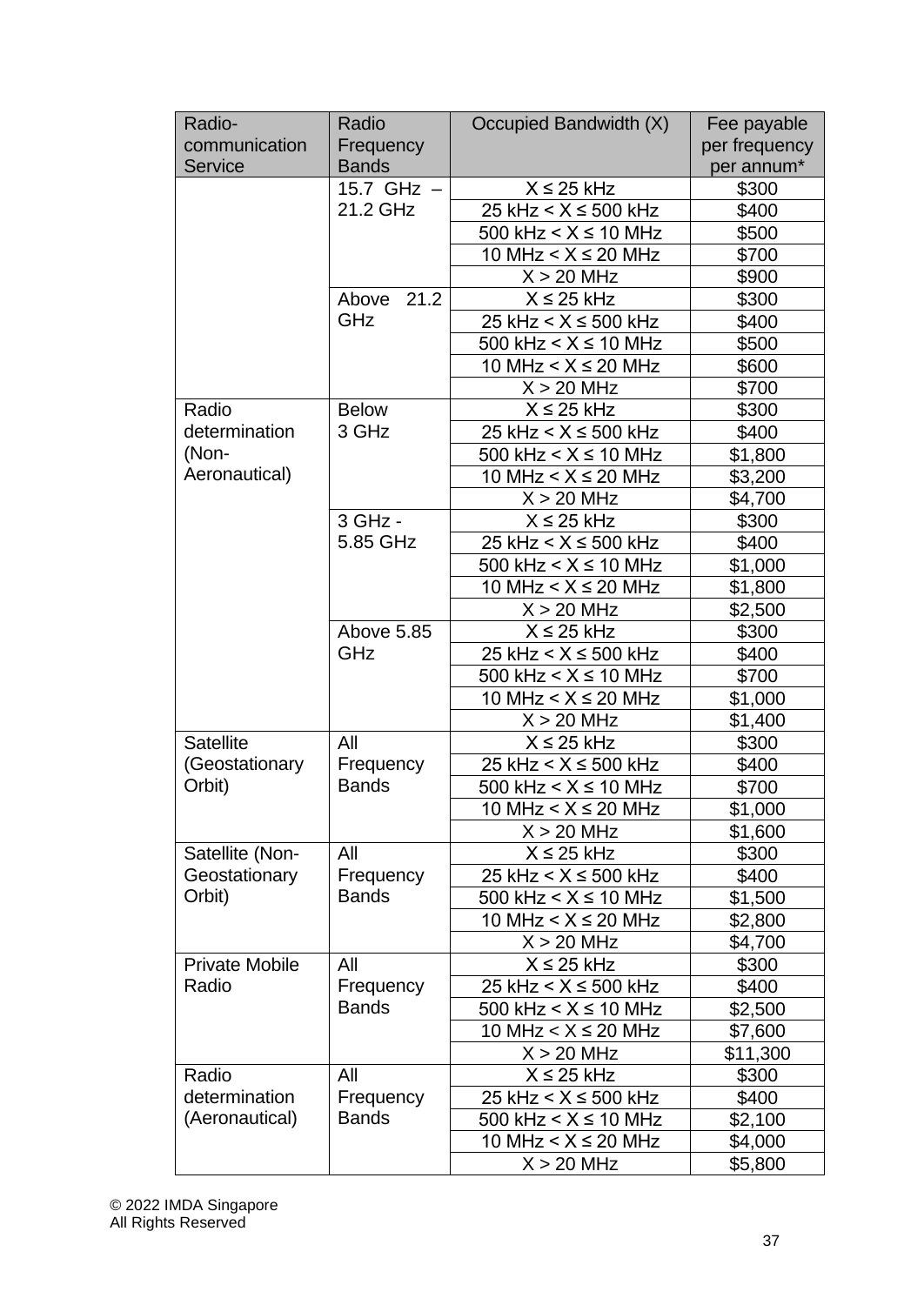| Radio-<br>communication<br><b>Service</b> | Radio<br>Frequency<br><b>Bands</b> | Occupied Bandwidth (X)   | Fee payable<br>per frequency<br>per annum* |
|-------------------------------------------|------------------------------------|--------------------------|--------------------------------------------|
| <b>Others</b>                             | All                                | $X \leq 25$ kHz          | \$300                                      |
|                                           | Frequency                          | 25 kHz $< X \le 500$ kHz | \$500                                      |
|                                           | <b>Bands</b>                       | 500 kHz $< X \le 10$ MHz | \$4,000                                    |
|                                           |                                    | 10 MHz $< X \le 20$ MHz  | \$7,700                                    |
|                                           |                                    | $X > 20$ MHz             | \$11,300                                   |

| <b>Radio Frequency Spectrum</b>                                                                              |                 | Fee payable per frequency per<br>$annum*$ |
|--------------------------------------------------------------------------------------------------------------|-----------------|-------------------------------------------|
| Common Frequencies for In-building<br>or On-site Wireless Systems -                                          | <b>ISM Band</b> | Non ISM Band                              |
| (a) bandwidth of 20 MHz or less                                                                              | \$50            | \$100                                     |
| (b) bandwidth of more than 20 MHz<br>but not exceeding 50 MHz                                                | \$100           | \$200                                     |
| (c) bandwidth of more than 50 MHz                                                                            | \$150           | \$300                                     |
| <b>Block of Assigned Frequencies for</b><br>Multi-channel Radio Communication<br><b>Networks and Systems</b> | \$15            |                                           |

*\* Excluding GST*

# **3. Fees for Temporary Usage of Radio Frequencies**

- 3.1 The temporary usage of radio frequencies (typically ranges from a few hours to a few days, and up to a maximum period of 90 days) is necessitated by purposes such as exhibitions, product demonstration and the testing of equipment. In general, the frequency fee payable depends on the period of usage, the bandwidth and the frequency band used.
- 3.2 The fee schedule for the temporary usage of radio frequencies is show below.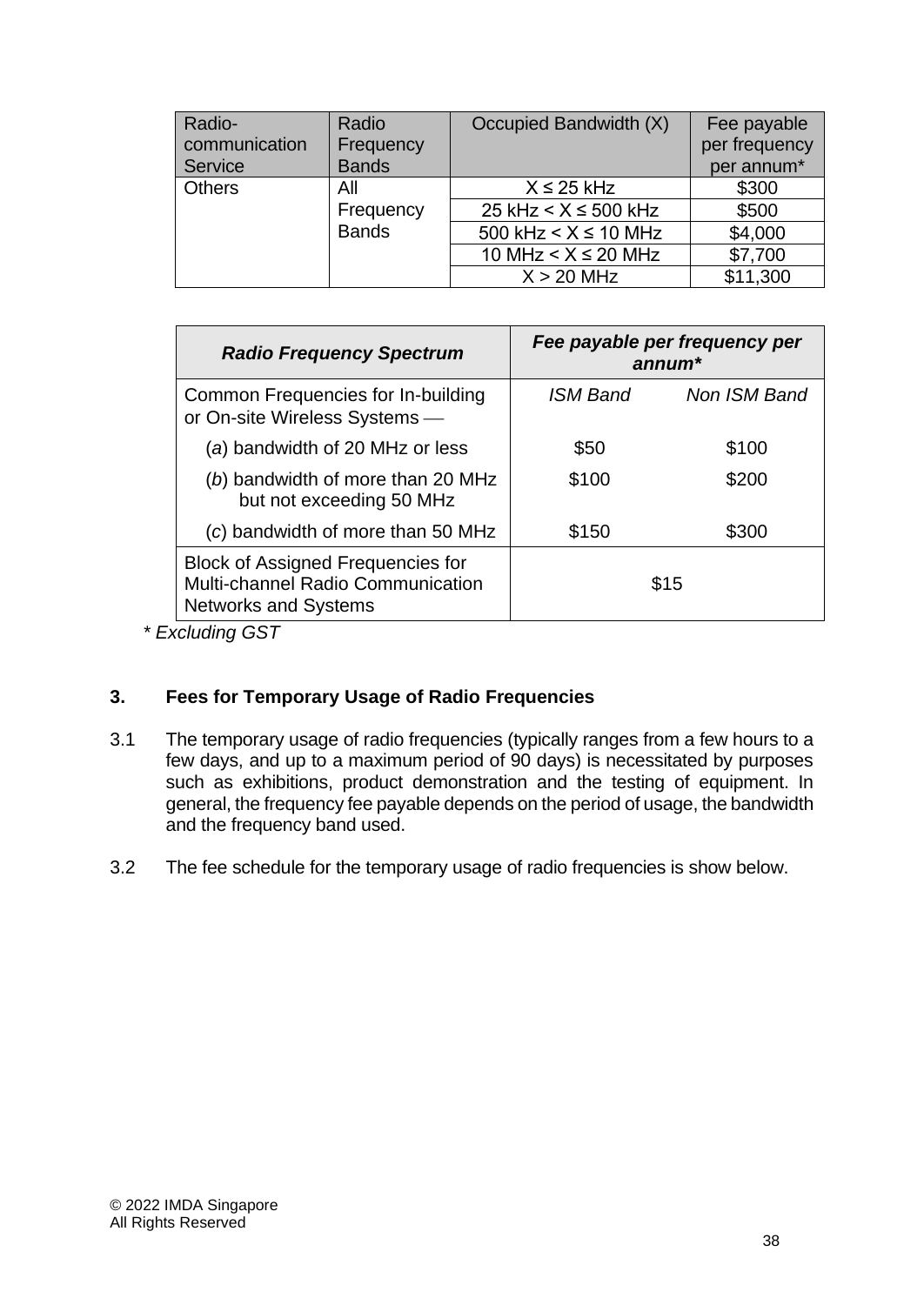# Fees for the temporary use of radio frequencies

| <b>Bandwidth (x)</b> |                            | Fee (Excluding GST) |              |  |
|----------------------|----------------------------|---------------------|--------------|--|
|                      |                            | 10 days or less*    | 11 - 90 days |  |
|                      | $x \leq 25$ kHz            | \$100               | \$175        |  |
| 2 <sub>1</sub>       | $25 < x < 500$ kHz         | \$150               | \$275        |  |
| 3.                   | 500 kHz $\leq$ x $<$ 1 MHz | \$450               | \$825        |  |
| 4.                   | 1 MHz $\leq x < 20$ MHz    | \$900               | \$1,625      |  |
| 5.                   | $x \ge 20$ MHz             | \$1,550             | \$2,800      |  |

\* Unless otherwise determined by the Authority, a fee of \$100 is payable for the use of any of the above radio frequencies if the period of usage or cumulative period of usage is less than 24 hours.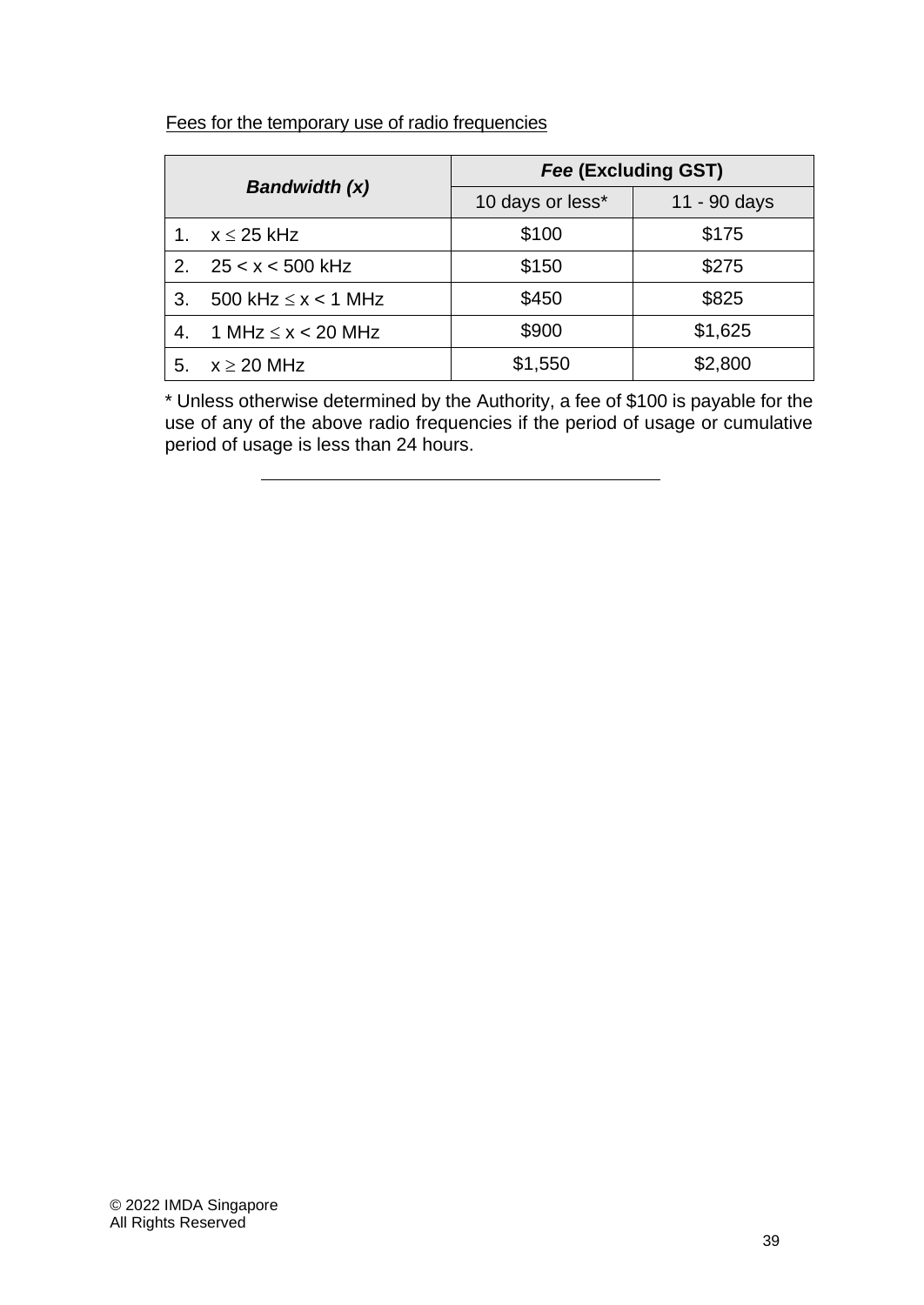# **ANNEXES**

© 2022 IMDA Singapore All Rights Reserved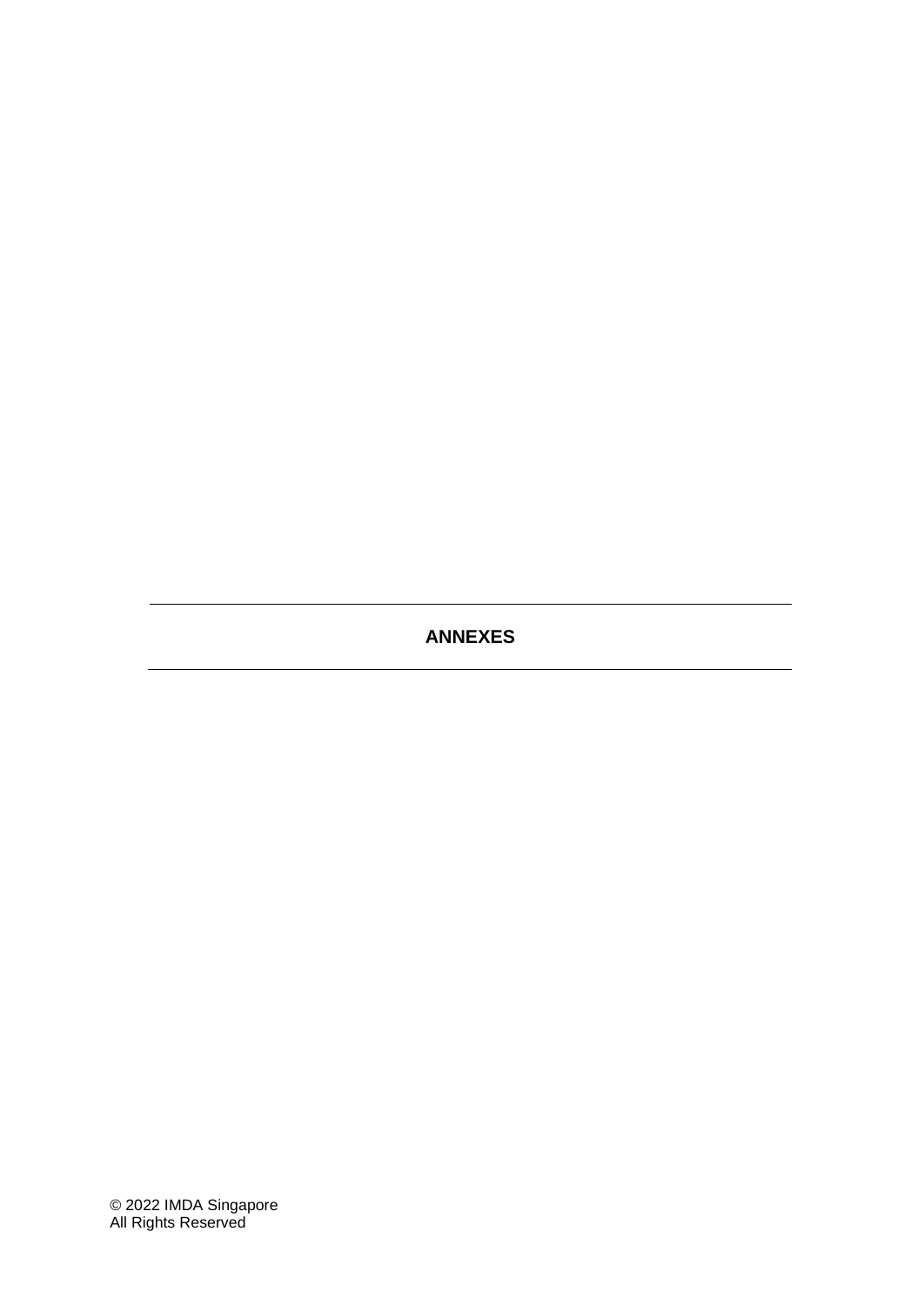# **ANNEX 1**

### **Section I – Definition of Service**

- 1. *radio-communication service* A service as defined in this Section involving the transmission, emission and/or reception of radio waves for specific telecommunication purposes.
- 2. *fixed service* A radio-communication service between specified fixed points.
- 3. *fixed-satellite service* A radio-communication service between earth stations at given positions, when one or more satellites are used; the given position may be a specified fixed point or any fixed point within specified areas; in some cases this service includes satellite-to-satellite links, which may also be operated in the inter-satellite service; the fixed-satellite service may also include feeder links for other space radio-communication services.
- 4. *mobile services* A radio-communication service between mobile and land stations, or between mobile stations (CV).
- 5. *mobile-satellite service* A radio-communication service :
	- between mobile earth stations and one or more space stations, or between space stations used by this service; or
	- between mobile earth stations by means of one or more space stations.

This service may also include feeder links necessary for its operation.

- 6. *land mobile service* A mobile service between base stations and land mobile stations, or between land mobile stations
- 7. *land mobile-satellite service* A mobile-satellite service in which mobile earth stations are located on land.
- *8. maritime mobile service* A mobile service between coast stations and ship stations, or between ship stations, or between associated on-board communication stations; survival craft stations and emergency positionindicating radio beacon stations may also participate in this service.
- 9. *maritime mobile-satellite service* A mobile-satellite service in which mobile earth stations are located on board ships; survival craft stations and emergency position-indicating radio beacon stations may also participate in this service.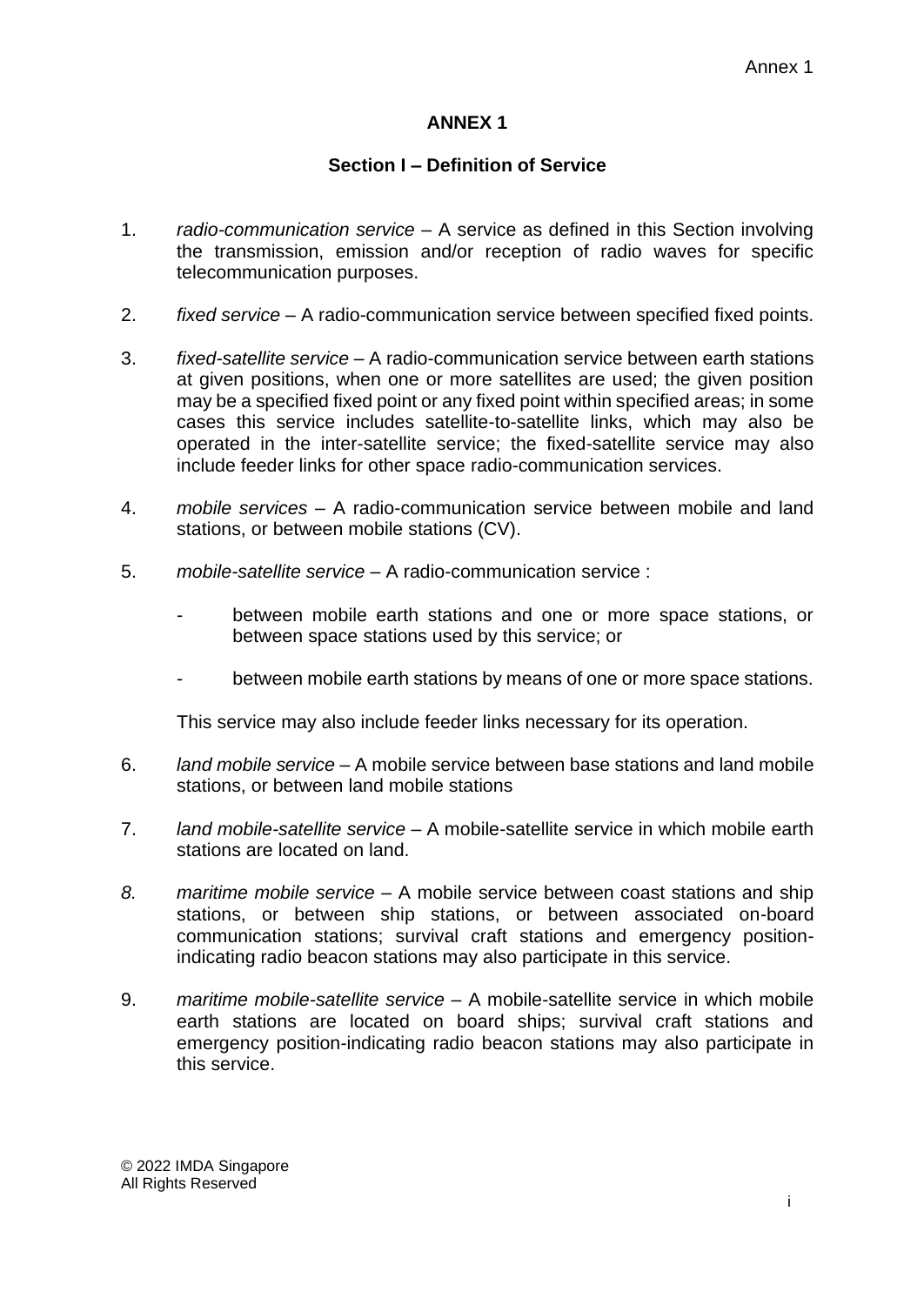- 10. *aeronautical mobile service* A mobile service between aeronautical stations and aircraft stations, or between aircraft stations, in which survival craft stations may participate; emergency position-indicating radio beacon stations may also participate in this service on designated distress and emergency frequencies.
- 11. *aeronautical mobile (R)\* service* An aeronautical mobile service reserved for communications relating to safety and regularity of flight, primarily along national or international civil air routes.
- 12. *aeronautical mobile (OR)\*\* service* An aeronautical mobile service intended for communications, including those relating to flight coordination, primarily outside national or international civil air routes.
- 13. *aeronautical mobile-satellite service* A mobile-satellite service in which mobile earth stations are located on board aircraft; survival craft stations and emergency position-indicating radio beacon stations may also participate in this service.
- 14. *aeronautical mobile-satellite (R)\* service* An aeronautical mobile-satellite service reserved for communications relating to safety and regularity of flights, primarily along national or international civil air routes.
- 15. *aeronautical mobile-satellite (OR)\*\* servi*ce An aeronautical mobile-satellite service intended for communications, including those relating to flight coordination, primarily outside national and international civil air routes.
- 16. *broadcasting servi*ce A radio-communication service in which the transmissions are intended for direct reception by the general public. This service may include sound transmissions, television transmissions or other types of transmission (CS).
- 17. *broadcasting-satellite serv*ice A radio-communication service in which signals transmitted or retransmitted by space stations are intended for direct reception by the general public.

In the broadcasting-satellite service, the term "direct reception" shall encompass both individual reception and community reception.

<sup>\*</sup> (R): route

<sup>\*\*</sup> (OR): off-route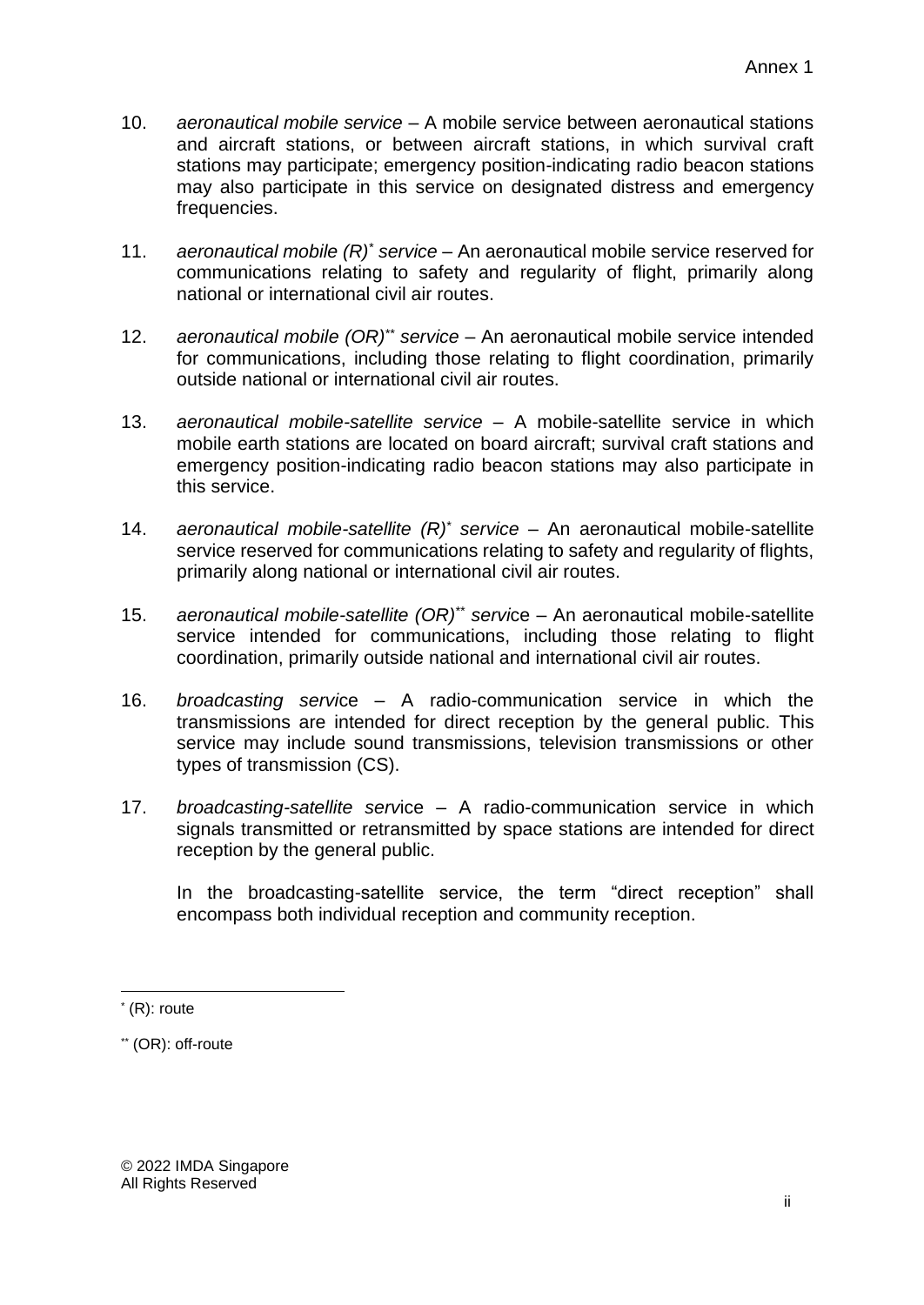- 18. *radio-determination service* A radio-communication service for the purpose of radio-determination.
- 19. *radio-determination-satellite service* A radio-communication service for the purpose of radio determination involving the use of one or more space stations.

This service may also include feeder links necessary for its own operation.

- 20. *radio-navigation service* A radio-determination service for the purpose of radio-navigation.
- 21. *radio-navigation-satellite serv*ice A radio-determination-satellite service used for the purpose of radio-navigation.

This service may also include feeder links necessary for its operation.

- 22. *maritime radio-navigation service*  A radio-navigation service intended for the benefit and for the safe operation of ships.
- 23. *maritime radio-navigation-satellite service*  A radio-navigation-satellite service in which earth stations are located on board ships.
- 24. *aeronautical radio-navigation service* A radio-navigation service intended for the benefit and for the safe operation of aircraft.
- 25. *aeronautical radio-navigation-satellite serv*ice A radio-navigation-satellite service in which earth stations are located on board aircraft.
- 26. *radiolocation servi*ce A radio-determination service for the purpose of radiolocation.
- 27. *radiolocation-satellite servic*e A radio-determination-satellite service used for the purpose of radiolocation.

This service may also include the feeder links necessary for its operation.

- 28. *meteorological aids servic*e A radio-communication service used for meteorological, including hydrological, observations and exploration.
- 29. *earth exploration-satellite servi*ce A radio-communication service between earth stations and one or more space stations, which may include links between space stations, in which:
	- information relating to the characteristics of the Earth and its natural phenomena, including data relating to the state of the environment, is obtained from active sensors or passive sensors on Earth satellites;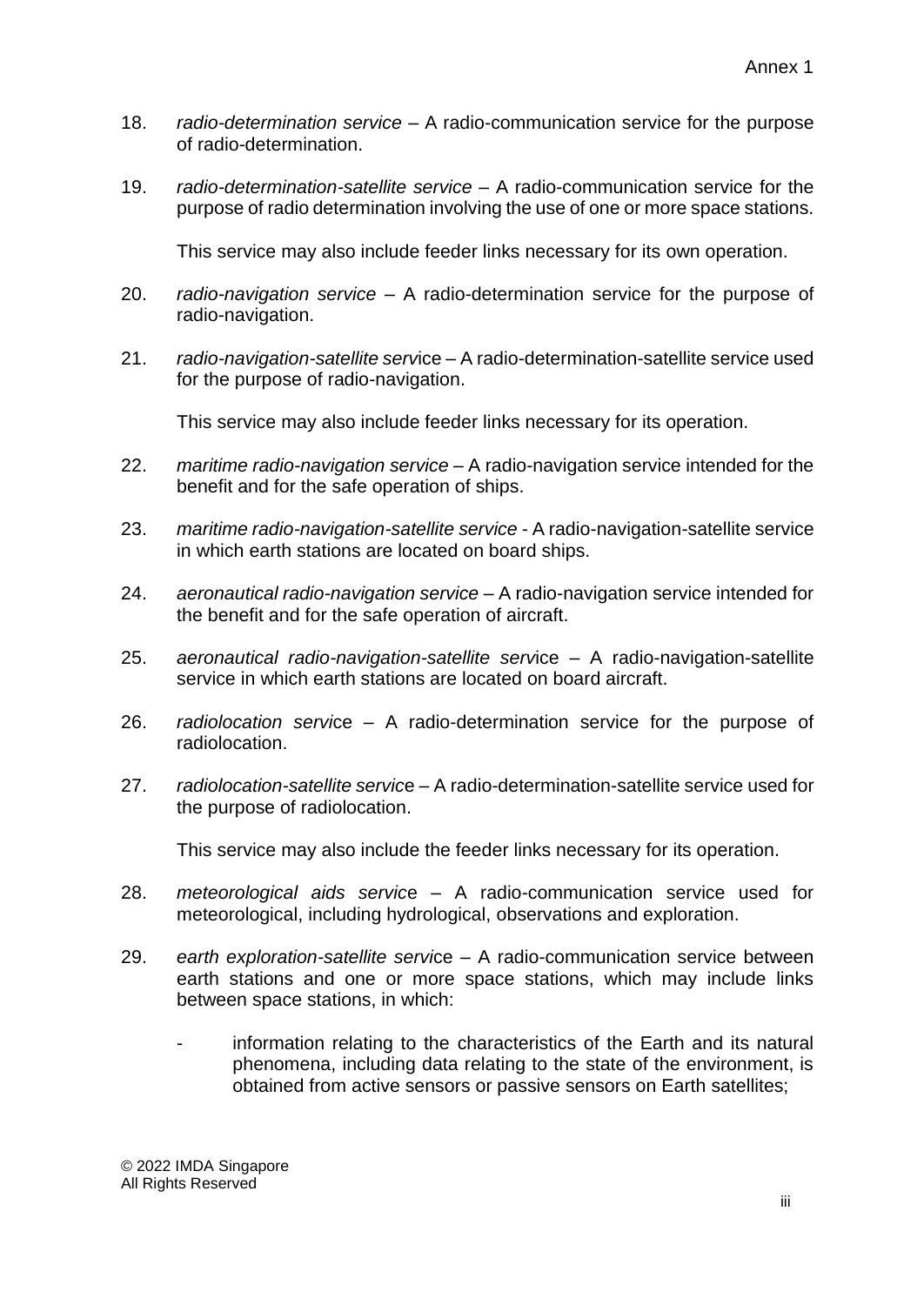- similar information may be distributed to earth stations within the system concerned;
- platform interrogation may be included.

This service may also include feeder links necessary for its operation.

- 30. *meteorological-satellite service* An earth exploration-satellite service for meteorological purposes.
- 31. *standard frequency and time signal service* A radio-communication service for scientific, technical and other purposes, providing the transmission of specified frequencies, time signals, or both, of stated high precision, intended for general reception.
- 32. *standard frequency and time signal-satellite service* A radio-communication service using space stations on earth satellites for the same purposes as those of the standard frequency and time signal service.

This service may also include feeder links necessary for its operation.

- 33. *space research service* –A radio-communication service in which spacecraft or other objects in space are used for scientific or technological research purposes.
- 34. *amateur service* A radio-communication service for the purpose of selftraining, intercommunication and technical investigations carried out by amateurs, that is, by duly authorised persons interested in radio technique solely with a personal aim and without pecuniary interest.
- 35. *amateur-satellite servi*ce A radio-communication service using space stations on earth satellites for the same purposes as those of the amateur service.
- 36. *radio astronomy servi*ce A service involving the use of radio astronomy.
- 37. *safety servi*ce Any radio-communication service used permanently or temporarily for the safeguarding of human life and property.
- 38. *special servi*ce A radio-communication service, not otherwise defined in this Section, carried on exclusively for specific needs of general utility, and not open to public correspondence.
- 39. *industrial, scientific and medical (ISM*) Operation of equipment or appliances designed to generate and use locally radio frequency energy for industrial, scientific, medical, domestic or similar purposes, excluding applications in the field of tele-communication.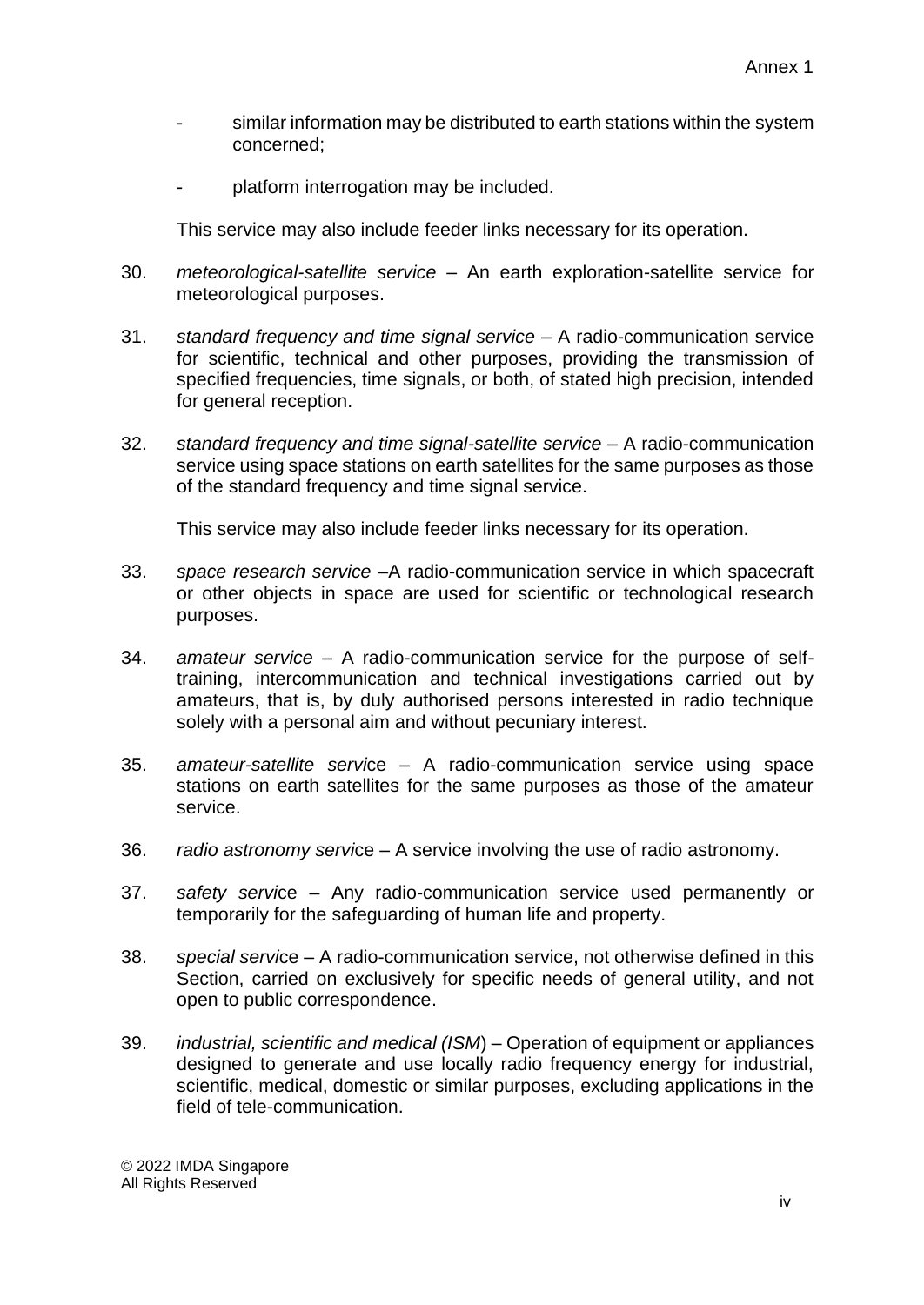# **Section II – General Terms**

- 1. *out-of-band emission* Emission on a frequency or frequencies immediately outside the necessary bandwidth which results from the modulation process, but excluding spurious emissions.
- 2. s*purious emission –* Emission on a frequency or frequencies which are outside the necessary bandwidth and the level of which may be reduced without affecting the corresponding transmission of information. Spurious emissions include harmonic emissions, parasitic emissions, intermodulation products and frequency conversion products, but exclude out-of-band emissions.
- 3. *unwanted emissions Consist of spurious emissions and out-of-band emissions.*
- 4. *assigned frequency band* The frequency band within which the emission of a station is authorized; the width of the band equals the necessary bandwidth plus twice the absolute value of the frequency tolerance. Where space stations are concerned, the assigned frequency band includes twice the maximum Doppler shift that may occur in relation to any point of the Earth's surface.
- 5. *assigned frequency* The centre of the frequency band assigned to a station.
- 6. *reference frequency* A frequency having a fixed and specified position with respect to the assigned frequency. The displacement of this frequency with respect to the assigned frequency has the same absolute value and sign that the displacement of the characteristic frequency has with respect to the centre of the frequency band occupied by the emission.
- 7. *frequency tolerance* The maximum permissible departure by the centre frequency of the frequency band occupied by an emission from the assigned frequency or, by the characteristic frequency of an emission from the reference frequency.

The frequency tolerance is expressed in parts in 10<sup>6</sup> or in hertz.

- 8. *necessary bandwidth* For a given class of emission, the width of the frequency band which is just sufficient to ensure the transmission of information at the rate and with the quality required under specified conditions.
- 9. *occupied bandwidth* The width of a frequency band such that, below the lower *and above the uppe*r frequency limits, the mean powers emitted are each equal to a specified percentage β/2 of the total mean power of a given emission.

Unless otherwise specified in an ITU-R Recommendation for the appropriate class of emission, the value of β/2 should be taken as 0.5%.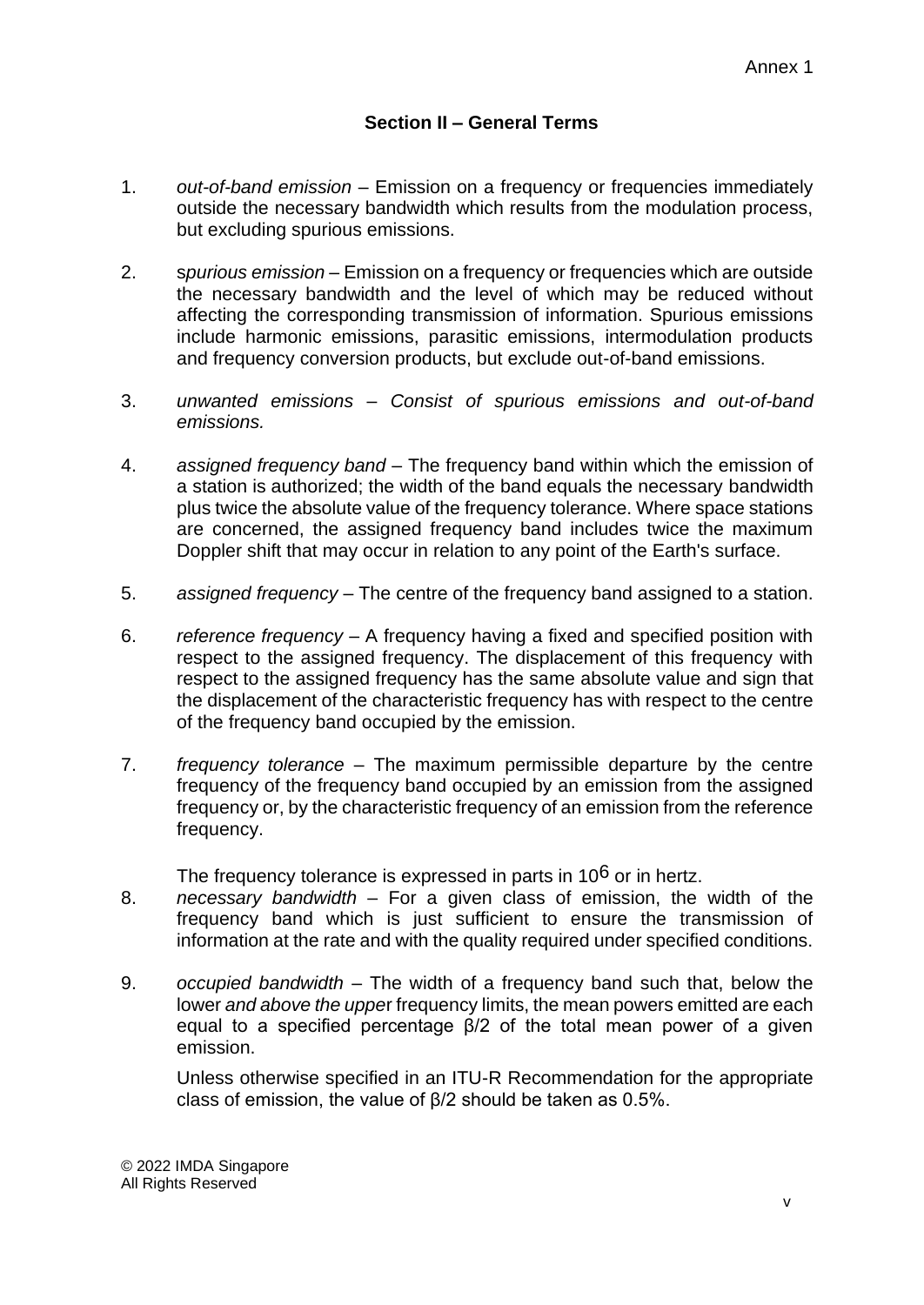- 10. *power* Whenever the power of a radio transmitter, etc. is referred to it shall be expressed in one of the following forms, according to the class of emission, using the arbitrary symbols indicated:
	- *peak envelope power* (*P*X or *p*X);
	- *mean power* (*P*Y or *p*Y);
	- *carrier power* (*P*Z or *p*Z).

For different classes of emission, the relationships between peak envelope power, mean power and carrier power, under the conditions of normal operation and of no modulation, are contained in ITU-R Recommendations which may be used as a guide.

For use in formulae, the symbol p denotes power expressed in watts and the symbol P denotes power expressed in decibels relative to a reference level.

- 11. *peak envelope power* (of a radio transmitter) The average power supplied to the antenna transmission line by a transmitter during one radio frequency cycle at the crest of the modulation envelope taken under normal operating conditions.
- 12. *carrier power* (of a radio transmitter) The average power supplied to the antenna transmission line by a transmitter during one radio frequency cycle taken under the condition of no modulation.
- 13. g*ain of an* antenna The ratio, usually expressed in decibels, of the power required at the input of a loss-free reference antenna to the power supplied to the input of the given antenna to produce, in a given direction, the same field strength or the same power flux-density at the same distance. When not specified otherwise, the gain refers to the direction of maximum *radiation*. The gain may be considered for a specified polarization.

Depending on the choice of the reference antenna a distinction is made between:

- i) absolute or isotropic gain (G<sub>I</sub>), when the reference antenna is an isotropic antenna isolated in space;
- ii) gain relative to a half-wave dipole  $(G_d)$ , when the reference antenna is a half-wave dipole isolated in space whose equatorial plane contains the given direction; and
- iii) gain relative to a short vertical antenna  $(G_V)$ , when the reference antenna is a linear conductor, much shorter than one quarter of the wavelength, normal to the surface of a perfectly conducting plane which contains the given direction.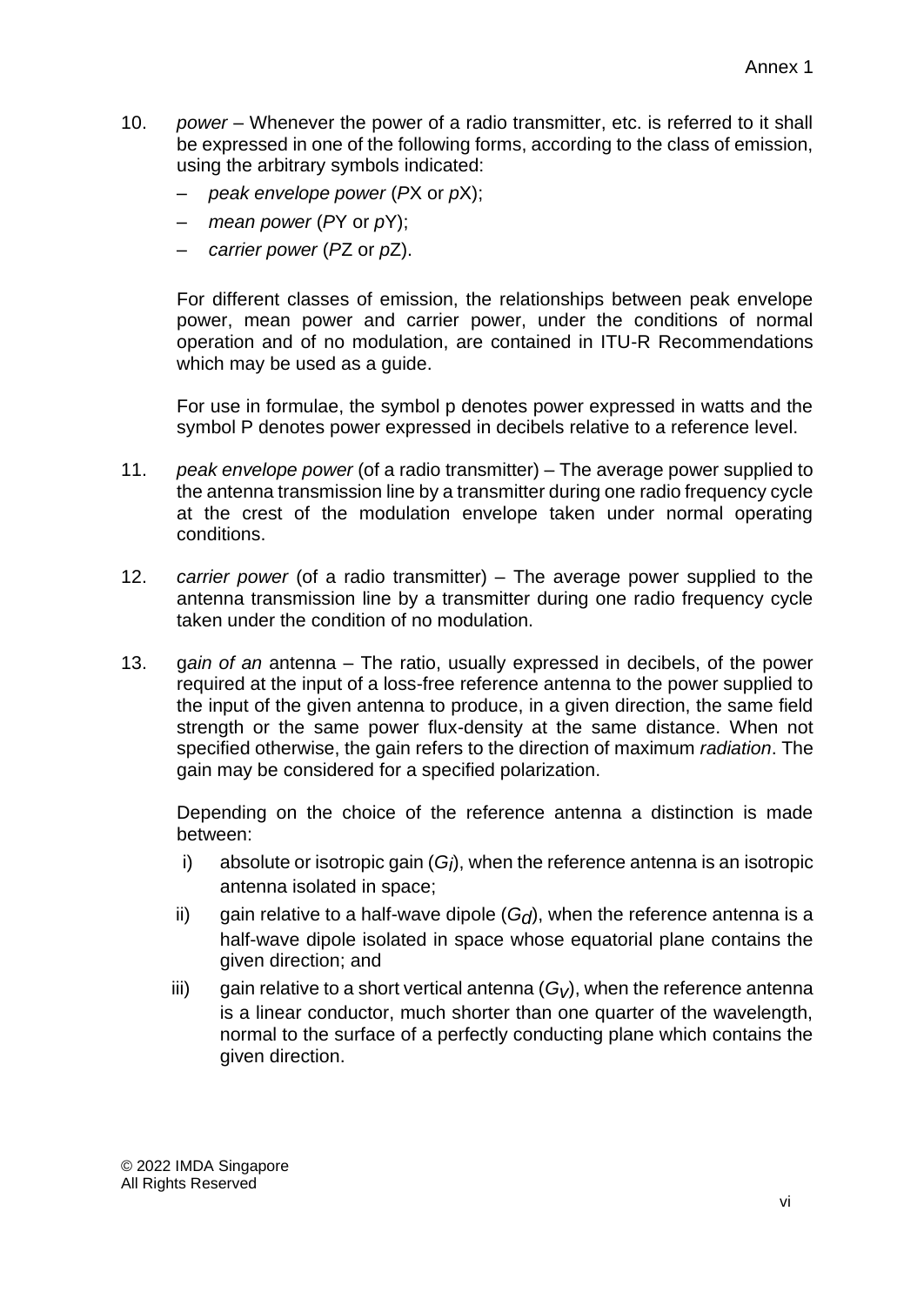- 14. *equivalent isotropically radiated power (EIRP)* The product of the power supplied to the antenna and the antenna gain in a given direction relative to an isotropic antenna (absolute or isotropic gain).
- 15. *effective radiated power (ERP)* (in a given direction) The product of the power supplied to the antenna and its gain relative to a half-wave dipole in a given direction.
- 16. *interference* The effect of unwanted energy due to one or a combination of emissions, radiations, or inductions upon reception in a radio-communication system, manifested by any performance degradation, misinterpretation, or loss of information which could be extracted in the absence of such unwanted energy.
- 17. *harmful* interference Interference which endangers the functioning of a radionavigation service or of other safety services or seriously degrades, obstructs, or repeatedly interrupts a radio-communication service operating in accordance with Radio Regulations (CS).
- 18. *protection ratio* (R.F.) The minimum value of the wanted-to-unwanted signal ratio, usually expressed in decibels, at the receiver input, determined under specified conditions such that a specified reception quality of the wanted signal is achieved at the receiver output.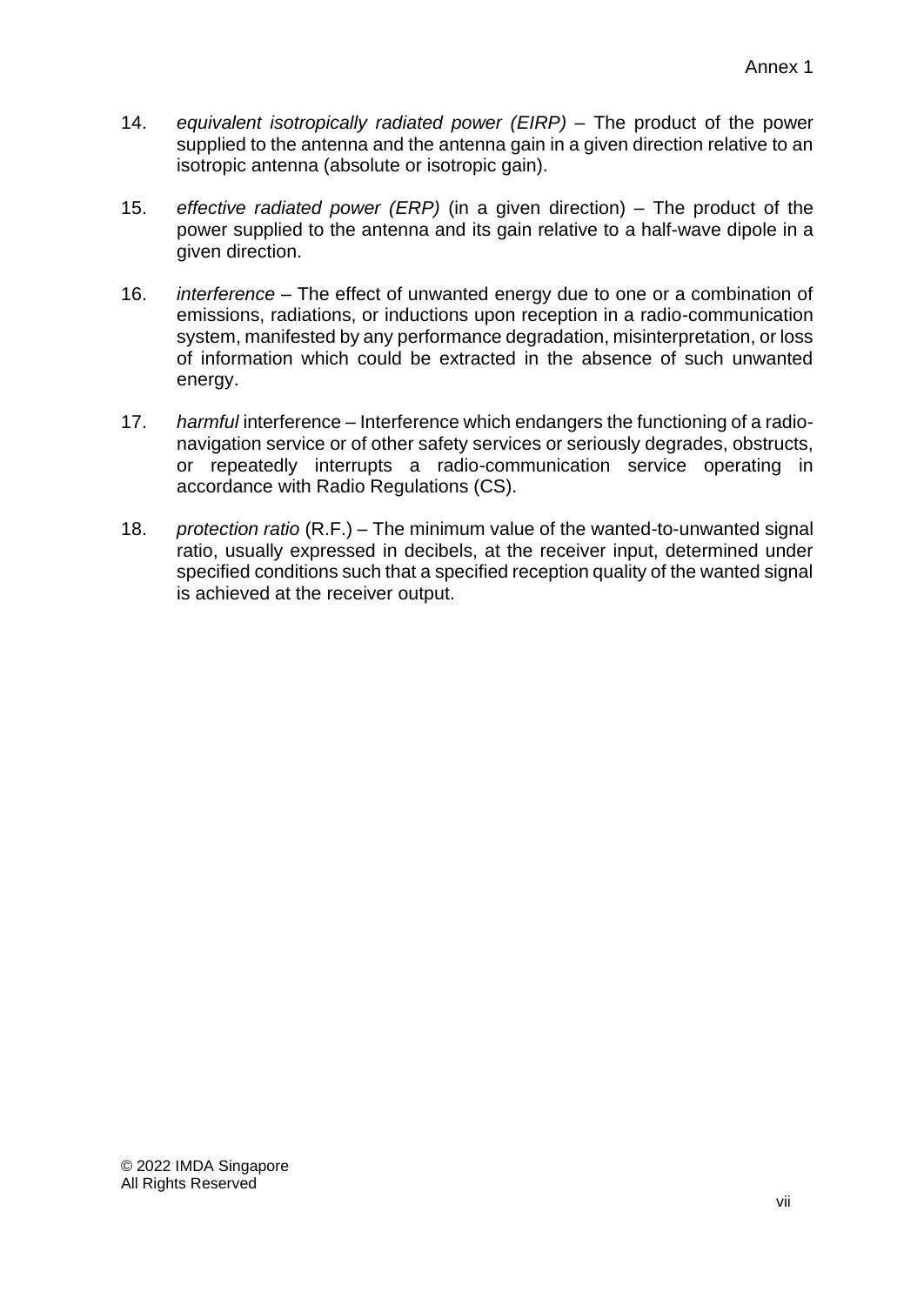# **ANNEX 2**

| <b>Frequency Range</b> | <b>Channelling Plan</b> | <b>Channel Width (MHz)</b> | <b>Derivation</b>                                                 |
|------------------------|-------------------------|----------------------------|-------------------------------------------------------------------|
| 5925 - 6425 MHz        | <b>ITU-R F. 383-10</b>  | 29.65                      | lower half of the band: $fn = fo - 259.45 + 29.65n$<br><b>MHz</b> |
|                        |                         |                            | upper half of the band: $fn' = fo - 7.41 + 29.65n$<br><b>MHz</b>  |
|                        |                         |                            | $n = 1, 2, 3, 4, 5, 6, 7$ or 8;<br>where:                         |
|                        |                         |                            | $fo = 6175 MHz$                                                   |
| 6425 - 7125 MHz        | <b>ITU-R F. 384-11</b>  | 20/30/40                   | lower half of the band: fn $=$ fo $-350 + 20n$<br><b>MHz</b>      |
|                        |                         |                            | upper half of the band: $fn' = fo - 10 + 20n$<br><b>MHz</b>       |
|                        |                         |                            | where: $n = 1, 2, 3, \ldots 15, 16$ ;                             |
|                        |                         |                            | fo = $6770$ MHz                                                   |
|                        |                         |                            | lower half of the band: fn $=$ fo $-340 + 30n$<br><b>MHz</b>      |
|                        |                         |                            | upper half of the band: $fn' = fo + 30n$<br><b>MHz</b>            |
|                        |                         |                            | where: $n = 1, 2, 3, \ldots 10$ ;                                 |
|                        |                         |                            | fo = $6770$ MHz                                                   |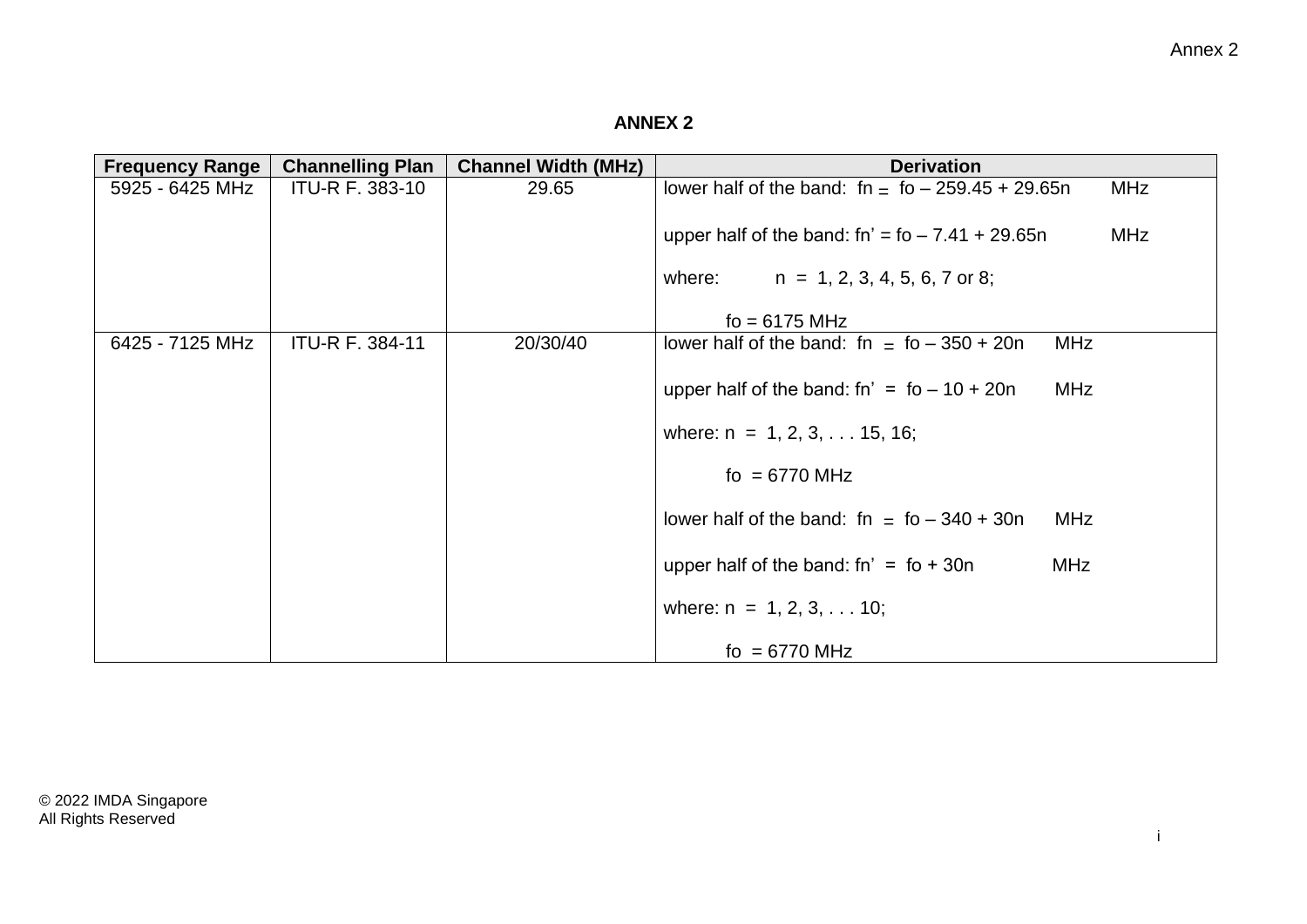| <b>Frequency Range</b> | <b>Channelling Plan</b> | <b>Channel Width (MHz)</b> | <b>Derivation</b>                              |     |
|------------------------|-------------------------|----------------------------|------------------------------------------------|-----|
|                        |                         |                            | lower half of the band: fn $=$ fo $-350 + 40n$ | MHz |
|                        |                         |                            | upper half of the band: $fn' = fo - 10 + 40n$  | MHz |
|                        |                         |                            | where: $n = 1, 2, 3,  8$ ;                     |     |
|                        |                         |                            | fo = $6770$ MHz                                |     |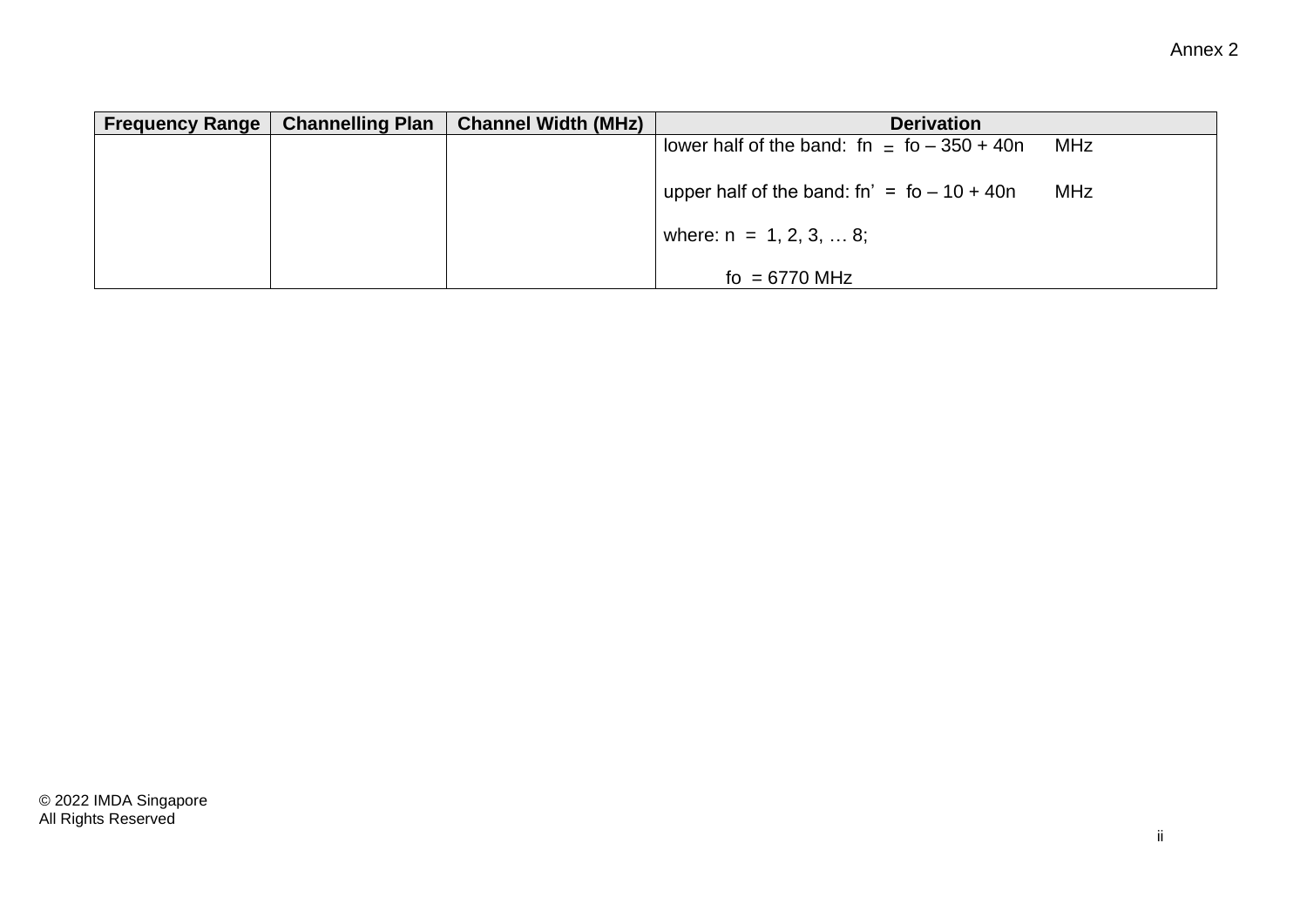| <b>Frequency Range</b> | <b>Channelling Plan</b> | <b>Channel Width (MHz)</b> | <b>Derivation</b>                                                |
|------------------------|-------------------------|----------------------------|------------------------------------------------------------------|
| 7125 - 7425 MHz        | <b>ITU-R F. 385-10</b>  | 7/14/28                    | lower half of the band: fn = $fo - 154 + 7n$<br><b>MHz</b>       |
|                        |                         |                            | upper half of the band: fn' = $\text{fo} + 7 + 7\text{n}$<br>MHz |
|                        |                         |                            | where: $n = 1, 2, 3, \ldots 20$ ;                                |
|                        |                         |                            | fo = $7275$ MHz                                                  |
|                        |                         |                            | lower half of the band: fn $=$ fo $-157.5 + 14n$ MHz             |
|                        |                         |                            | upper half of the band: $fn' = fo + 3.5 + 14n$<br>MHz            |
|                        |                         |                            | where: $n = 1, 2, 3, \ldots 10$ ;                                |
|                        |                         |                            | fo = $7275$ MHz                                                  |
|                        |                         |                            | lower half of the band: fn $=$ fo - 164.5 + 28n MHz              |
|                        |                         |                            | upper half of the band: fn' = $fo - 3.5 + 28n$<br>MHz            |
|                        |                         |                            | where: $n = 1, 2, 3, 4$ or 5;                                    |
|                        |                         |                            | fo = $7275$ MHz                                                  |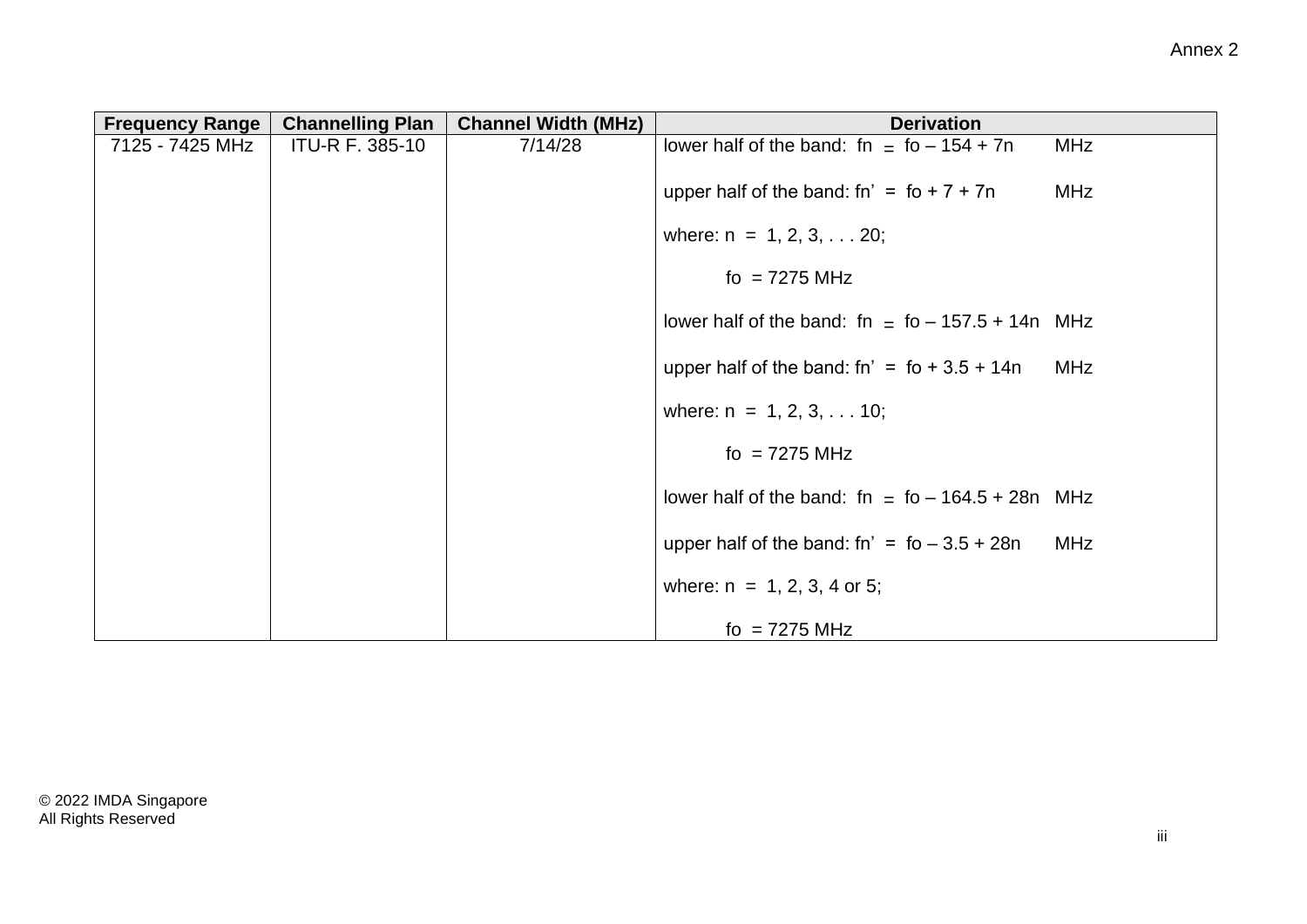| <b>Frequency Range</b> | <b>Channelling Plan</b> | <b>Channel Width (MHz)</b> | <b>Derivation</b>                                         |            |
|------------------------|-------------------------|----------------------------|-----------------------------------------------------------|------------|
| 7425 - 7725 MHz        | <b>ITU-R F. 385-10</b>  | 7/14/28                    | lower half of the band: fn $=$ fo $-154 + 7n$             | <b>MHz</b> |
|                        |                         |                            | upper half of the band: fn' = $\text{fo} + 7 + 7\text{n}$ | <b>MHz</b> |
|                        |                         |                            | where: $n = 1, 2, 3, \ldots 20$ ;                         |            |
|                        |                         |                            | fo = $7575$ MHz                                           |            |
|                        |                         |                            | lower half of the band: fn $=$ fo $-$ 157.5 + 14n MHz     |            |
|                        |                         |                            | upper half of the band: $fn' = fo + 3.5 + 14n$            | MHz        |
|                        |                         |                            | where: $n = 1, 2, 3, \ldots 10$ ;                         |            |
|                        |                         |                            | fo = $7575$ MHz                                           |            |
|                        |                         |                            | lower half of the band: fn $=$ fo - 164.5 + 28n MHz       |            |
|                        |                         |                            | upper half of the band: $fn' = fo - 3.5 + 28n$            | <b>MHz</b> |
|                        |                         |                            | where: $n = 1, 2, 3, 4$ or 5;                             |            |
|                        |                         |                            | fo = $7575$ MHz                                           |            |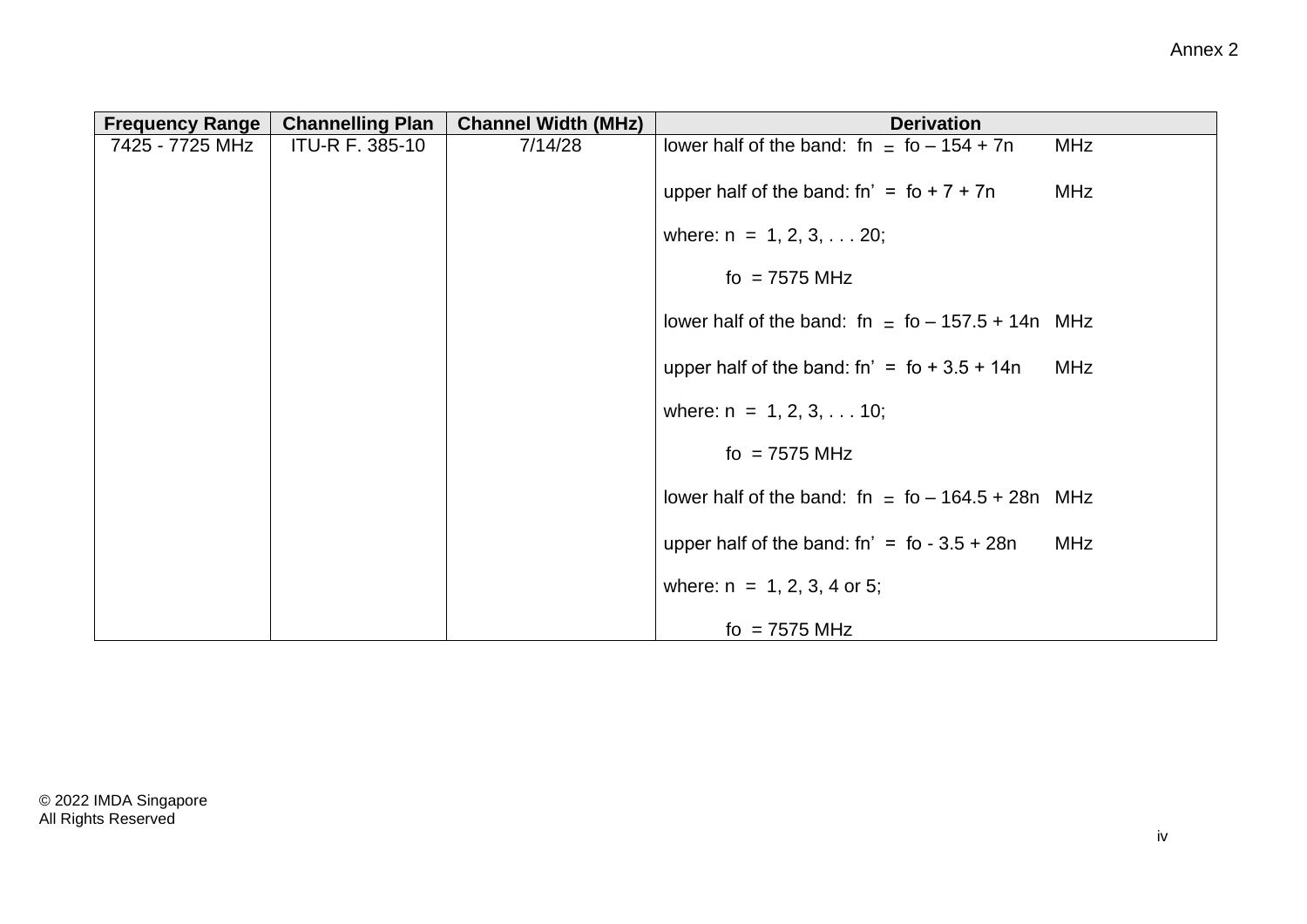| <b>Frequency Range</b> | <b>Channelling Plan</b> | <b>Channel Width (MHz)</b> | <b>Derivation</b>                                                 |
|------------------------|-------------------------|----------------------------|-------------------------------------------------------------------|
| 7725 - 8500 MHz        | <b>ITU-R F. 386-9</b>   | 29.65                      | lower half of the band: $fn = fo - 281.95 + 29.65n$<br><b>MHz</b> |
|                        |                         |                            | upper half of the band: $fn' = fo + 29.37 + 29.65n$<br><b>MHz</b> |
|                        |                         |                            | where:<br>$n = 1, 2, 3, \ldots 8;$                                |
|                        |                         |                            | $\mu$ = 8000 MHz                                                  |
| 10.5 - 10.68 GHz       | <b>ITU-R F. 747-1</b>   | 7                          | lower half of the band: $fn = fo - 1204 + 7n$<br><b>MHz</b>       |
|                        |                         |                            | <b>MHz</b><br>upper half of the band: $fn' = fo - 1113 + 7n$      |
|                        |                         |                            | $n = 1, 2, 3, \ldots 12$ ;<br>where:                              |
|                        |                         |                            | fo = $11701$ MHz                                                  |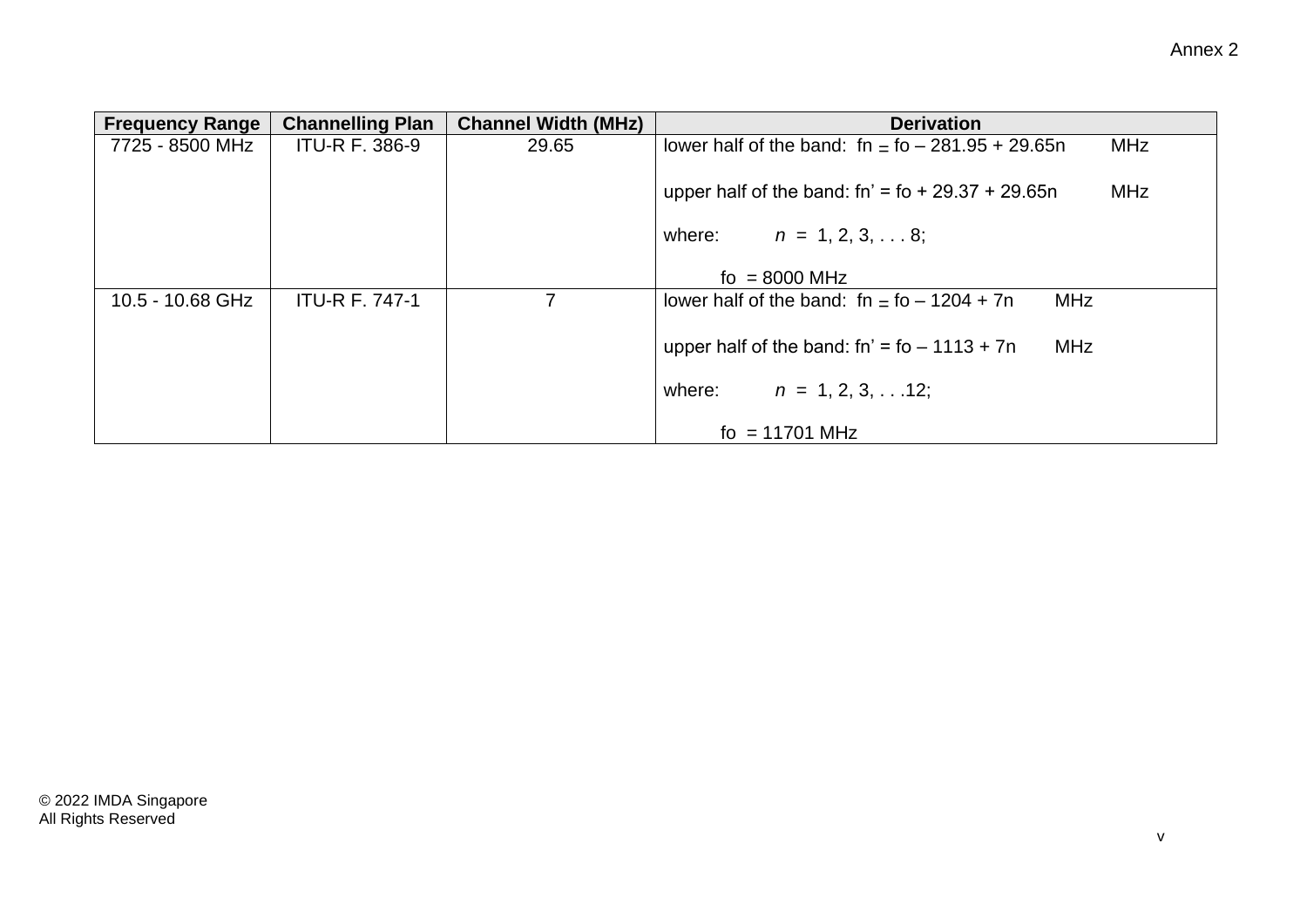| <b>Frequency Range</b> | <b>Channelling Plan</b> | <b>Channel Width (MHz)</b> | <b>Derivation</b>                                        |            |
|------------------------|-------------------------|----------------------------|----------------------------------------------------------|------------|
| 10.7 - 11.7 GHz        | <b>ITU-R F. 387-13</b>  | 7/14/28                    | lower half of the band: $fn = fo - 494.5 + 7n$           | <b>MHz</b> |
|                        |                         |                            | upper half of the band: $fn' = fo + 35.5 + 7n$           | <b>MHz</b> |
|                        |                         |                            | $n = 1, 2, 3, \ldots 65;$<br>where:<br>$\mu$ = 11200 MHz |            |
|                        |                         |                            | lower half of the band: $fn = fo - 498 + 14n$            | <b>MHz</b> |
|                        |                         |                            | upper half of the band: $fn' = fo + 32 + 14n$            | <b>MHz</b> |
|                        |                         |                            | $n = 1, 2, 3, \ldots 32;$<br>where:<br>$\mu$ = 11200 MHz |            |
|                        |                         |                            | lower half of the band: $fn = fo - 505 + 28n$            | <b>MHz</b> |
|                        |                         |                            | upper half of the band: $fn' = fo + 25 + 28n$            | <b>MHz</b> |
|                        |                         |                            | where: $n = 1, 2, 3, \ldots 16;$                         |            |
|                        |                         |                            | $\mu$ = 11200 MHz                                        |            |
| 12.75 - 13.25 GHz      | <b>ITU-R F. 497-7</b>   | 28                         | lower half of the band: $fn = fo - 259 + 28n$            | <b>MHz</b> |
|                        |                         |                            | upper half of the band: $fn' = fo + 7 + 28n$             | <b>MHz</b> |
|                        |                         |                            | $n = 1, 2, 3, \ldots 8;$<br>where:                       |            |
|                        |                         |                            | $\mu$ = 12996 MHz                                        |            |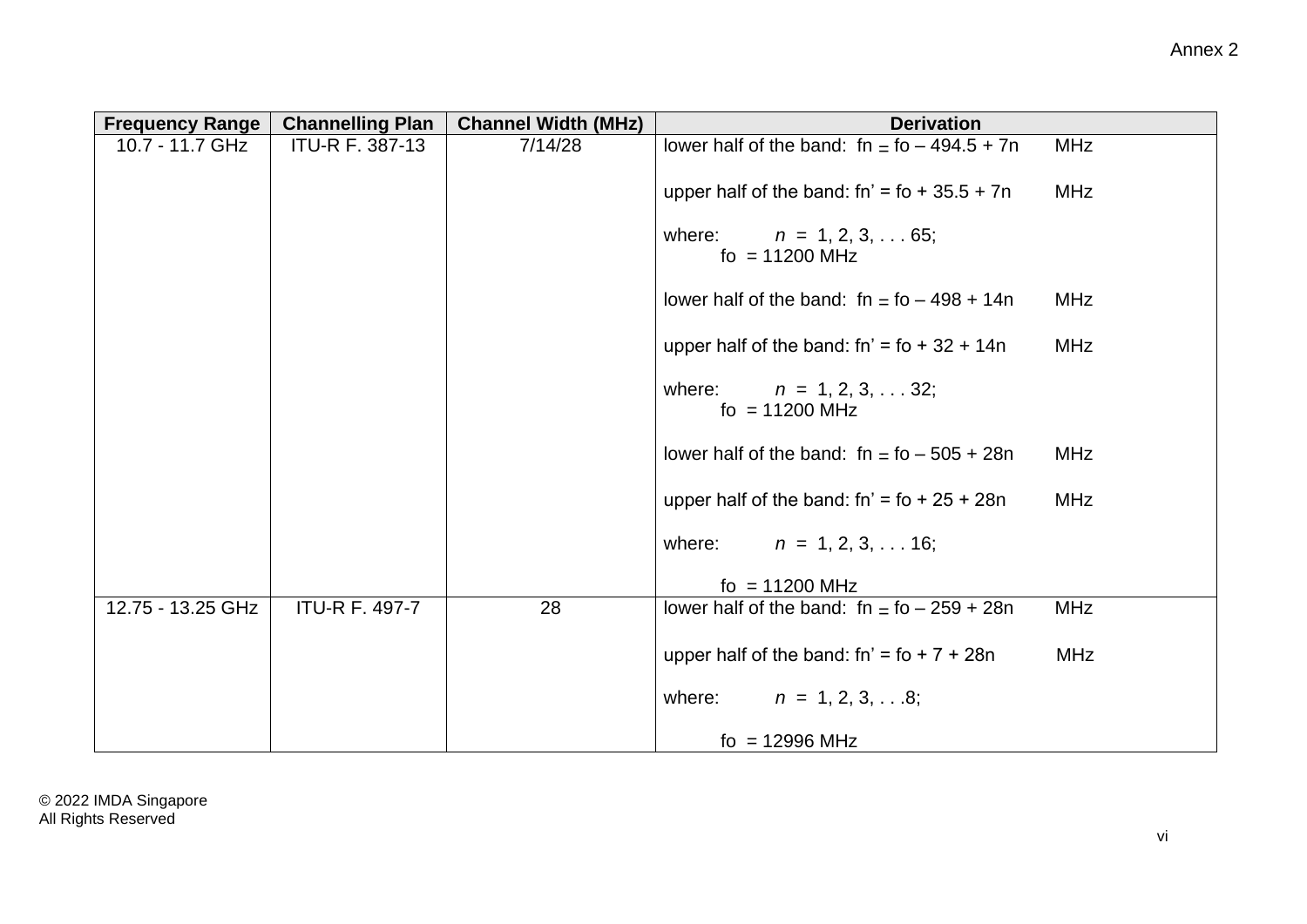| <b>Frequency Range</b> | <b>Channelling Plan</b>       | <b>Channel Width (MHz)</b> | <b>Derivation</b>                                                          |            |
|------------------------|-------------------------------|----------------------------|----------------------------------------------------------------------------|------------|
| 14.4 - 15.35GHz        | <b>ITU-R F. 636-4</b>         | 7/14/28                    | lower half of the band: fn = $\text{fo} + 2670.5 + 28\text{n} + 7\text{m}$ | <b>MHz</b> |
|                        | (with interleaved<br>channel) |                            | upper half of the band: fn' = fo + 3608.5 - 28(N - n) + 7m                 | MHz        |
|                        |                               |                            | $n = 1, 2, 3, $ N; where N $\le 16$<br>where:                              |            |
|                        |                               |                            | $m = 1, 2, 3,$ or 4                                                        |            |
|                        |                               |                            | $fo = 11701 MHz$                                                           |            |
|                        |                               |                            |                                                                            |            |
|                        |                               |                            | lower half of the band: fn $=$ fo + 2702 + 14n<br><b>MHz</b>               |            |
|                        |                               |                            | upper half of the band: fn' = fo + $3640 - 14(N-n)$<br><b>MHz</b>          |            |
|                        |                               |                            | $n = 1, 2, 3, $ N; where N $\le 16$<br>where:                              |            |
|                        |                               |                            | $fo = 11701 MHz$                                                           |            |
|                        |                               |                            |                                                                            |            |
|                        |                               |                            | lower half of the band: fn $=$ fo + 2688 + 28n<br><b>MHz</b>               |            |
|                        |                               |                            | upper half of the band: fn' = fo + $3626 - 28(N - n)$<br><b>MHz</b>        |            |
|                        |                               |                            | $n = 1, 2, 3, $ N; where N $\le 16$<br>where:                              |            |
|                        |                               |                            | $fo = 11701 MHz$                                                           |            |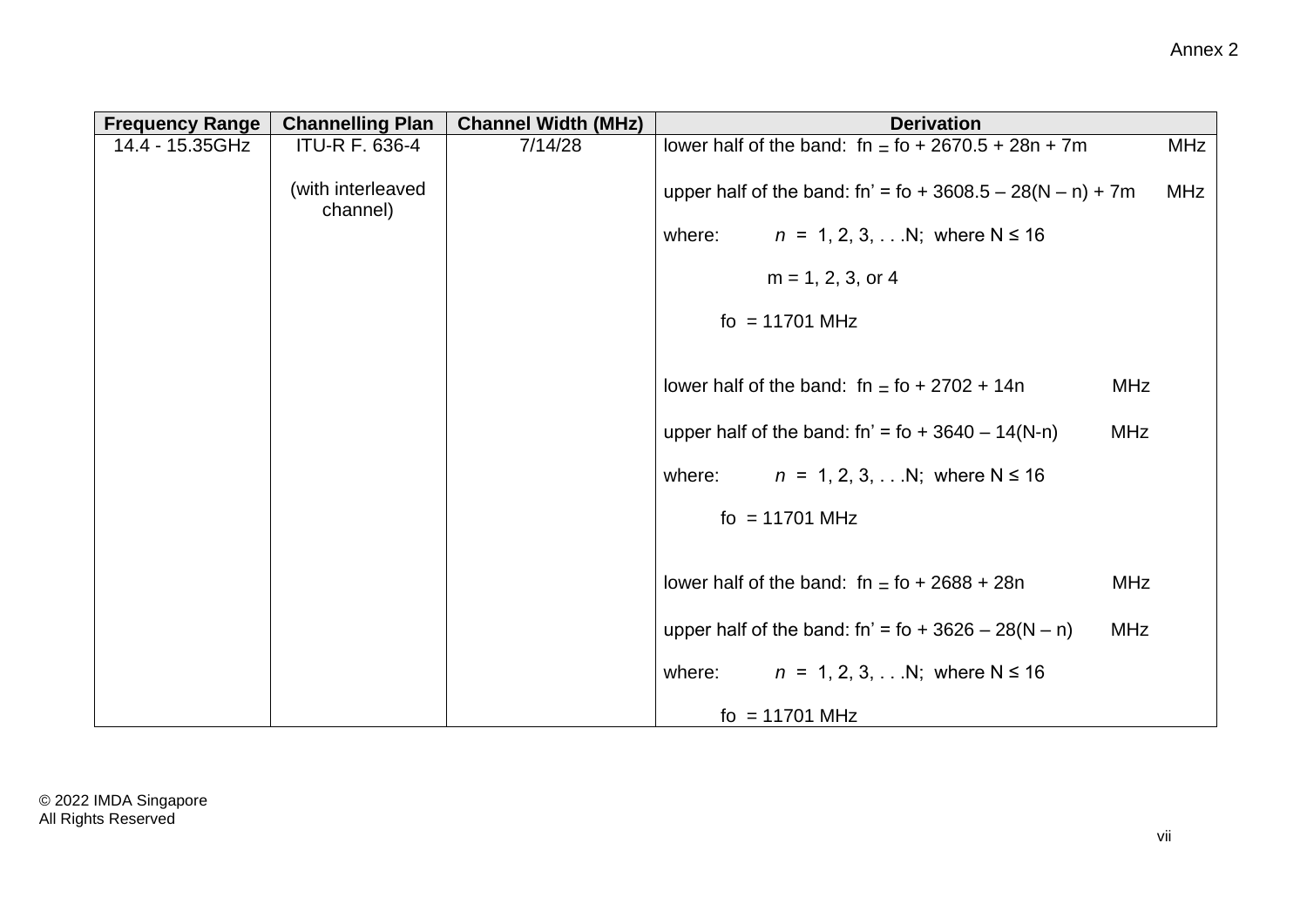| <b>Frequency Range</b> | <b>Channelling Plan</b>              | <b>Channel Width (MHz)</b> | <b>Derivation</b>                                      |
|------------------------|--------------------------------------|----------------------------|--------------------------------------------------------|
| 17.7 - 19.7 GHz        | <b>ITU-R F. 595-10</b>               | 27.5/55                    | lower half of the band: $fn = fo - 1000 + 27.5n$ MHz   |
|                        | (with interleaved<br>channel for 220 |                            | upper half of the band: $fn' = fo + 10 + 27.5n$<br>MHz |
|                        | and 110 MHz<br>spacings)             |                            | where: $n = 1, 2, 3, \ldots 35$ ;                      |
|                        |                                      |                            | fo = $18700$ MHz                                       |
|                        |                                      |                            | lower half of the band: $fn = fo - 1000 + 55n$<br>MHz  |
|                        |                                      |                            | MHz<br>upper half of the band: fn' = $f$ o + 10 + 55n  |
|                        |                                      |                            | where: $n = 1, 2, 3, \ldots 17$ ;                      |
|                        |                                      |                            | fo = $18700$ MHz                                       |
| 21.2 - 23.6 GHz        | <b>ITU-R F. 637-4</b>                | 3.5/7/14/28                | $fp = fo + 3.5 + 3.5p$                                 |
|                        | (with interleaved<br>channel)        |                            | $1 \le p \le 685$                                      |
|                        |                                      |                            | $fo = 21196 MHz$                                       |
|                        |                                      |                            | See Annex 1 of ITU-R F. 637-4                          |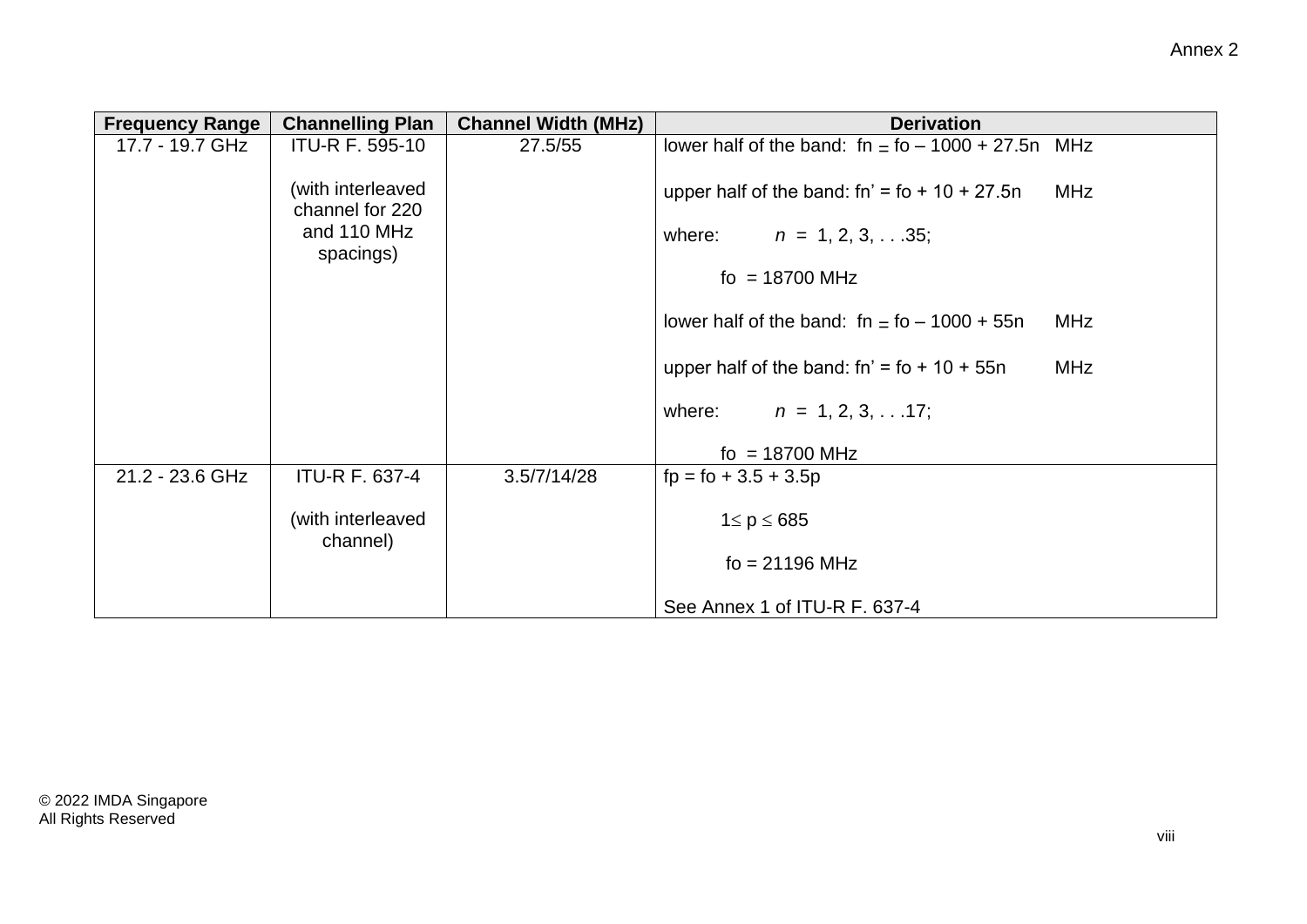### **ANNEX 3**

### **Explanatory Notes for Application for Terrestrial Microwave Station Licence**

This document is designed to provide applicants with guidelines and instructions to assist them in properly completing the APPLICATION FOR TERRESTRIAL MICROWAVE STATION LICENCE application form.

The Application for Terrestrial Microwave Station Licence application form is to be completed by the applicant and submitted to the Licensing Authority.

An Application may be submitted for one or more stations. This application form can be used to describe up to four stations and the applicant may make additional copies of the pages of the form if required. For each station described on pages 2 & 3, a complete set of pages 4 to 6 should be completed.

Each completed application should consist of:

Section 1 for applicant information, Section 2 for general description, one or more sections for station information, one or more Frequency and Link sections cross-referenced to station, one or more sections for Radio Equipment, Antenna and Filter equipment information, a section for the applicant's certification and signature as well as Company stamp and certification date.

The information in each of these sections is required to properly analyse the application. The applicant should print all responses clearly. Failure to complete all portions of the application could result in a delay in the issuance of a licence.

### **Section 1 - Applicant Information**

This section requests particular information about the applicant, either a Company or individual.

If the applicant is on behalf of a Company, the name should be the Name of the Company under whose name the licence will be issued. Please also indicate its Business Registration Number and type of Business. Because the Licensing Authority may need to contact the applicant for more information, the Name of Contact Person and his/her Designation & Department should also be entered.

If it is an individual applying, as opposed to a Company, the name should be the Name of the Individual under whose name the licence will be issued. The Nationality and Passport or NRIC number are required.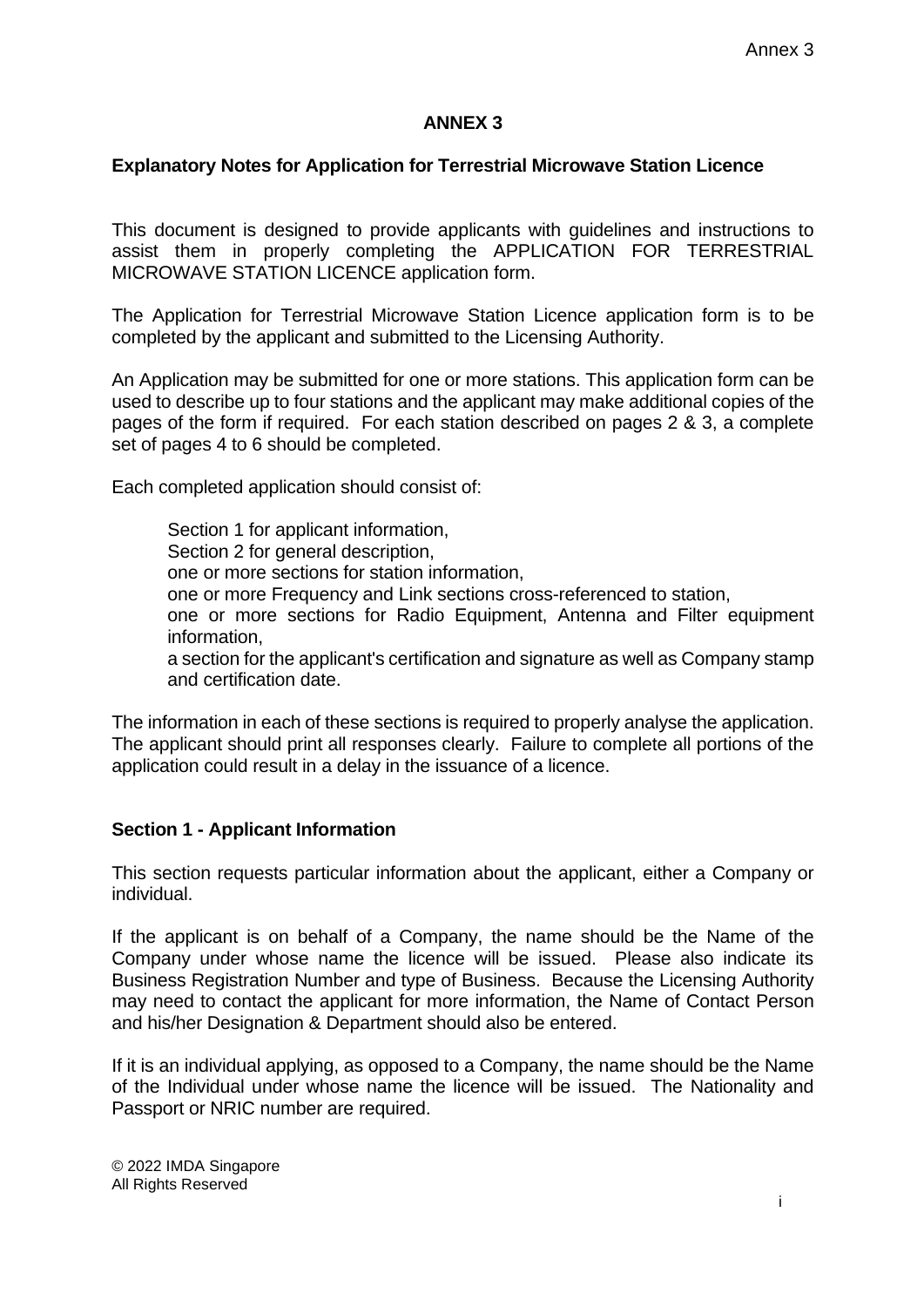Two separate addresses are indicated: a correspondence address where all licences and other correspondence, except for invoices will be sent; and a billing address where the invoices and any correspondence regarding billing will be sent. If both addresses are the same then only the correspondence address needs to be completed. Because the Licensing Authority may need to contact the applicant for more information, the applicant is requested to indicate a telephone number and if available, a fax and/or telex number.

# **Section 2 - General Description**

Provide a description of the system, its network configuration and its proposed use.

### **Sections 3,4,5,6 Station Information**

The information requested in this section pertains to the actual station site.

### **Station Name**

The applicant should indicate the Call-sign of the Station if available, or a name by which the station can be identified.

#### Location / Station Address

The station location should also be indicated. An address should be provided if appropriate.

#### Co-ordinates

The Latitude and Longitude of the building or structure to which the antenna is attached should be provided. The accuracy of this location should be to the second and a further refinement (in metres) will be required in section 10. under 'Antenna Displacement'

The above information is required to accurately locate the antenna relative to that location for technical calculations. If the station can be moved, then the applicant should indicate that it is transportable and they should further indicate the radius of operation from the coordinates provided.

**Site Elevation** Site Elevation in metres above mean sea level

#### Building Height

If the antenna is to be mounted on top of a building, give the height of the building in metres.

Antenna Structure Height Antenna Structure Height in metres.

© 2022 IMDA Singapore All Rights Reserved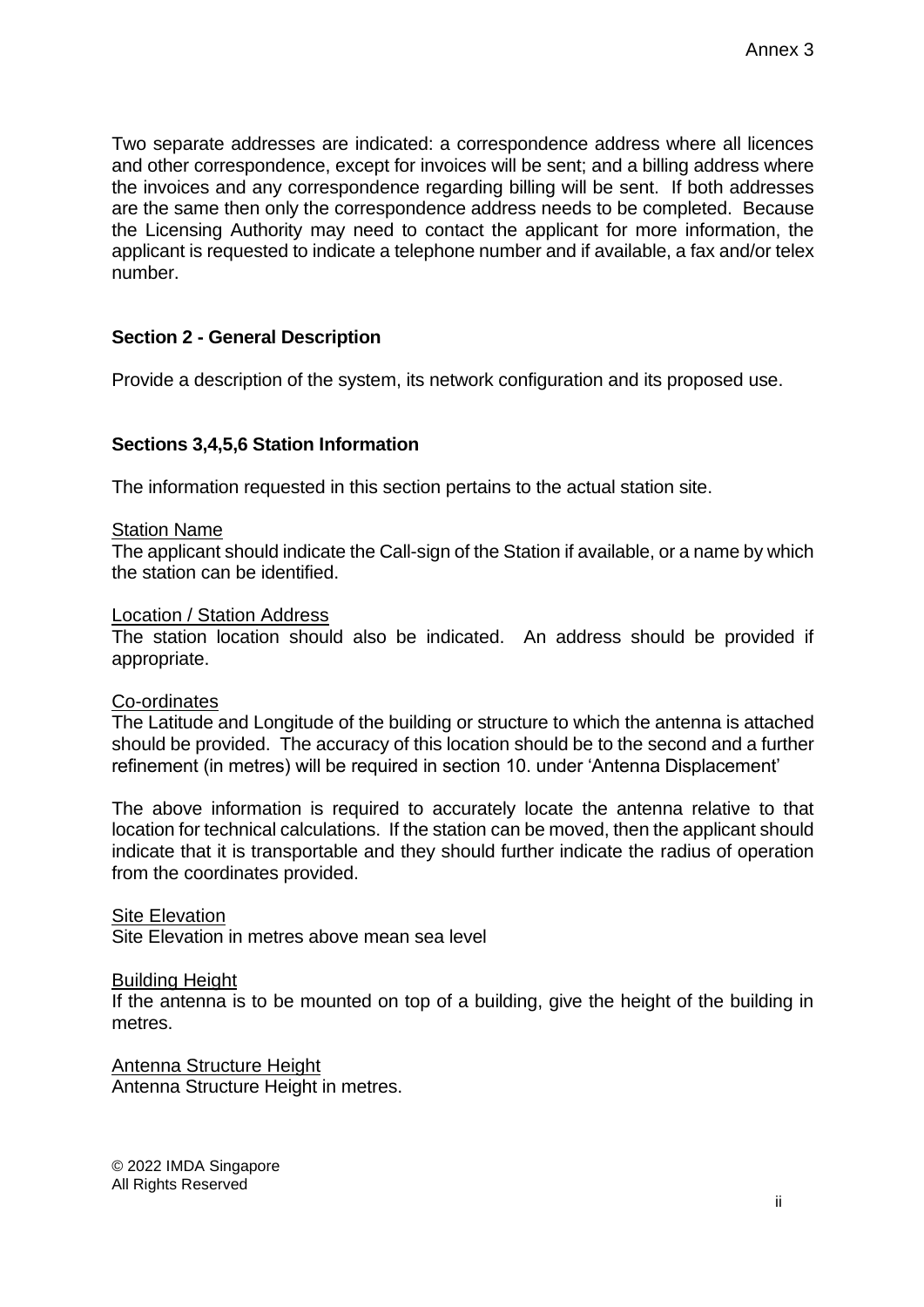## **Section 7 - Frequency Information**

The applicant should indicate which station the information is being provided for. The station applies to frequency as well as other information contained in section 8 through 12 on the same form.

#### Usage Period

State any specific period when station will be in operation else indicate H24 for 24 hour operation.

#### Desired Frequency Range / Carrier Frequency

Indicate a preferred or desired transmit / receive frequency range. The applicant should be aware that it may not be possible to accommodate the request and an alternate frequency may be assigned.

#### Feeder Information

If a feeder is provided in the system's configuration, it's length, type of line or cable used and loss should also be included.

#### Necessary Bandwidth

Necessary Bandwidth is defined as for a given class of emission, the width of a frequency band which is just sufficient to ensure the transmission/reception of information at the rate and quality required under specified conditions.

#### Emission

Set of characteristics of an emission, designated by standard symbols set by ITU (Appendix S1 of the Radio Regulations) e.g. type of modulation of the main carrier, modulating signal, type of information to be transmitted, and also, if appropriate, any additional signal characteristics. May leave blank if not sure.

#### **Polarisation**

The type of polarisation such as Linear or Circular.

#### BER

For digital systems include the Bit Error Rate (BER) of transmission and reception in Megabits/second. The BER measures the average number of bit errors caused by noise. The value is designated as the negative exponent to the base 10.

#### **Baseband Noise / Power Ratio**

For analogue systems include Baseband Noise/Power Ratio in dB for transmit and receive. Baseband Noise/Power Ratio is the ratio between the noise (unwanted signal) and the power (wanted signal).

#### Modulation Scheme / Type / Multiplexing Method

The modulation scheme is a description of how the information carried by the signal is encoded onto the carrier frequency. The modulation type is either analogue or digital. For digital modulation include the modulation factor.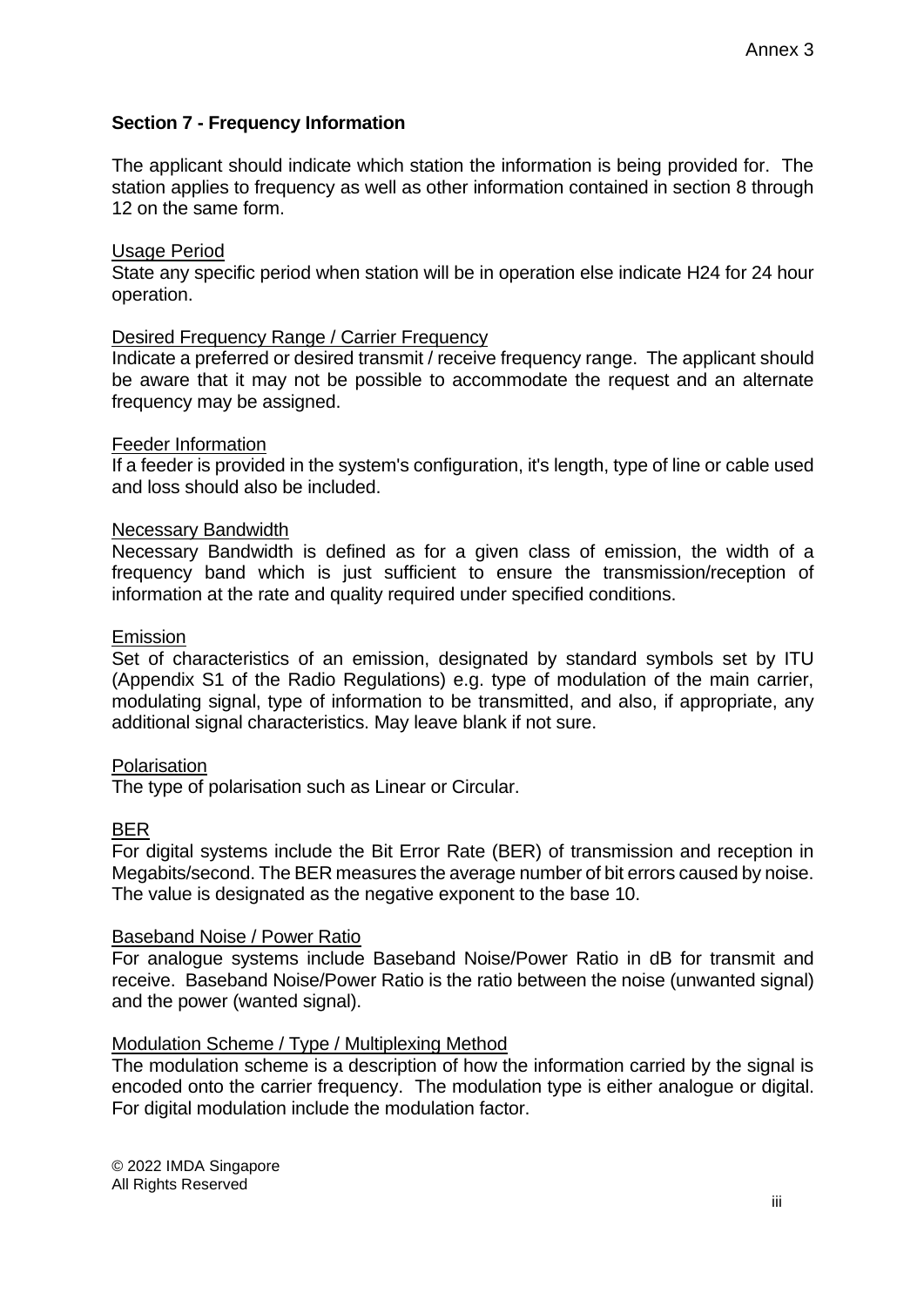### **Section 8 - Link Information**

The coverage/link section is used to describe either the reception point(s) for the proposed transmitting station or in the case of a proposed receiving station, its source transmission point(s).

The following description is intended to guide the applicant in determining which fields to complete for specific situations.

#### Link to Station

Used for a transmitting station where the intended recipient is another fixed station. The applicant should enter the call-sign or name of station (crossreference to Page 2 & 3). If alternate stations can be reached, then they should be identified in the same way with the auxiliary links.

Used for a receiving station where the source of the transmission is another fixed station. The applicant should enter the call-sign or name of station and coordinates of that specific transmitting station. If alternate stations can transmit to the proposed station, then they should be identified in the same way with the auxiliary links.

#### Link to Geographical Point

Used for a transmitting station where the intended recipient is a fixed point. The applicant should enter the coordinates of the specific point.

Used for a receiving station where the source of the transmission is a fixed point. The applicant should enter the coordinates of the specific transmitting location.

### **Section 9 - Radio Equipment Information**

This section requests the applicant to provide the Licensing Authority with information on the equipment to be used at the station. The applicant should ensure that the equipment, antenna and filter information are related to the correct station by indicating the station name in this section.

#### Equipment Identification

The applicant must provide for each type of equipment and associated frequency, the manufacturer and model. The serial number for the transmitter and/or receiver should also be provided, if available.

#### Frequency Range

The operating Frequency Range in MHz for transmitter and receiver.

© 2022 IMDA Singapore All Rights Reserved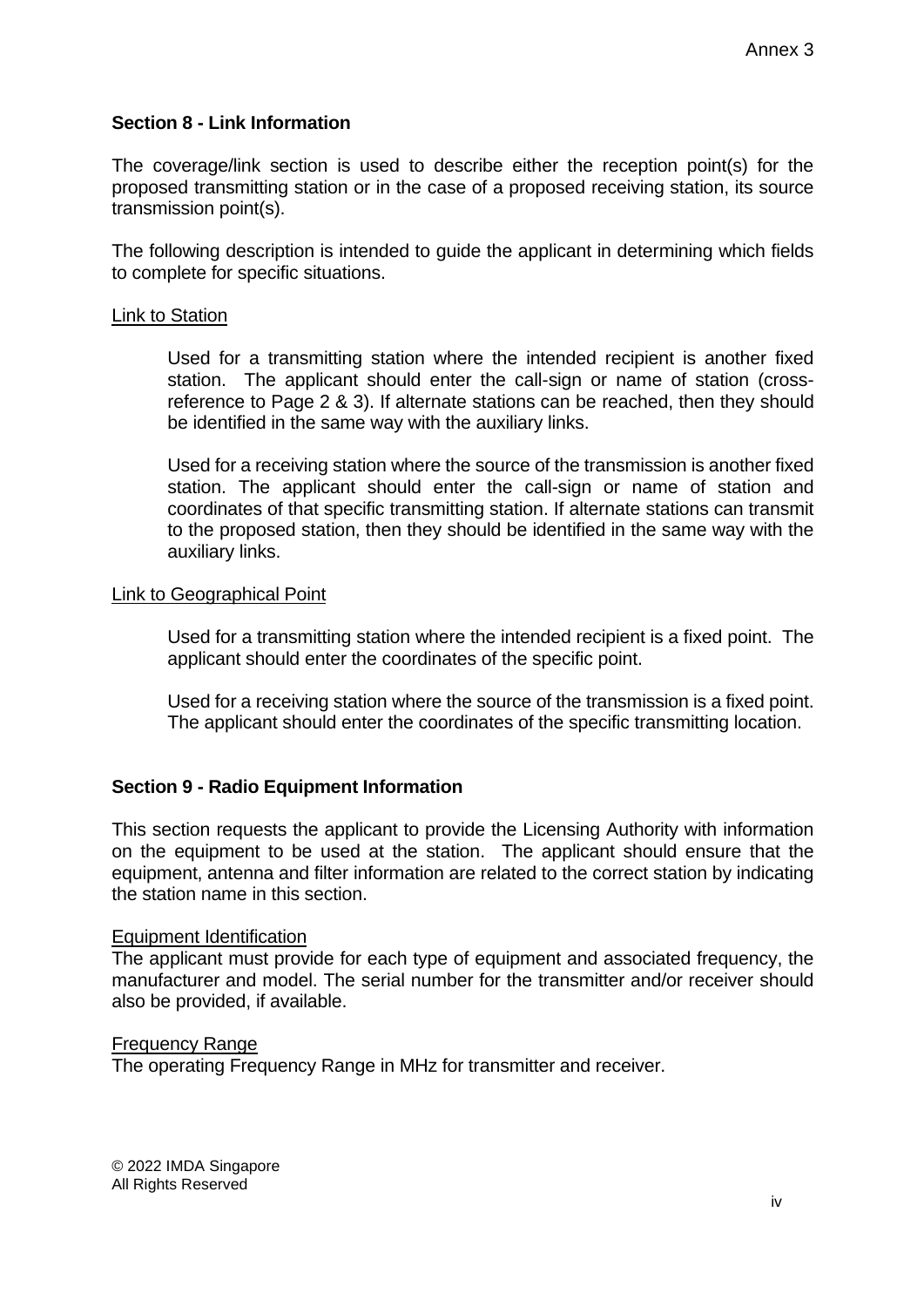### Equipment Capacity

Indicate the capacity of the equipment. For digital systems indicate the Bit Rate in Mb/s. For analogue systems indicate the number of voice channels.

#### Equipment Output

For a transmitter, the output Rated Power in dBm should be provided.

#### Frequency Stability

Frequency Stability in Hz is the ability of radio apparatus to stabilize or remained tuned to a specified tolerance.

Effective Isotropic Radiated Power (EIRP) This value is the output power by the Antenna.

**Reliability** 

Reliability of the equipment in percentage

#### Long-Term C/I (dB)

This is the value of the wanted-to-unwanted signal ratio at the receiver input with reference to the Minimum Receive Level of the receiver, such that a specified reception quality of the wanted signal is achieved at the receiver output.

#### Short Term C/I (dB)

This is the value of the wanted-to-unwanted signal ratio at the receiver input with reference to signal level at the receiver produced by the associated transmitted, such that a specified reception quality of the wanted signal is achieved at the receiver output.

Receiver Threshold Level For receiver indicate the Minimum Acceptable Received Signal Level in dBm.

### **Section 10 - Antenna Information**

This section requests the applicant to provide the Licensing Authority with information on the antenna equipment to be used at the station.

Antenna Identification

Indicate the manufacturer and model and type (eg parabolic or non-parabolic) of antenna and its diameter.

Frequency Range

The operating transmit and receive Frequency Range in MHz.

### Antenna Height above ground

The height of the antenna above the ground, measured from the ground level of the antenna site to the centre of radiation.

© 2022 IMDA Singapore All Rights Reserved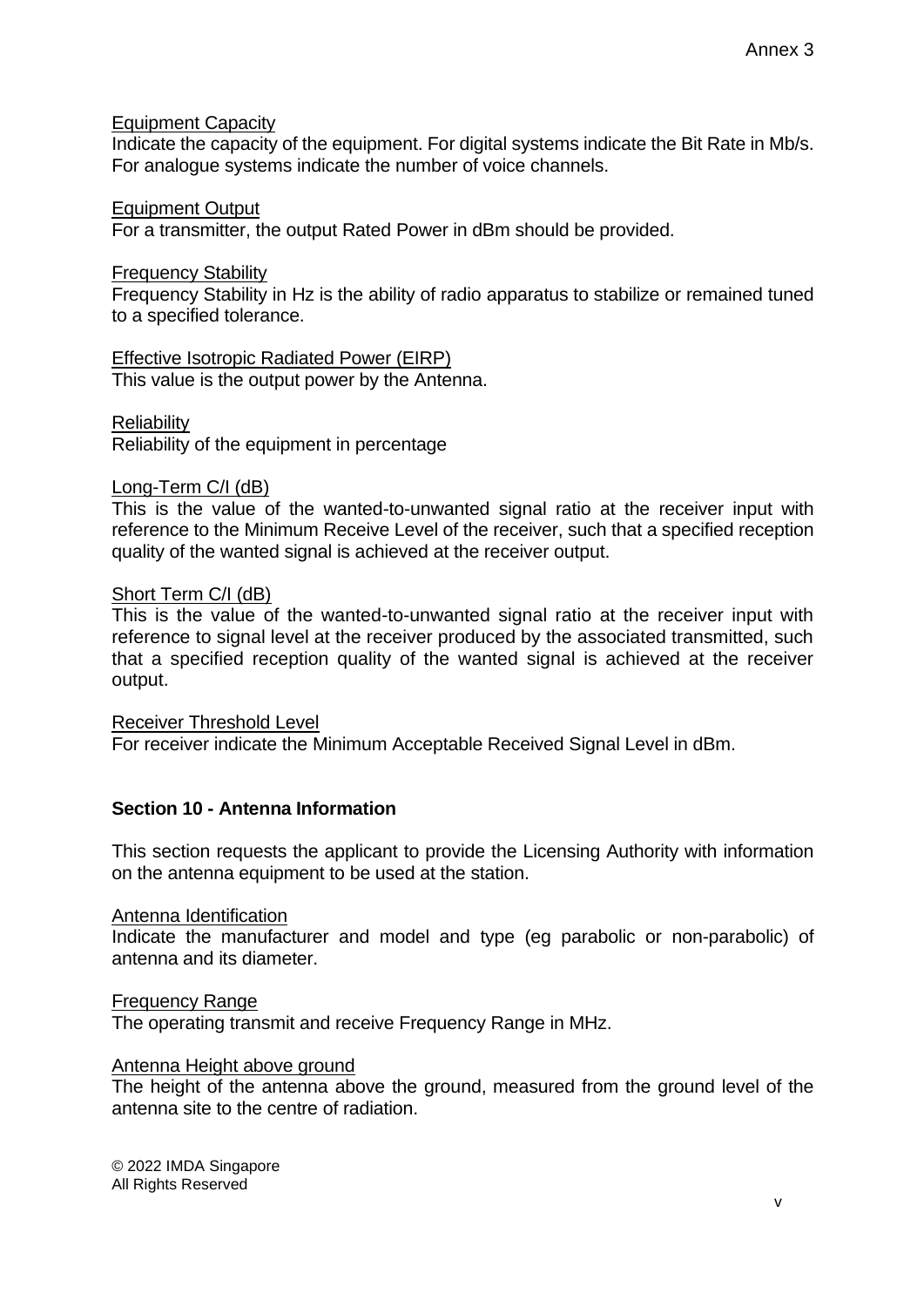### Antenna Gain

The gain is the ratio of the maximum radiation (in a given direction) to that of a reference antenna (in the same direction) for equal power input. For microwave stations, the reference antenna is an isotropic dipole.

3dB Beamwidth Indicate the 3dB beam-width measured in degrees.

Connector/Branching Loss Indicate the loss in dB

### Elevation Angle

Elevation Angle is the angle in the vertical plane between the horizontal plane and the direction in which the antenna points.

#### Antenna Displacement

North Latitude Displacement is the latitudinal displacement in metres from the exact station coordinates to the actual antenna location, measured from north to south. East Longitude Displacement is the longitudinal displacement in metre from the exact station coordinates to the actual antenna, measured from east to west.

The displacement is the antenna's location expressed as +/- metres from the station coordinates. Positive offsets indicate an increase in latitude or longitude and negative offsets indicate a decrease.

# **Section 11 - Transmit/Receive RF Filter Information**

This section requests the applicant to provide the Licensing Authority with information on the filter equipment (if any) to be used at the station.

### Filter Identification

Indicate the manufacturer, model and type of RF filter such as band pass band reject etc.

### Total Loss

Total Filter Loss in dB. Insertion Loss is defined as the loss of signal level in dB caused by the insertion of the filter into a signal path. Isolation A is the amount of isolation loss provided by certain types of filters (eg Isolators, Circulator and Band Reject Duplexer) for a given frequency or frequency range. Isolation A is the isolation from the transmitter on the receive side. Isolation B is the amount of isolation loss provided by certain types of filters (eg Band Reject Duplexer) for a given frequency or frequency range. Isolation B is the isolation from the receiver on the transmitter side.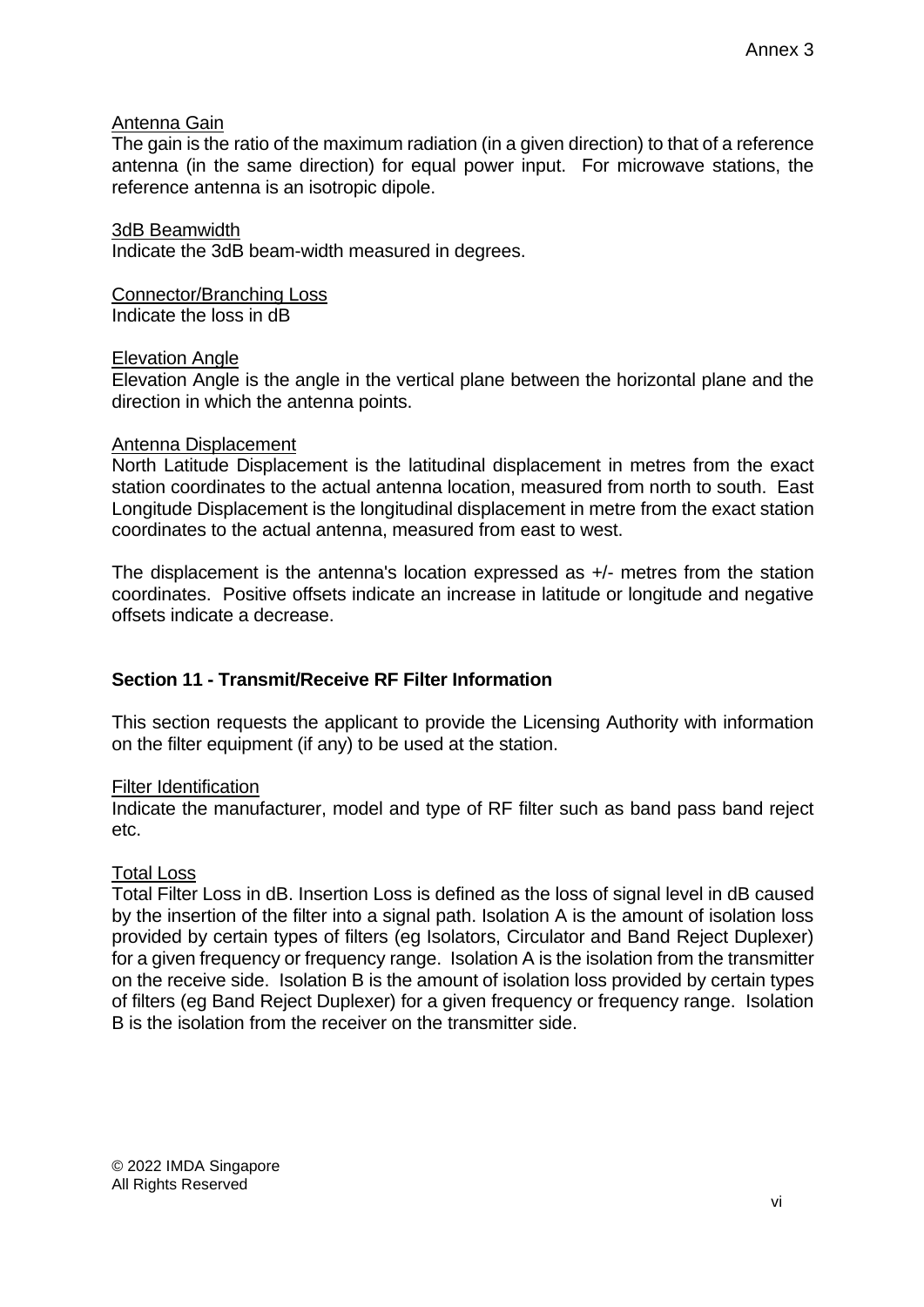# **Section 12 - Technical Documents**

One set each of the Antenna Radiation Diagram (Copolar & Crosspolar), Transmitter Spectrum Mask / Diagram and Receive Filter Mask / Diagram are to be submitted.

# **Certification and Signature**

The applicant is requested to carefully read the certification and sign and date the form where indicated. If the application is made on behalf of a company, then the company stamp should be provided in the space indicated.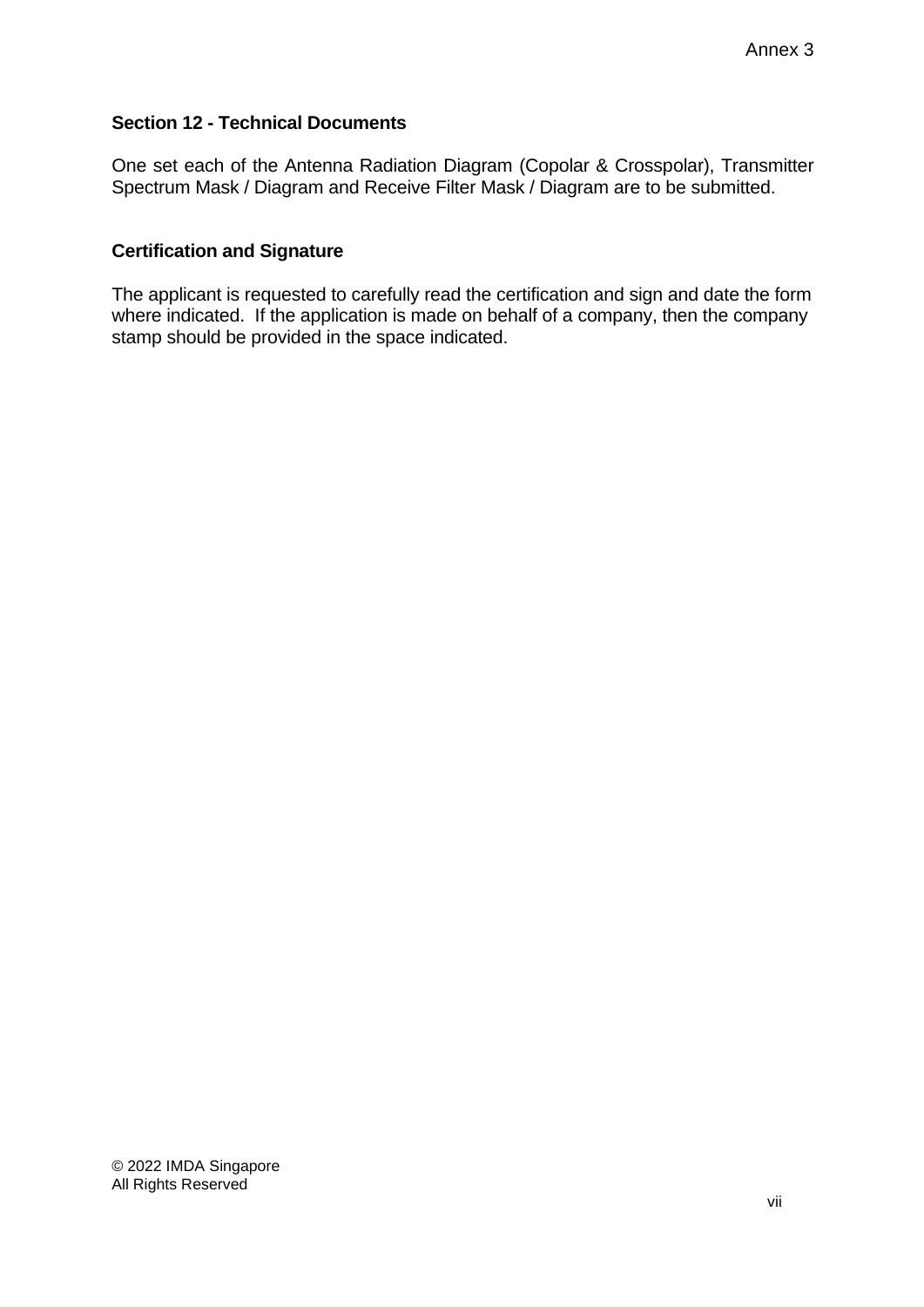# **ANNEX 4**

# **Document Change History**

| <b>Document Name:</b> |                  | <b>Spectrum Management Handbook</b>                                                                                                                                                                                                                                                                                                                   |
|-----------------------|------------------|-------------------------------------------------------------------------------------------------------------------------------------------------------------------------------------------------------------------------------------------------------------------------------------------------------------------------------------------------------|
| <b>Version</b>        | <b>Date</b>      | <b>Key Changes</b>                                                                                                                                                                                                                                                                                                                                    |
| 1.0                   | 2 February 2006  | Baseline copy                                                                                                                                                                                                                                                                                                                                         |
| 2.0                   | 25 April 2011    | Amendment to company address, contact, email and<br>fax numbers, DDG name, and SBA name<br>Amendments to information of border coordination in<br>No. 1.2 of Chapter 2<br>Amendment to information in No. 1 and 2 of Chapter 3                                                                                                                        |
|                       |                  | Amendment to information of FM Radio and Analogue<br>tables in Chapter 6<br>Alignment amendments                                                                                                                                                                                                                                                      |
| 2.1                   | March 2012       | Amendment to WBA services                                                                                                                                                                                                                                                                                                                             |
| 2.2                   | May 2012         | Amendment to broadcasting services in Singapore,<br>SRD information, frequencies for equipment<br>demonstration, and paging service                                                                                                                                                                                                                   |
| 2.3                   | September 2013   | <b>Amendment to Public Mobile services</b>                                                                                                                                                                                                                                                                                                            |
| 2.4                   | January 2014     | Amendment to WBA and Trunked Radio services                                                                                                                                                                                                                                                                                                           |
| 2.5                   | August 2014      | <b>Amendment to Mobile services</b>                                                                                                                                                                                                                                                                                                                   |
| 2.6                   | February 2015    | Updated all hyperlinks and amendments to information                                                                                                                                                                                                                                                                                                  |
| 2.7                   | April 2016       | in:<br>No. 2.1 and 3.2 of Chapter 2<br>No. 3.5 (iii) of Chapter 3<br>No. 3.1, 3.2 (iii), 3.6 and 4.2 of Chapter 4<br>No. 5.3 of Chapter 5<br>No. 3.1 DVB - DVB-T table of Chapter 6<br>No. 2.3 and 3.2 of Chapter 7<br>No. 3.1, 4.1, 6 and 9.1 of Chapter 8.<br>Amendment to information in:<br>Chapter 3<br>No. 7 of Chapter 4<br>No. 7 of Chapter 5 |
|                       |                  | Table 2 and No. 3.1 of Chapter 6                                                                                                                                                                                                                                                                                                                      |
| 2.8                   | December 2016    | No. 2.2 of Chapter 9<br>Updated all related information from IDA to IMDA<br>Amendment to information in:<br>No. 3.1 of Chapter 6                                                                                                                                                                                                                      |
| 2.9                   | <b>July 2017</b> | Amendment to information in No. 1.2, 1.4 and 2 of<br>Chapter 3<br>Added 1.2 of Chapter 5                                                                                                                                                                                                                                                              |
| 2.10                  | <b>June 2019</b> | Amendment and Added information to:<br>2.1 (ii) and 4(i) of Chapter 3<br>Updated information in:<br>6.1 and 6.5 of Chapter 5                                                                                                                                                                                                                          |